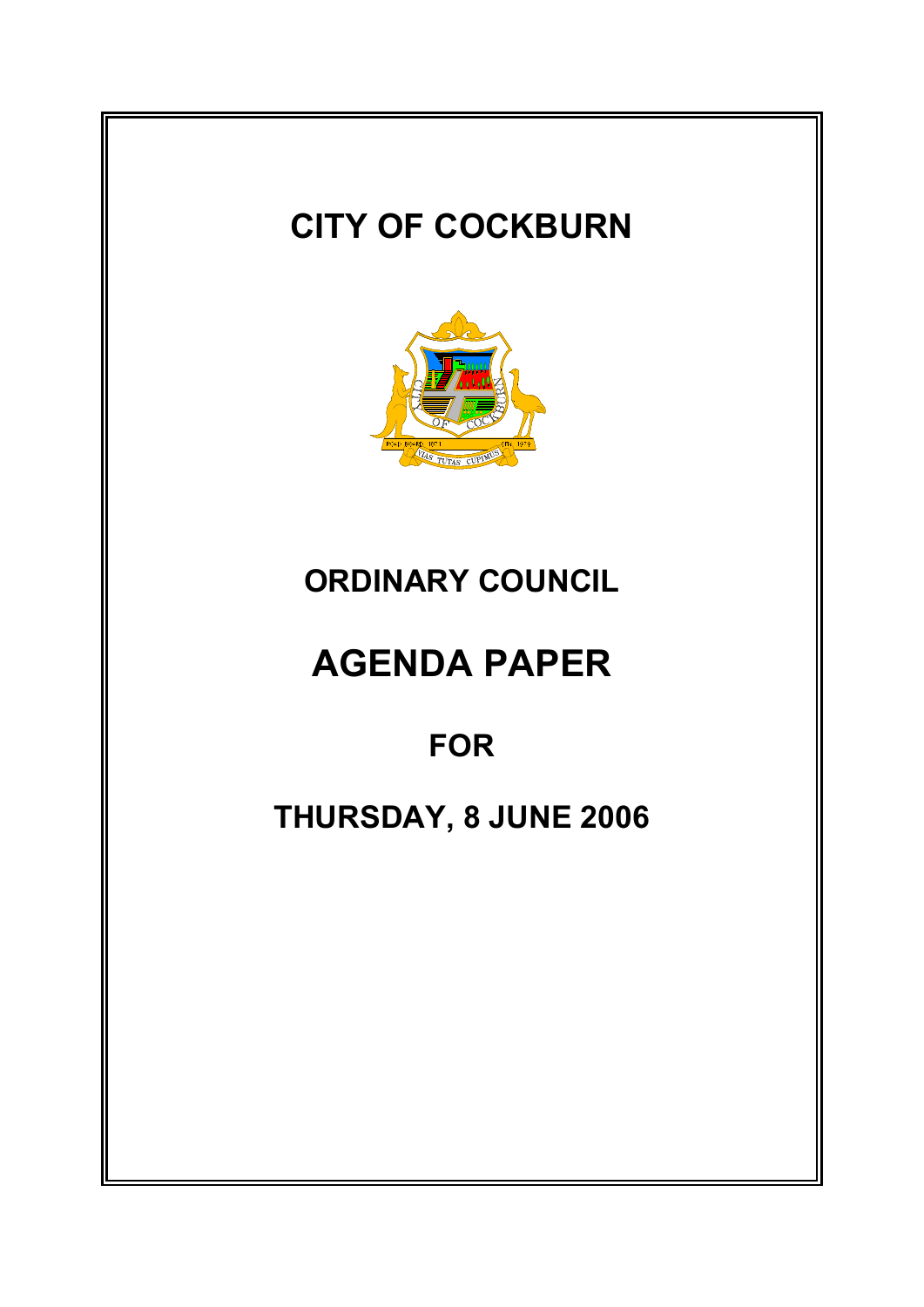## **CITY OF COCKBURN**

## **SUMMARY OF AGENDA TO BE PRESENTED TO THE ORDINARY COUNCIL MEETING TO BE HELD ON THURSDAY, 8 JUNE 2006 AT 7:00 PM**

## **Page**

 $\overline{\phantom{a}}$ 

| 1.             |                                                    |                                                                                                                     |  |
|----------------|----------------------------------------------------|---------------------------------------------------------------------------------------------------------------------|--|
| 2.             |                                                    | APPOINTMENT OF PRESIDING MEMBER (IF REQUIRED)  1                                                                    |  |
| 3.             |                                                    | DISCLAIMER (TO BE READ ALOUD BY PRESIDI NG MEMBER) 1                                                                |  |
| 4.             |                                                    | ACKNOWLEDGEMENT OF RECEIPT OF WRITTEN DECLARATIONS OF<br>FINANCIAL INTERESTS AND CONFLICT OF INTEREST (BY PRESIDING |  |
| 5.             |                                                    |                                                                                                                     |  |
| 6.             | ACTION TAKEN ON PREVIOUS PUBLIC QUESTIONS TAKEN ON |                                                                                                                     |  |
| 7 <sub>1</sub> |                                                    |                                                                                                                     |  |
| 8.             |                                                    |                                                                                                                     |  |
|                | 8.1                                                | (OCM 08/06/2006) - ORDINARY COUNCIL MEETING - 11/05/2006 2                                                          |  |
| 9.             |                                                    |                                                                                                                     |  |
| 10.            |                                                    |                                                                                                                     |  |
| 11.            |                                                    | BUSINESS LEFT OVER FROM THE PREVIOUS MEETING (IF                                                                    |  |
| 12.            |                                                    | DECLARATION OF COUNCILLORS WHO HAVE NOT GIVEN DUE                                                                   |  |
| 13.            |                                                    |                                                                                                                     |  |
|                | 13.1                                               | (OCM 08/06/2006) - MOTION - SPECIAL ELECTORS MEETING, 19                                                            |  |
|                | 13.2                                               | (OCM 08/06/2006) - DELEGATED AUTHORITIES, POLICIES AND<br>POSITION STATEMENTS COMMITTEE MEETING MINUTES 16          |  |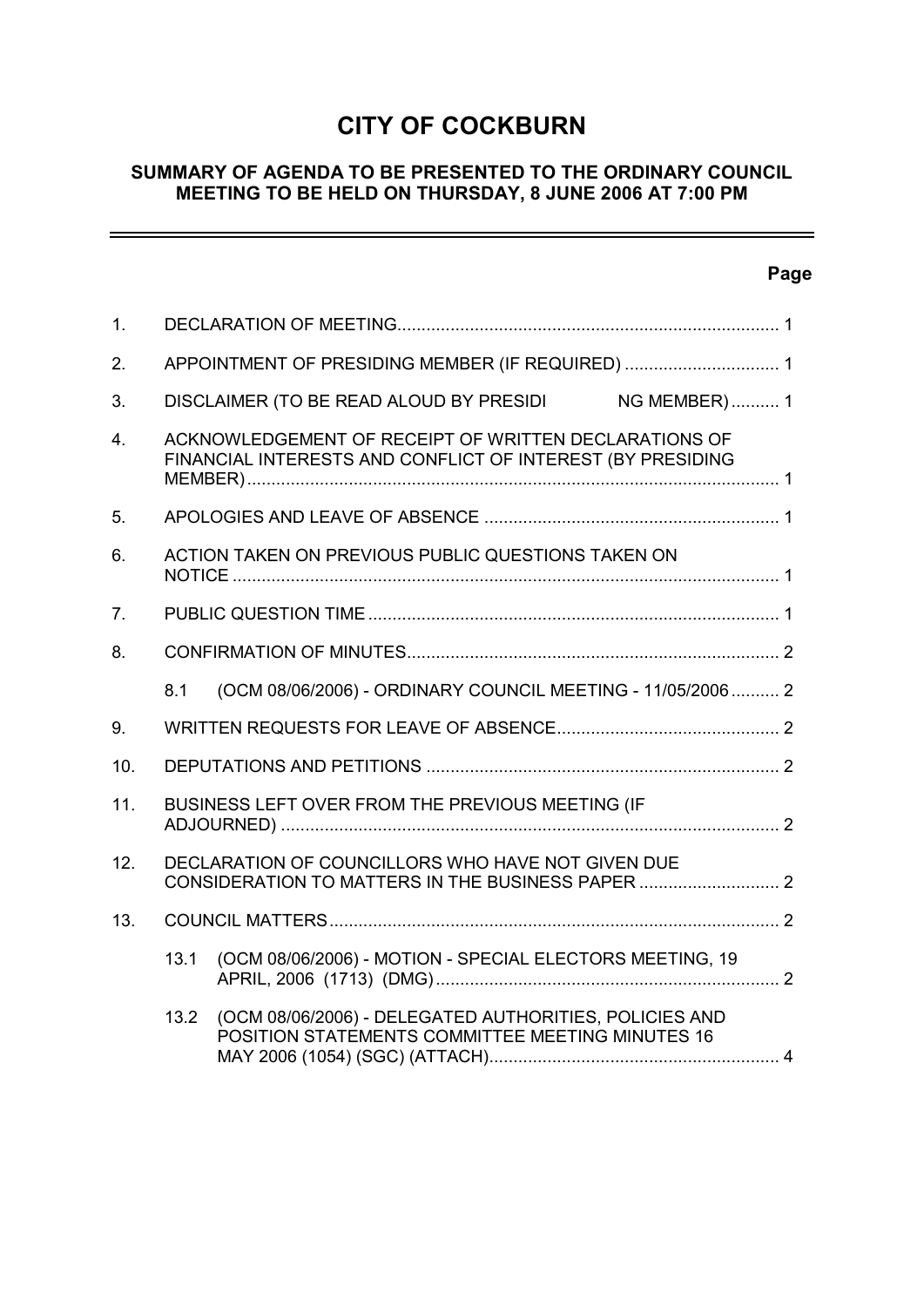# **Page**

| 14. |      |                                                                                                                                                                                                                                |  |
|-----|------|--------------------------------------------------------------------------------------------------------------------------------------------------------------------------------------------------------------------------------|--|
|     | 14.1 | (OCM 08/06/2006) - METROPOLITAN REGION SCHEME<br>AMENDMENT NO. 1099/33 - LOTS 1-6 HENDERSON ROAD &<br>LOTS 21-25 LORIMER ROAD, MUNSTER - OWNER: WATER<br>CORPORATION - APPLICANT: WA PLANNING COMMISSION                       |  |
|     | 14.2 | (OCM 08/06/2006) - PROPOSED STRUCTURE PLAN - LOT 9<br>BARFIELD ROAD, HAMMOND PARK - OWNER: M MILLER -<br>APPLICANT: URBANPLAN PLANNING CONSULTANTS (9683)                                                                      |  |
|     | 14.3 | (OCM 08/06/2006) - HOME OCCUPATION - SWIMMING LESSONS<br>(HO637) - LOT 543; 17 WAYLEN SQUARE, BEELIAR - OWNER: A &<br>A DVORAK - APPLICANT: A C DVORAK (3318905) (TW) (ATTACH) 14                                              |  |
|     | 14.4 | (OCM 08/06/2006) - TEMPORARY ANCILLARY ACCOMMODATION<br>- LOT 33; 122 MILLS STREET, COOGEE - OWNER/APPLICANT: M                                                                                                                |  |
|     | 14.5 | (OCM 08/06/2006) - PROPOSED STORAGE YARD -<br>MACHINERY/EQUIPMENT - 18A-18B PRINSEP ROAD, JANDAKOT<br>- OWNER: V & C D'AMATO - APPLICANT: SEAFRONT<br>SCRAPMETAL AND MACHINERY PTY LTD (5513322) (TW)                          |  |
|     | 14.6 | (OCM 08/06/2006) - RETROSPECTIVE APPROVAL TO A<br>GROUPED DWELLING- 9/12 BOYD CRESCENT, HAMILTON HILL -<br>OWNER/APPLICANT: B J EADES (2213725) (VM) (ATTACH)  26                                                              |  |
|     | 14.7 | (OCM 08/06/2006) - FINAL ADOPTION OF PROPOSED SCHEME<br>AMENDMENT NO. 38 - SOUTHWELL, HAMILTON HILL - OWNER:<br>VARIOUS - APPLICANT: CITY OF COCKBURN (93038) (MD)                                                             |  |
|     | 14.8 | (OCM 08/06/2006) - REVISED APPROVAL FOR HOME<br>OCCUPATION - SPANISH DANCE CLASS - LOT 272; 36<br>MASEFIELD AVENUE, NORTH LAKE - OWNER/APPLICANT:                                                                              |  |
|     | 14.9 | (OCM 08/06/2006) - PROPOSED STRUCTURE PLAN - STAGE 2 OF<br>THE WALK ESTATE - PART LOTS 3, 4, 5 & 6 LYON ROAD, AUBIN<br>GROVE (STAGE 2) - OWNER: BELLCROSS HOLDINGS PTY LTD -<br>APPLICANT: TAYLOR BURRELL BARNETT (9645B) (MD) |  |
|     |      | 14.10 (OCM 08/06/2006) - SOUTH BEACH DESIGN GUIDELINES -<br>VARIOUS LOTS WITHIN SOUTH BEACH - OWNER/APPLICANT:                                                                                                                 |  |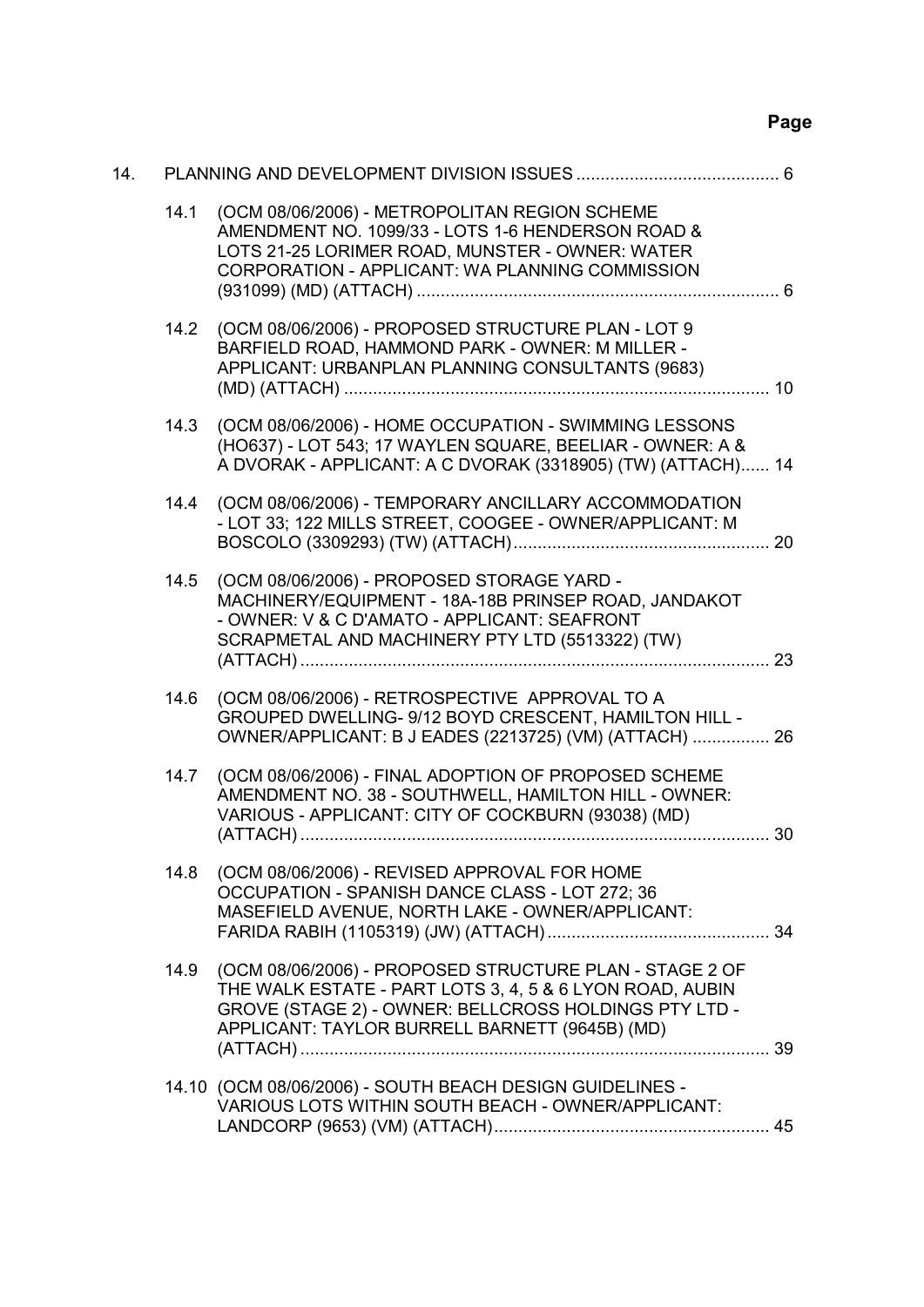|     |      | 14.11 (OCM 08/06/2006) - RETROSPECTIVE PLANNING APPROVAL -<br>SATELLITE DISH - LOT 459; 53 CINCOTTA LOOP, BEELIAR -<br>OWNER/APPLICANT: C & M RICCIARDI (3318407) (JW) (ATTACH) 48                                       |  |
|-----|------|--------------------------------------------------------------------------------------------------------------------------------------------------------------------------------------------------------------------------|--|
|     |      | 14.12 (OCM 08/06/2006) - EXTENSION OF AREA AND USAGE -<br>PORTION OF LEASE L3102 PUBLIC TRANSPORT AUTHORITY<br>LICENCE TO MOLTONI CORPORATION PTY LTD - DISUSED<br>RAILWAY, WELLARD TO MIGUEL ROAD, BIBRA LAKE (4109346; |  |
|     |      | 14.13 (OCM 08/06/2006) - MOTION - SPECIAL ELECTORS MEETING - 19<br>APRIL 2006 - INFILL SEWER PROGRAM IN THE SPEARWOOD                                                                                                    |  |
| 15. |      | FINANCE AND CORPORATE SERVICES DIVISION ISSUES  57                                                                                                                                                                       |  |
|     | 15.1 | (OCM 08/06/2006) - LIST OF CREDITORS PAID - APRIL 2006                                                                                                                                                                   |  |
|     |      | 15.2 (OCM 08/06/2006) - STATEMENT OF FINANCIAL ACTIVITY - APRIL                                                                                                                                                          |  |
| 16. |      |                                                                                                                                                                                                                          |  |
|     | 16.1 | (OCM 08/06/2006) - CONSTRUCTION OF CELL 6 - PURCHASE OF<br>PT LOT 2 ROCKINGHAM ROAD, HENDERSON (4900; 3411237)                                                                                                           |  |
|     | 16.2 | (OCM 08/06/2006) - RESERVE 1712 RUSSELL ROAD, WATTLEUP<br>- MINING TENEMENT DISPUTE WITH ROCLA LIMITED (4412065)                                                                                                         |  |
|     | 16.3 | (OCM 08/06/2006) - FOOTPATH - HUSK PARADE, COOGEE                                                                                                                                                                        |  |
| 17. |      |                                                                                                                                                                                                                          |  |
| 18. |      |                                                                                                                                                                                                                          |  |
| 19. |      | MOTIONS OF WHICH PREVIOUS NOTICE HAS BEEN GIVEN  66                                                                                                                                                                      |  |
| 20. |      | NOTICES OF MOTION GIVEN AT THE MEETING FOR CONSIDERATION                                                                                                                                                                 |  |
| 21. |      | NEW BUSINESS OF AN URGENT NATURE INTRODUCED BY                                                                                                                                                                           |  |
| 22. |      | MATTERS TO BE NOTED FOR INVESTIGATION, WITHOUT DEBATE 67                                                                                                                                                                 |  |
| 23. |      |                                                                                                                                                                                                                          |  |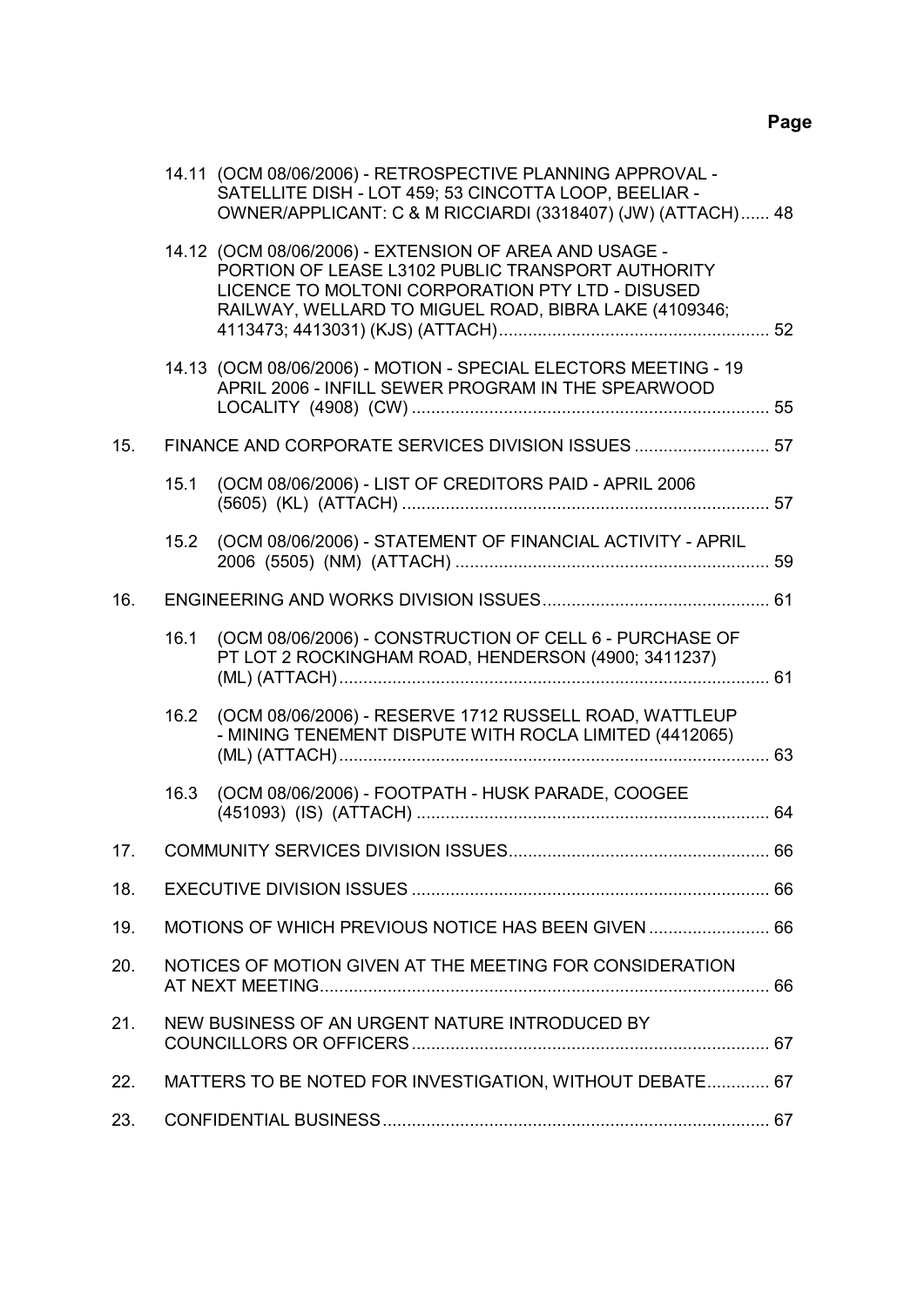# **Page**

| 24. (OCM 08/06/2006) - RESOLUTION OF COMPLIANCE (SECTION 3.18(3), |  |
|-------------------------------------------------------------------|--|
|                                                                   |  |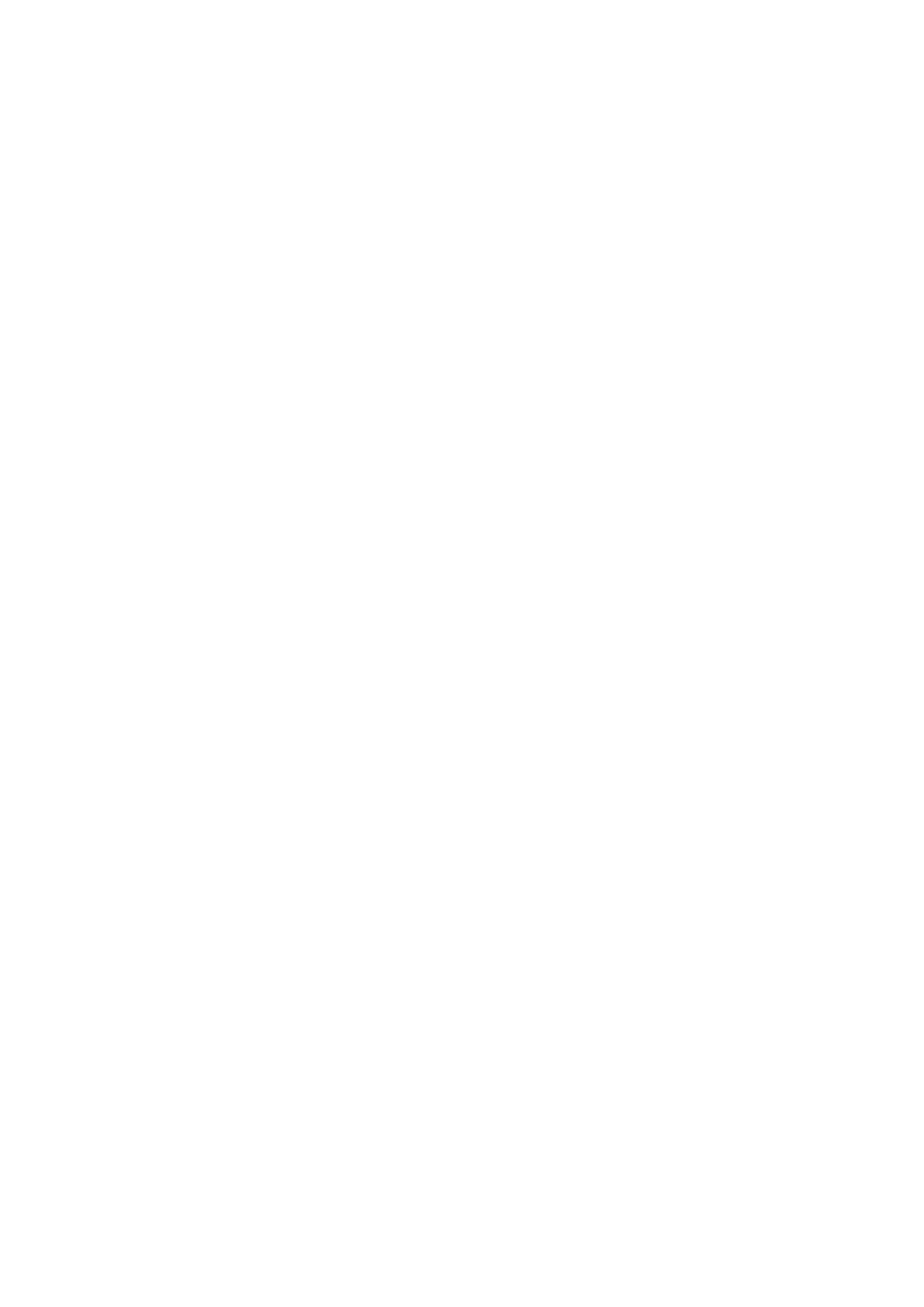# **CITY OF COCKBURN**

# **AGENDA TO BE PRESENTED TO THE ORDINARY COUNCIL MEETING TO BE HELD ON THURSDAY, 8 JUNE 2006 AT 7:00 PM**

## **1. DECLARATION OF MEETING**

## **2. APPOINTMENT OF PRESIDING MEMBER (If required)**

## **3. DISCLAIMER (To be read aloud by Presiding Member)**

Members of the public, who attend Council Meetings, should not act immediately on anything they hear at the Meetings, without first seeking clarification of Council's position. Persons are advised to wait for written advice from the Council prior to taking action on any matter that they may have before Council.

## **4. ACKNOWLEDGEMENT OF RECEIPT OF WRITTEN DECLARATIONS OF FINANCIAL INTERESTS AND CONFLICT OF INTEREST (by Presiding Member)**

## **5. APOLOGIES AND LEAVE OF ABSENCE**

Clr A Tilbury - Leave of Absence

## **6. ACTION TAKEN ON PREVIOUS PUBLIC QUESTIONS TAKEN ON NOTICE**

Nil

## **7. PUBLIC QUESTION TIME**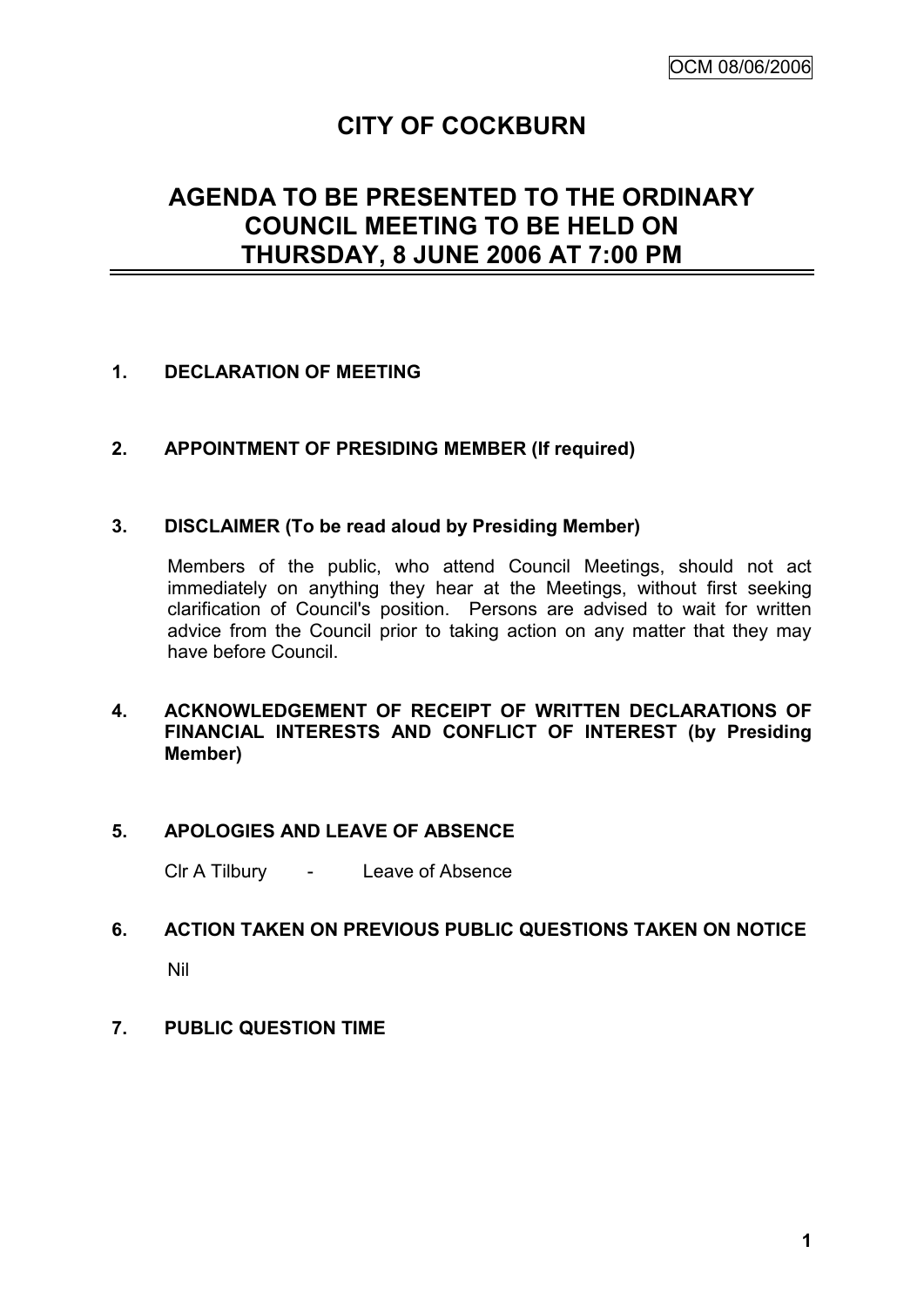## **8. CONFIRMATION OF MINUTES**

#### **8.1 (OCM 08/06/2006) - ORDINARY COUNCIL MEETING - 11/05/2006**

#### **RECOMMENDATION**

That the Minutes of the Ordinary Council Meeting held on Thursday, 11 May 2006, be accepted as a true and accurate record

**COUNCIL DECISION**

## **9. WRITTEN REQUESTS FOR LEAVE OF ABSENCE**

#### **10. DEPUTATIONS AND PETITIONS**

**11. BUSINESS LEFT OVER FROM THE PREVIOUS MEETING (If adjourned)** Nil

## **12. DECLARATION OF COUNCILLORS WHO HAVE NOT GIVEN DUE CONSIDERATION TO MATTERS IN THE BUSINESS PAPER**

#### **13. COUNCIL MATTERS**

**13.1 (OCM 08/06/2006) - MOTION - SPECIAL ELECTORS MEETING, 19 APRIL, 2006 (1713) (DMG)**

## **RECOMMENDATION** That Council notes the recommendation carried at the Special Electors Meeting on 19 April, 2006, in relation to Public Question Time at Ordinary Council meetings.

## **COUNCIL DECISION**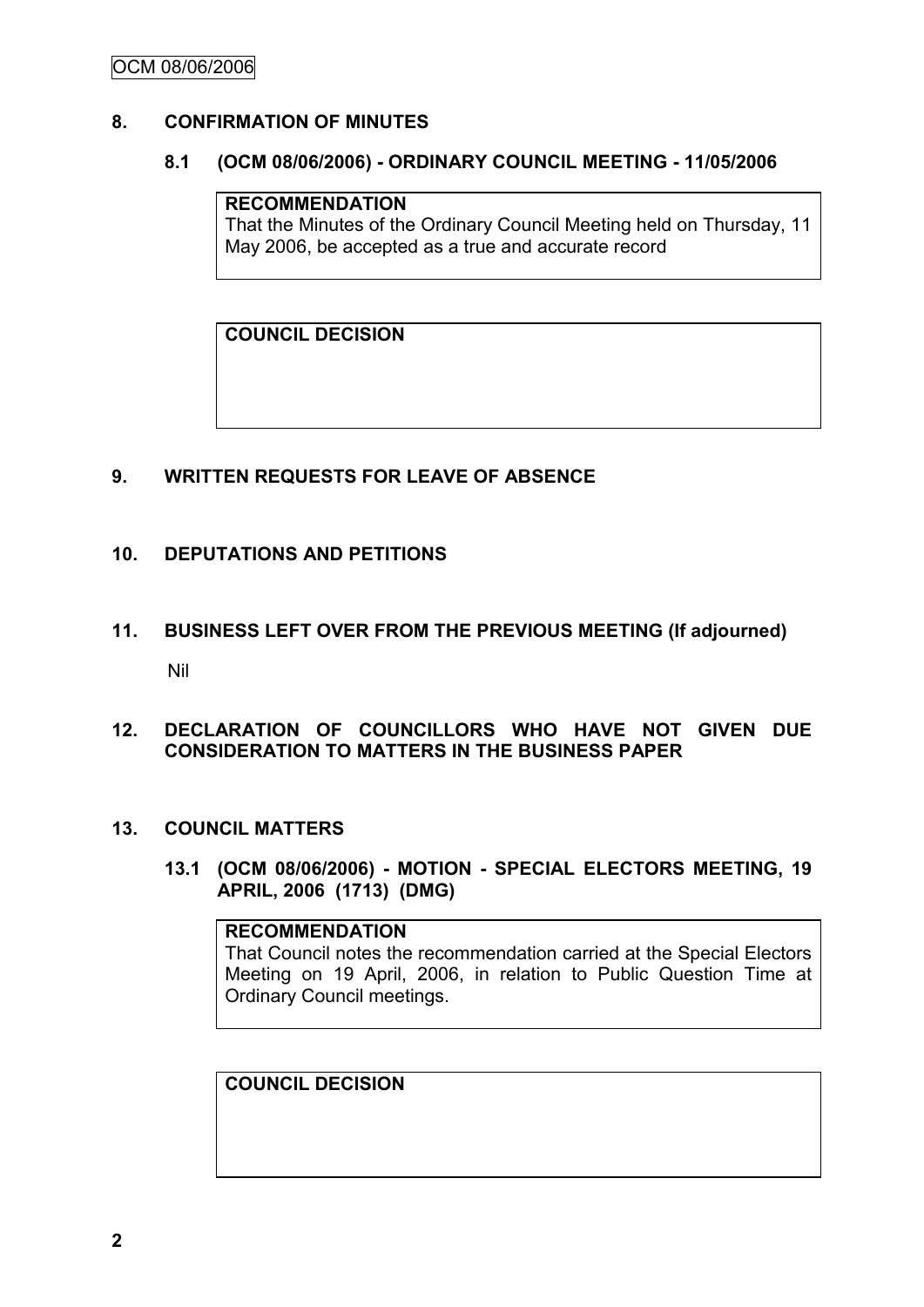## **Background**

At the Special Electors Meeting conducted on 19 April 2006, the following motion was carried:-

- That public question time in Council General Meetings is extended to 45 minutes and residents be allowed to speak without having to submit a written form prior to the meeting.
- That residents may speak on items not on the agenda that they feel should be brought to the attention of Council at a particular meeting.

As it is a requirement for resolutions of Electors Meetings to be considered by Council as soon as practicable following their adoption, the matter is now presented for deliberation by Council.

## **Submission**

N/A

## **Report**

The resolution carried at the Special Electors Meeting seeks to amend the protocols and procedures currently applied to Public Question Time (PQT) at Ordinary Meetings of Council.

By law, the procedure for P.Q.T. at Council Meetings is set by the Presiding Member of the meeting, or if the majority of other Council members present at a meeting disagree with the Presiding Member, by the majority of those members then present at the meeting.

It is not legally possible for a Council decision to be made which over rules these circumstances.

Accordingly, as it is not possible for a Council resolution to have any effect on this matter, it is recommended that the resolution carried at the Special Electors Meeting be noted.

Elected members are able to consult with each other to suggest any changes to the current processes, which may be informally agreed to by way of a consensus among members.

## **Strategic Plan/Policy Implications**

Managing Your City:

*To deliver services and to manage resources in a way that is cost effective without compromising quality.*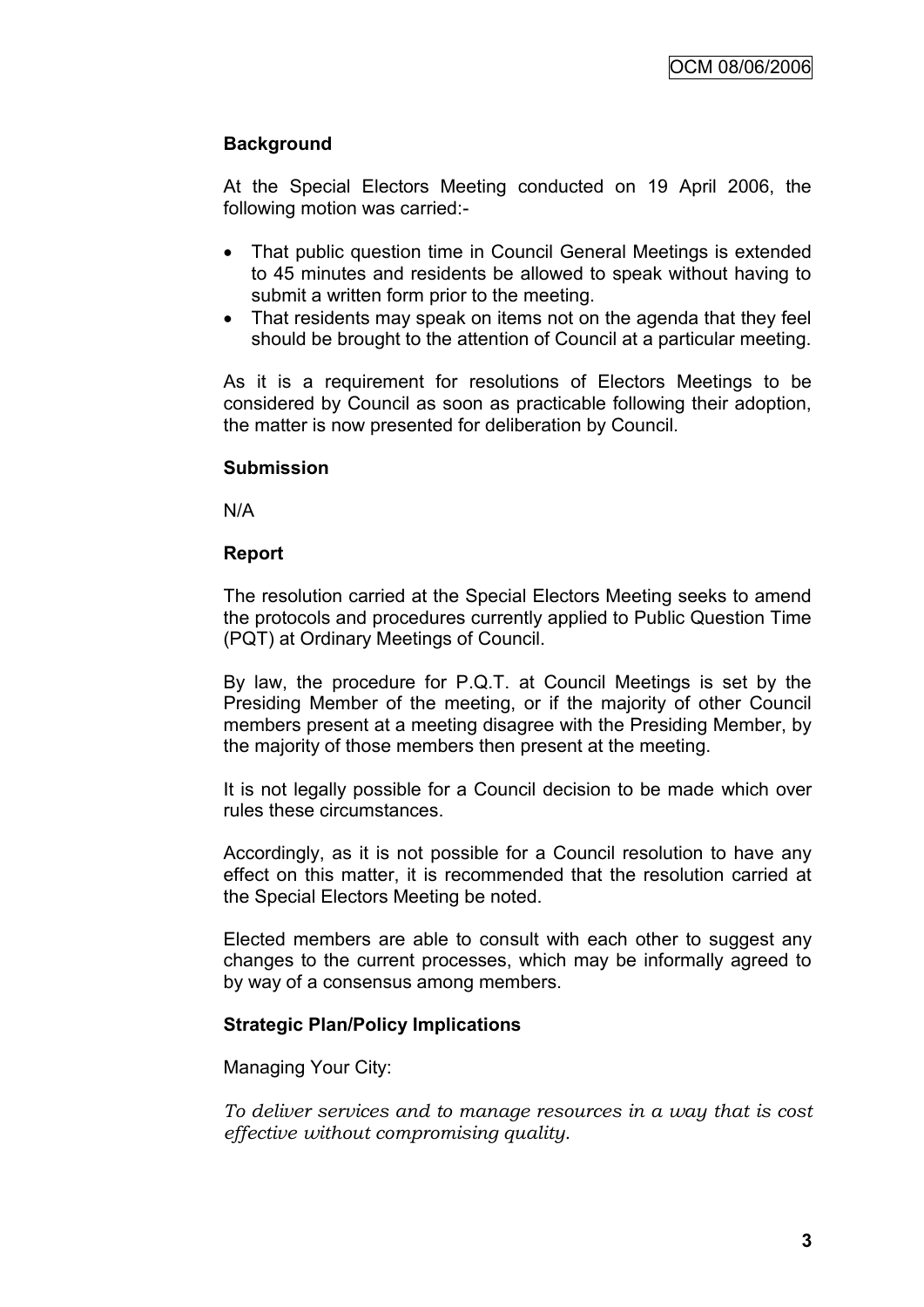## **Budget/Financial Implications**

N/A

## **Legal Implications**

- Regulation 7 of the Local Government (Administration) Regulations, 1996 refers.
- Sec 5.33 of the Local Government Act, 1995, refers.

## **Community Consultation**

N/A

## **Attachment(s)**

Nil

## **Advice to Proponent(s)/Applicant**

Proponent of the motion carried at the Electors Meeting has been advised that the matter will be considered at the Council Meeting to be held on 8 June, 2006.

## **Implications of Section 3.18(3) Local Government Act, 1995**

Nil

## **13.2 (OCM 08/06/2006) - DELEGATED AUTHORITIES, POLICIES AND POSITION STATEMENTS COMMITTEE MEETING MINUTES 16 MAY 2006 (1054) (SGC) (ATTACH)**

## **RECOMMENDATION**

That Council receives the Minutes of the Delegated Authorities, Policies and Position Statements Committee Meeting dated 16 May 2006, as attached to the Agenda, and adopts the recommendations contained therein.

**TO BE CARRIED BY AN ABSOLUTE MAJORITY OF COUNCIL**

**COUNCIL DECISION**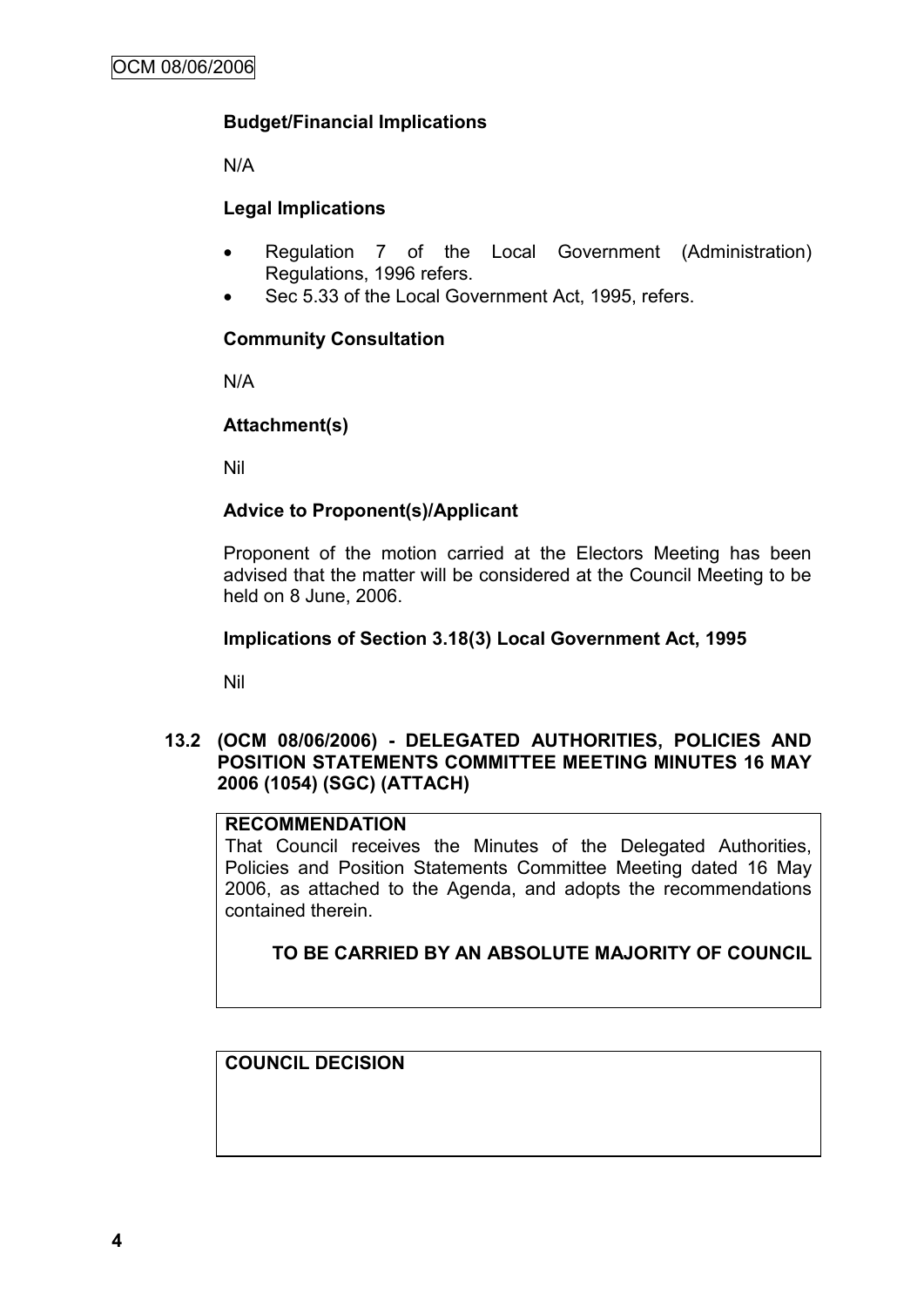## **Background**

The Delegated Authorities, Policies and Position Statements Committee conducted a meeting on 16 May 2006. The minutes of the meeting are required to be presented to Council and its recommendations considered by Council.

#### **Submission**

The minutes of the Committee meeting are attached to the Agenda. Items dealt with at the Committee meeting form the basis of the Minutes.

## **Report**

The Committee recommendations are now presented for consideration by council and if accepted, are endorsed as the decisions of Council. Any elected member may withdraw any item from the Committee meeting for discussion and propose an alternative recommendation for Council"s consideration. Any such items will be dealt with separately, as provided for in Council"s Standing Orders.

## **Strategic Plan/Policy Implications**

Managing Your City:

*To deliver services and to manage resources in a way that is cost effective without compromising quality.*

## **Budget/Financial Implications**

Committee Minutes refer.

## **Legal Implications**

Committee Minutes refer.

## **Community Consultation**

Committee Minutes refer.

## **Attachment(s)**

Minutes of the Delegated Authorities, Policies and Position Statements Committee Meeting dated 16 May 2006.

## **Advice to Proponent(s)/Applicant**

N/A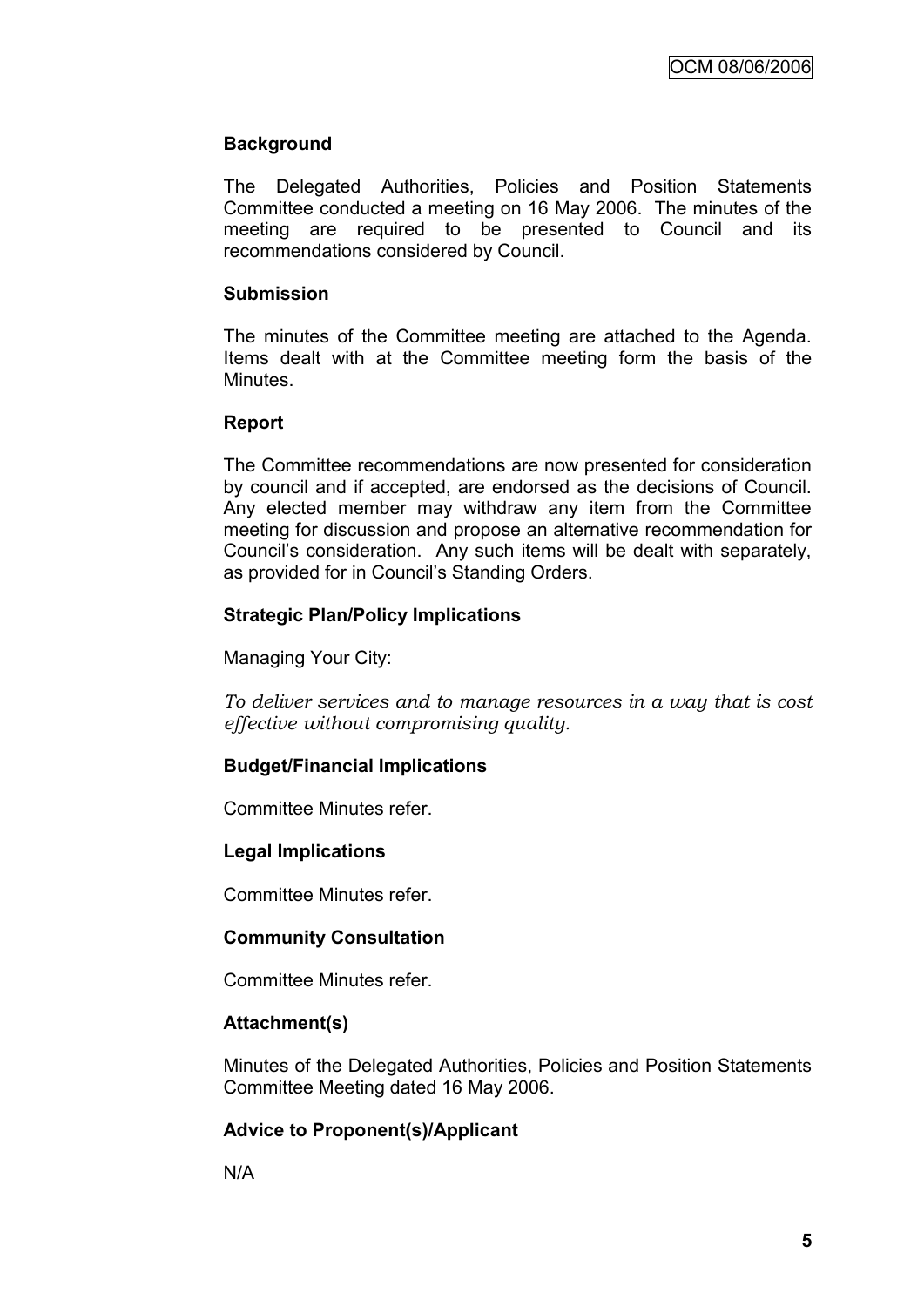## **Implications of Section 3.18(3) Local Government Act, 1995**

Nil.

## **14. PLANNING AND DEVELOPMENT DIVISION ISSUES**

**14.1 (OCM 08/06/2006) - METROPOLITAN REGION SCHEME AMENDMENT NO. 1099/33 - LOTS 1-6 HENDERSON ROAD & LOTS 21-25 LORIMER ROAD, MUNSTER - OWNER: WATER CORPORATION - APPLICANT: WA PLANNING COMMISSION (931099) (MD) (ATTACH)**

## **RECOMMENDATION**

That Council:

- (1) lodge a submission of support to the Western Australian Planning Commission on Metropolitan Region Scheme Amendment No. 1099/33 South West District Omnibus (No. 6) relating to proposal 2 (City of Cockburn) and make the following comments relating to proposal 2:-
	- 1. It is recommended to the WA Planning Commission that the Bush Forever negotiations and Outline Development Plan be finalised prior to final adoption of the Scheme Amendment. It is requested that the City be consulted in these negotiations.
	- 2. It is recommended that the lot configuration and location of building envelopes on the Outline Development Plan ensures that residential development is restricted to areas outside of the Kwinana EPP Air Quality buffer, as Council Policy does not support further subdivision within the Air Quality buffer.
	- 3. It is advised that  $2000m^2$  building envelopes for each lot should be incorporated into the covenants on title and an Outline Development Plan to ensure that development only occurs within these defined areas to protect remnant vegetation;
	- 4. The high pressure gas pipeline traverses Lots 1-6 Henderson Road the subject of the MRS amendment should be a consideration in the placement of the building envelopes outside the pipeline buffer.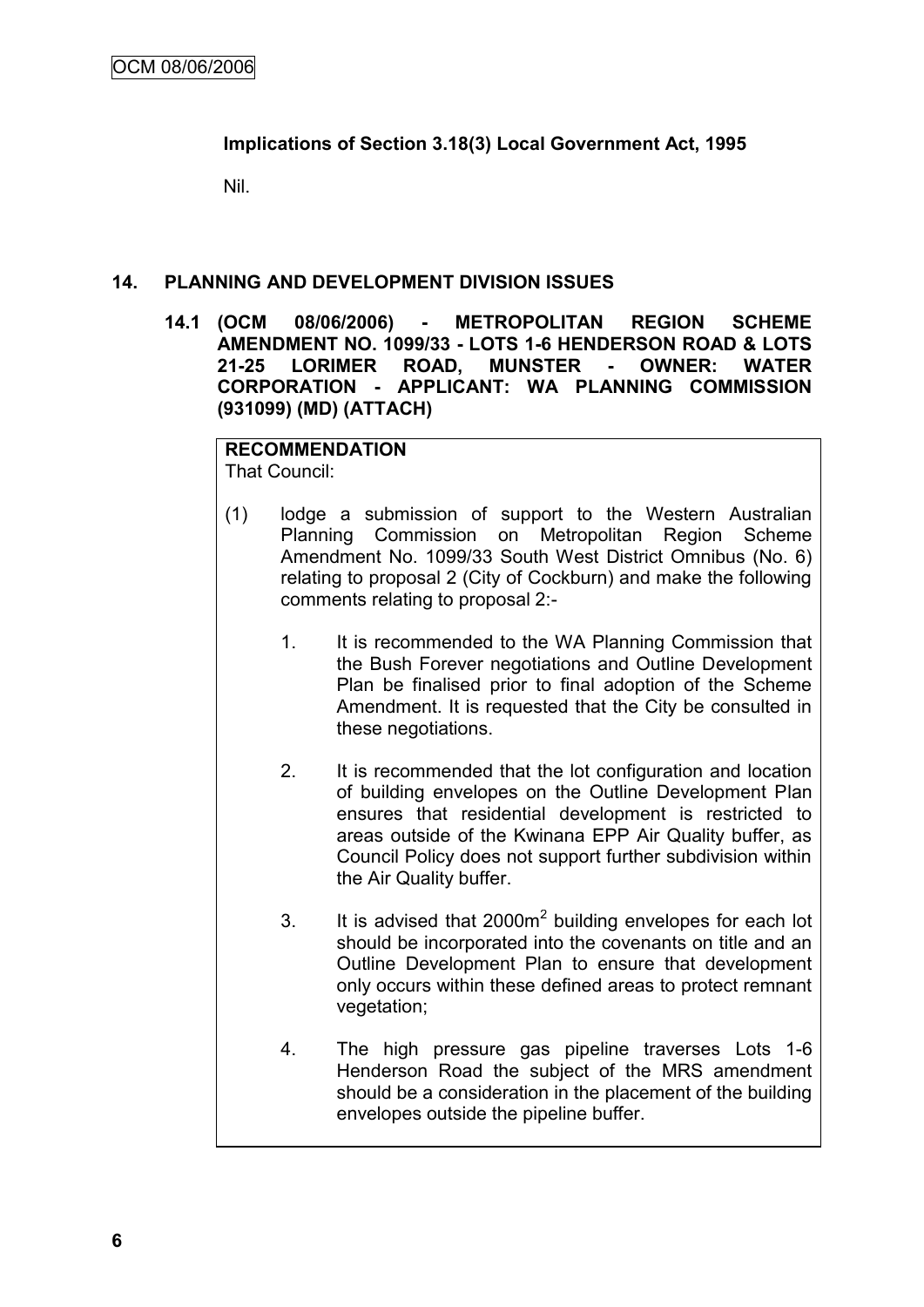## **COUNCIL DECISION**

## **Background**

| l ZONING: | MRS:                   | Public Purposes – Water Authority of WA |
|-----------|------------------------|-----------------------------------------|
|           | TPS:                   | "                                       |
| LAND USE: | <b>Water Reservoir</b> |                                         |
| LOT SIZE: |                        | Approximately 2ha each                  |

#### **Submission**

The proposed amendment to the Metropolitan Region Scheme (MRS) is made by the Western Australian Planning Commission and proposes to transfer Lots 1-6 Henderson Road and Lots 21-25 Lorimer Road, Munster from Public Purposes (Water Supply and Drainage) reservation to the Rural zone.

The subject lots are part of a larger group of lots currently reserved for Water Corporation public purposes and accommodating a water reservoir. After allowing land for potential expansion, and a buffer to proposed urban uses to the north, the subject lots are now considered to be surplus to Water Corporation needs.

The subject lots are, however, part of a nominated Bush Forever site, subject to further negotiation. The agreement of the WAPC to the rezoning of the lots is therefore on the basis of a written commitment by the Water Corporation that it will prepare an Outline Development Plan to guide subdivision and development, which recognises and protects the bushland values of the site.

This should include either ceding of land for conservation as part of any subsequent local town planning scheme rezoning or the creation of large bush blocks consistent with the recently released *Statement of Planning Policy No. 2.8 Bushland Policy* for the Perth Metropolitan Region, in particular policy measures 5.2.4 (i) and (ii) and Schedule 2.

This proposal is part of a larger omnibus amendment to the MRS, however, the other proposed amendments within the omnibus amendment do not have a direct impact on the City of Cockburn.

Refer proposed MRS zoning map contained with the Agenda attachments.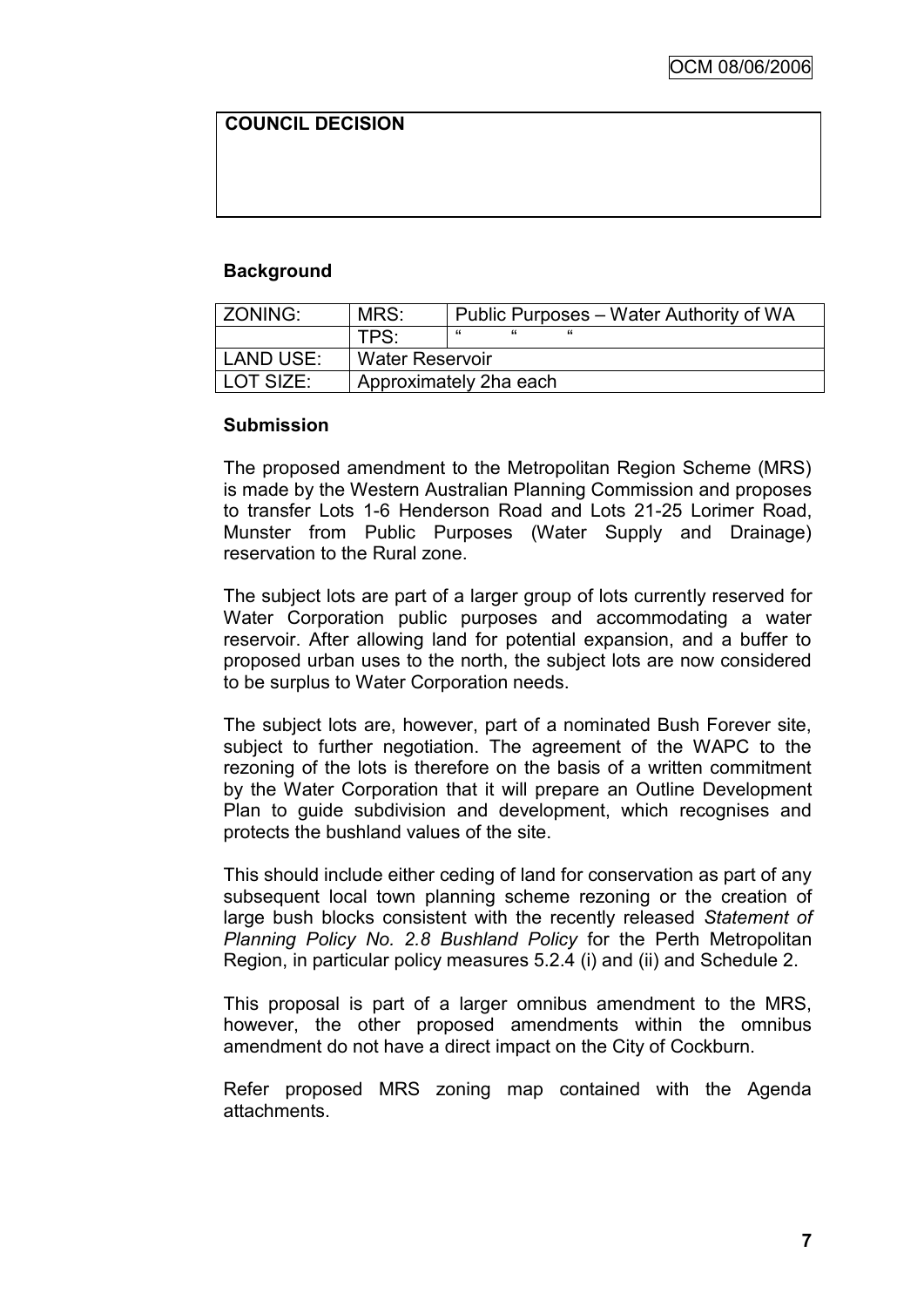## **Report**

#### Planning Comments

Council"s Rural Subdivision Policy states that Council will not support further subdivision of land within the Kwinana EPP Air Quality buffer.

Given this, it is recommended that Council request to be consulted in the Bush Forever negotiations and preparation of the Outline Development Plan, to ensure that residential development is restricted to building envelopes located outside the Air Quality buffer.

Currently the land is all on the one Certificate of Title, despite each 2 ha lot having its own lot number. However, the land has previously received subdivision approval to create 25 lots of approximately 2 ha each, which the Water Corporation could proceed to obtain Certificates of Title for within 5 years in accordance with the "Sunset Clause" specified in Section 146 of the Planning and Development Act 2005.

A high pressure gas pipeline traverses the six western-most lots the subject of the amendment. The Outline Development Plan will need to consider the location of the pipeline and ensure the building envelopes are positioned an appropriate distance from the pipeline. The lot the subject of this amendment is within the 300 metre notification zone for the pipeline, which means that any development on the lots will need to be referred to the pipeline owners and the Department of Industry and Resources for comment.

#### Environmental Comments

The Water Corporation is required to negotiate with the WAPC to identify Bush Forever boundaries to protect the bushland on the subject lots. The vegetation will be further protected through an Outline Development Plan, which will guide subdivision and development with a view to protecting the bushland.

It is also recommended that  $2000m^2$  building envelopes be incorporated into the Outline Development Plan with covenants on title to restrict building development to designated areas within the proposed rural lots, to provide further protection to the vegetation.

## Resident Comments

The City has received a letter from a resident living in the area stating some concerns with respect to the proposed MRS rezoning of the lots from Public Purposes to Rural. The concerns relate to the following:

• the rural zoning may have a detrimental impact on the nominated Bush Forever site; and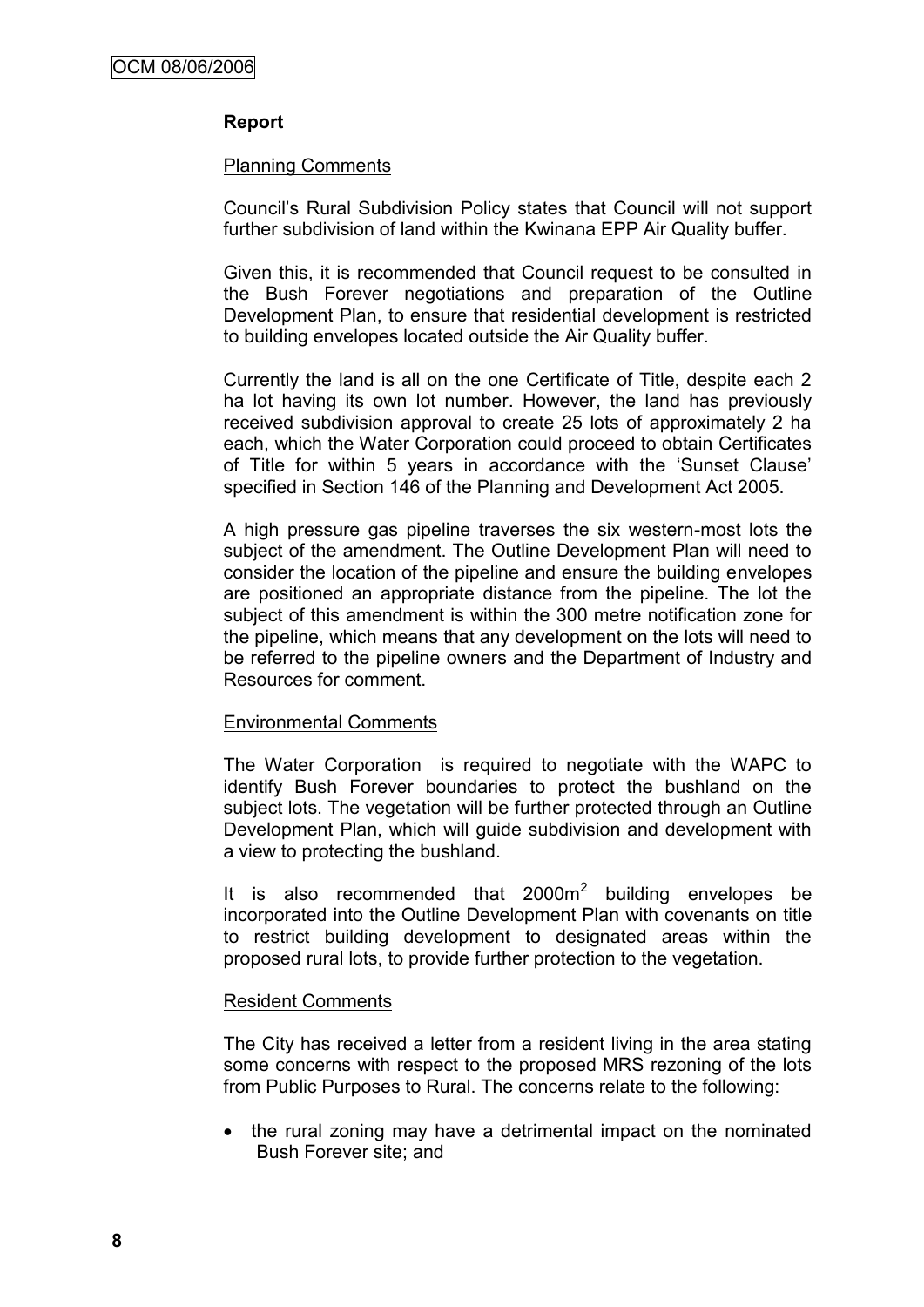• over half the land is within the EPP Air Quality buffer and the air quality within this area may not be suitable for future residents.

With respect to point one above, the rezoning of the Public Purpose land to Rural is on the basis of a written commitment by the Water Corporation that it will prepare an Outline Development Plan to guide subdivision and development, which recognises and protects the bushland values of the site. Further, 2000 $m^2$  building envelopes may be incorporated into the Outline Development Plan to restrict building development within a specified area. This approach is considered reasonable and acceptable to the City.

With respect to point two above, there is already a significant presence of houses on rural lots within the EPP Air Quality buffer. The primary reference defining the buffer is the current Kwinana EPP. The EPP relates to air quality; it places no restrictions on land use within the buffer area. It is recommended that the Council be consulted in the preparation of an Outline Development Plan to coordinate subdivision, to ensure the lot configuration and location of building envelopes restricting residential development to outside the buffer.

Further, the Environmental Protection Authority (EPA), in its advice to the WA Planning Commission, did not raise any concerns with respect to the creation of additional rural lots within the EPP Air Quality buffer. The EPA/Department of Environment is the agency responsible for the administration of the policy.

The resident has been advised to make a separate submission to the WA Planning Commission who are responsible for considering public submissions and making a determination on the MRS amendment.

## **Conclusion**

It is recommended that the Council lodge a submission of support to the WA Planning Commission on Metropolitan Region Scheme Amendment No. 1099/33 South West District Omnibus (No. 6) relating to proposal 2 (City of Cockburn).

If the MRS Amendment is adopted and gazetted the City's Town Planning Scheme zoning will need to be amended for consistency with the MRS. Additional land use and clearing controls can be considered by Council if considered appropriate.

## **Strategic Plan/Policy Implications**

The Corporate Strategic Plan Key Result Areas which apply to this item are:-

3. Conserving and Improving Your Environment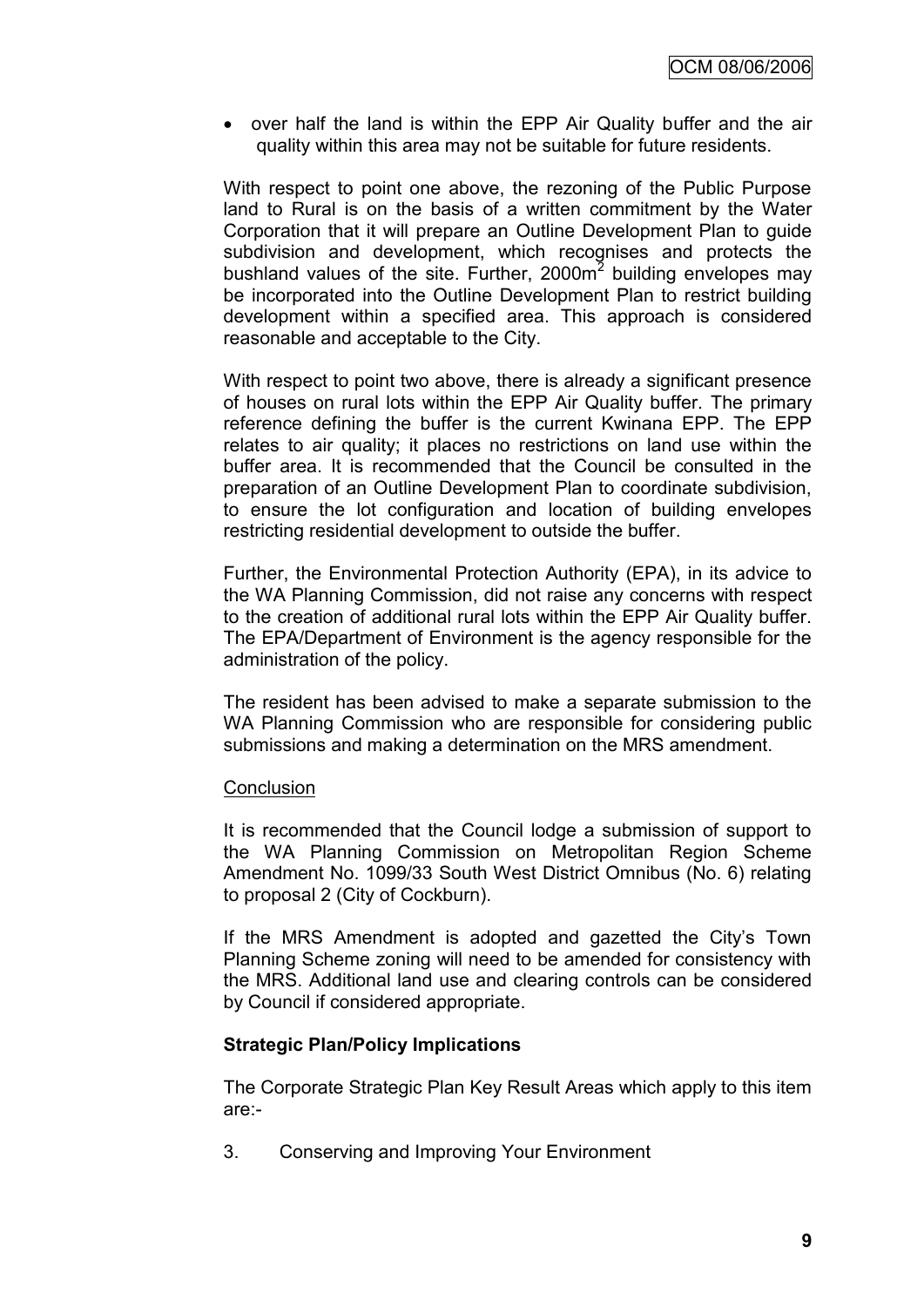- *"To conserve the quality, extent and uniqueness of the natural environment that exists within the district."*
- *"To ensure that the development of the district is undertaken in such a way that the balance between the natural and human environment is maintained."*

The Council Policies which apply to this item are:-

SPD1 BUSHLAND CONSERVATION POLICY

## **Budget/Financial Implications**

Nil

## **Legal Implications**

Planning and Development Act Metropolitan Region Scheme

## **Community Consultation**

N/A

## **Attachment(s)**

- (1) Site Plan
- (2) Proposed Zoning Map

## **Advice to Proponent(s)/Submissioners**

N/A.

## **Implications of Section 3.18(3) Local Government Act, 1995**

Nil.

## **14.2 (OCM 08/06/2006) - PROPOSED STRUCTURE PLAN - LOT 9 BARFIELD ROAD, HAMMOND PARK - OWNER: M MILLER - APPLICANT: URBANPLAN PLANNING CONSULTANTS (9683) (MD) (ATTACH)**

# **RECOMMENDATION**

That Council:

- (1) adopt the Structure Plan for Lot 9 Barfield Road, Hammond Park subject to the following modifications to the Structure Plan and Report;
	- 1. amend the structure plan to depict the residential lots as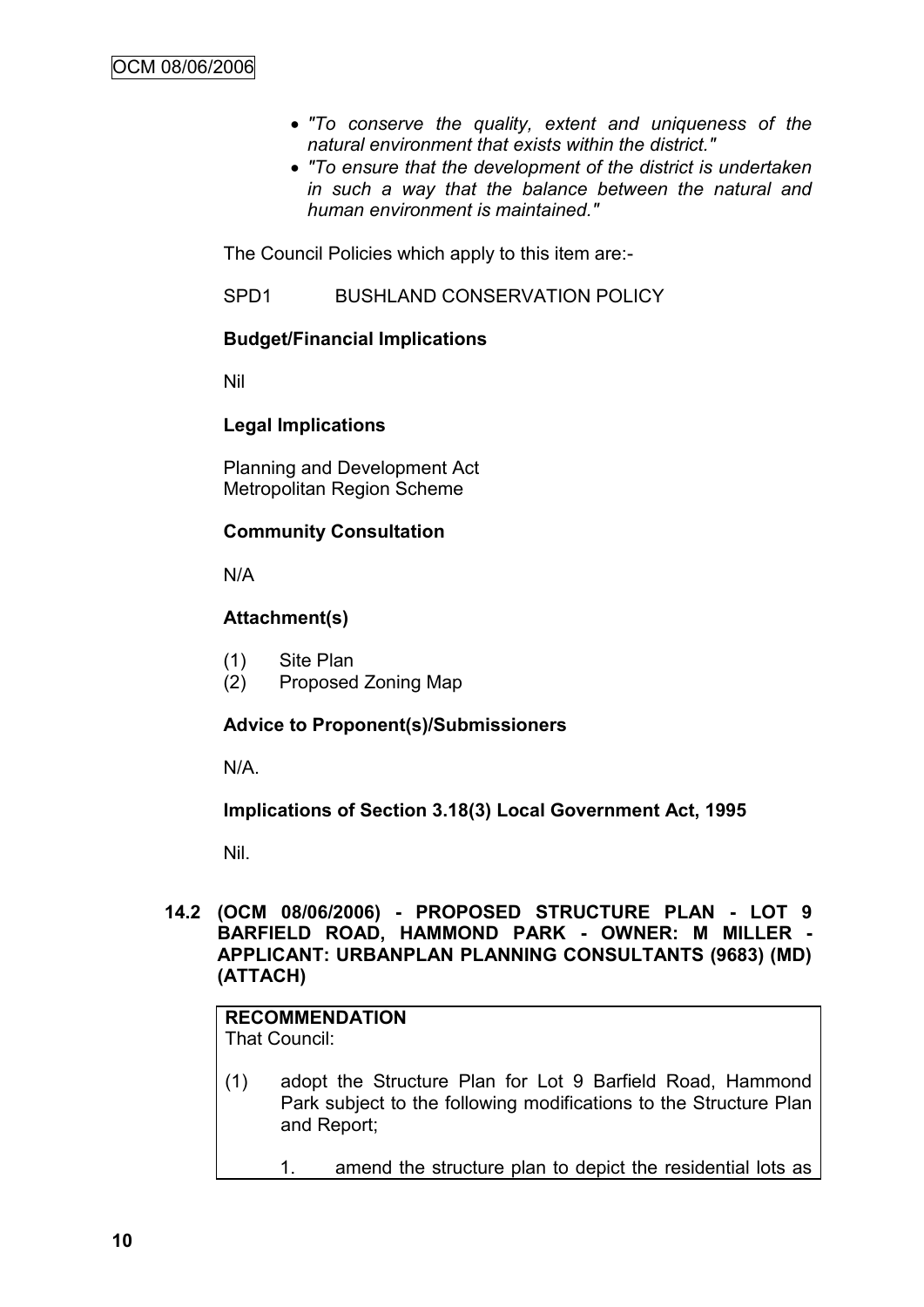R20 and not R17.5;

- 2. include zoning map colours on the structure plan to reflect the zoning colours of the City's Town Planning Scheme No. 3 maps and include a legend;
- 3. depict the road reserve widths on the structure plan in accordance with the City's requirements;
- 4. remove reference to Amendment No. 28 in section 3.2.3 of the structure plan report as Amendment No. 28 is not applicable to the subject land; and
- 5. amend the structure plan report to refer to the requirement to pay developer contributions in accordance with Development Contribution Area 3 as specified in Schedule 12 of the City"s Town Planning Scheme No. 3.
- (2) upon receipt of a revised Structure Plan compliant with Clause (1) above, forward the Structure Plan documents and schedule of submissions to the Western Australian Planning Commission for its endorsement pursuant to Clause 6.2.10 of Town Planning Scheme No 3;
- (3) adopt the officer comments on the Schedule of Submissions contained in the Agenda attachments for Lot 9 Barfield Road, Hammond Park; and
- (4) advise those persons who made a submission of Council"s decision.

## **COUNCIL DECISION**

## **Background**

| ZONING:          | MRS:      | Urban                           |
|------------------|-----------|---------------------------------|
|                  | TPS:      | Development Zone                |
|                  |           | Development Area 9              |
|                  |           | Development Contribution Area 3 |
| <b>LAND USE:</b> | Rural     |                                 |
| LOT SIZE:        | 1.5703 ha |                                 |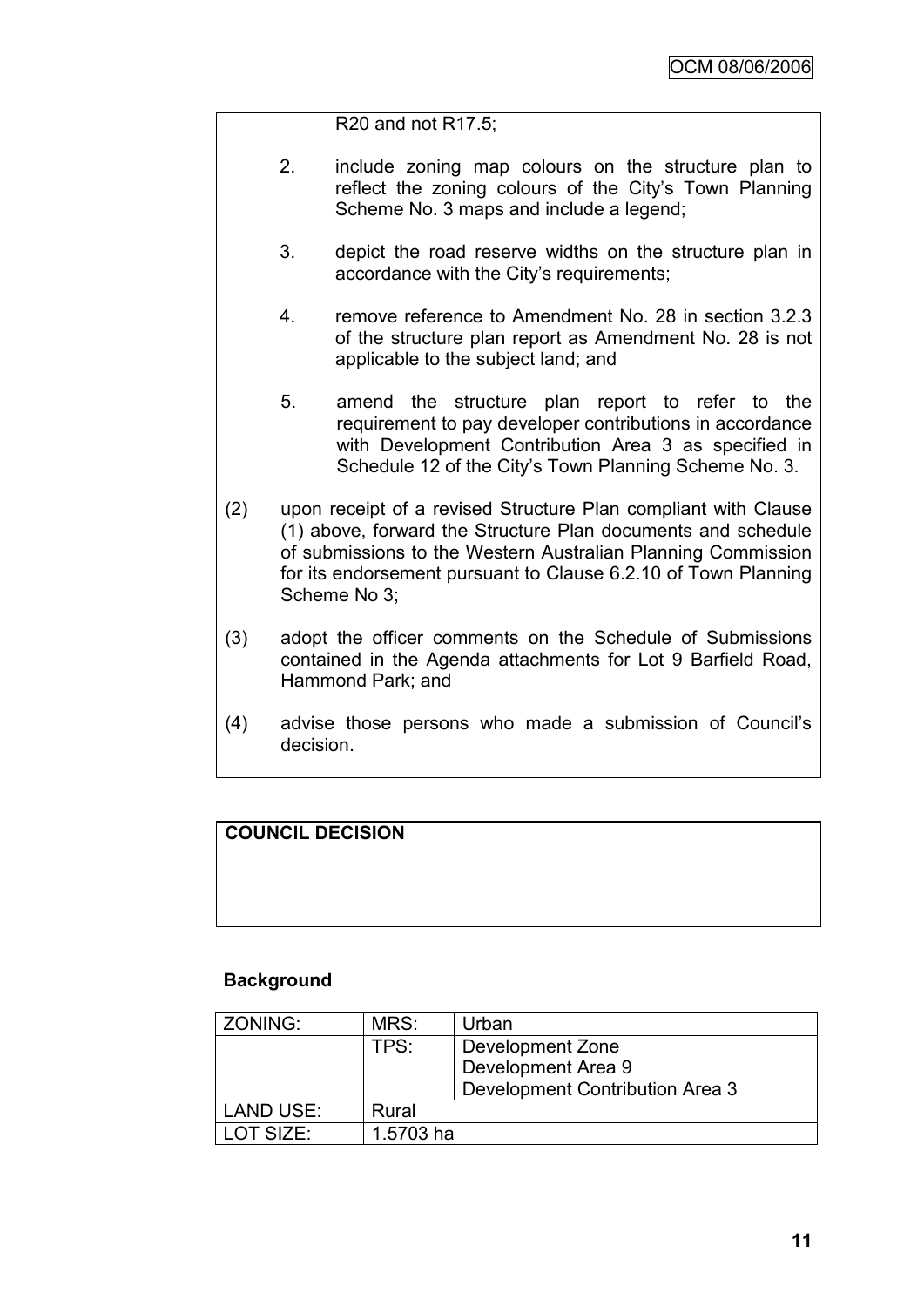## **Submission**

The City received a Structure Plan on 3 March 2006 for Lot 9 Barfield Road, Hammond Park. A locality plan and Structure Plan are shown in the Agenda attachments.

The structure plan proposes 17 single residential (R20) lots and one lot of 1570m<sup>2</sup> for public open space and drainage (POS). It is proposed to accommodate a swale for 1:10 year storm events within the POS.

## **Report**

The proposed structure plan is consistent with the Southern Suburbs District Structure Plan (Stage 1), which identifies the subject land for residential development.

#### Community Consultation

The proposed Structure Plan was advertised to surrounding landowners and relevant government agencies and was advertised in two local papers circulating within the locality for a period of 21 days, which closed on 12 May 2006, in accordance with the requirements of the Council"s Scheme.

Four submissions were received, all stating no objection to the proposal.

Refer schedule of submissions with the Agenda attachments.

## Modification to Structure Plan

The proponent was requested to make the following modifications to the proposed structure plan as outlined in the recommendation but given these issues were relatively minor and did not alter the intent of the structure plan, it is recommended that the Council add these amendments as a condition to the adoption of the structure plan. **Conclusion** 

It is recommended that the Council adopt the structure plan for Lot 9 Barfield Road, Hammond Park, subject to the modifications outlined in the recommendation section of the report, and refer the structure plan to the WA Planning Commission for final consideration.

## **Strategic Plan/Policy Implications**

The Corporate Strategic Plan Key Result Areas which apply to this item are:-

1. Managing Your City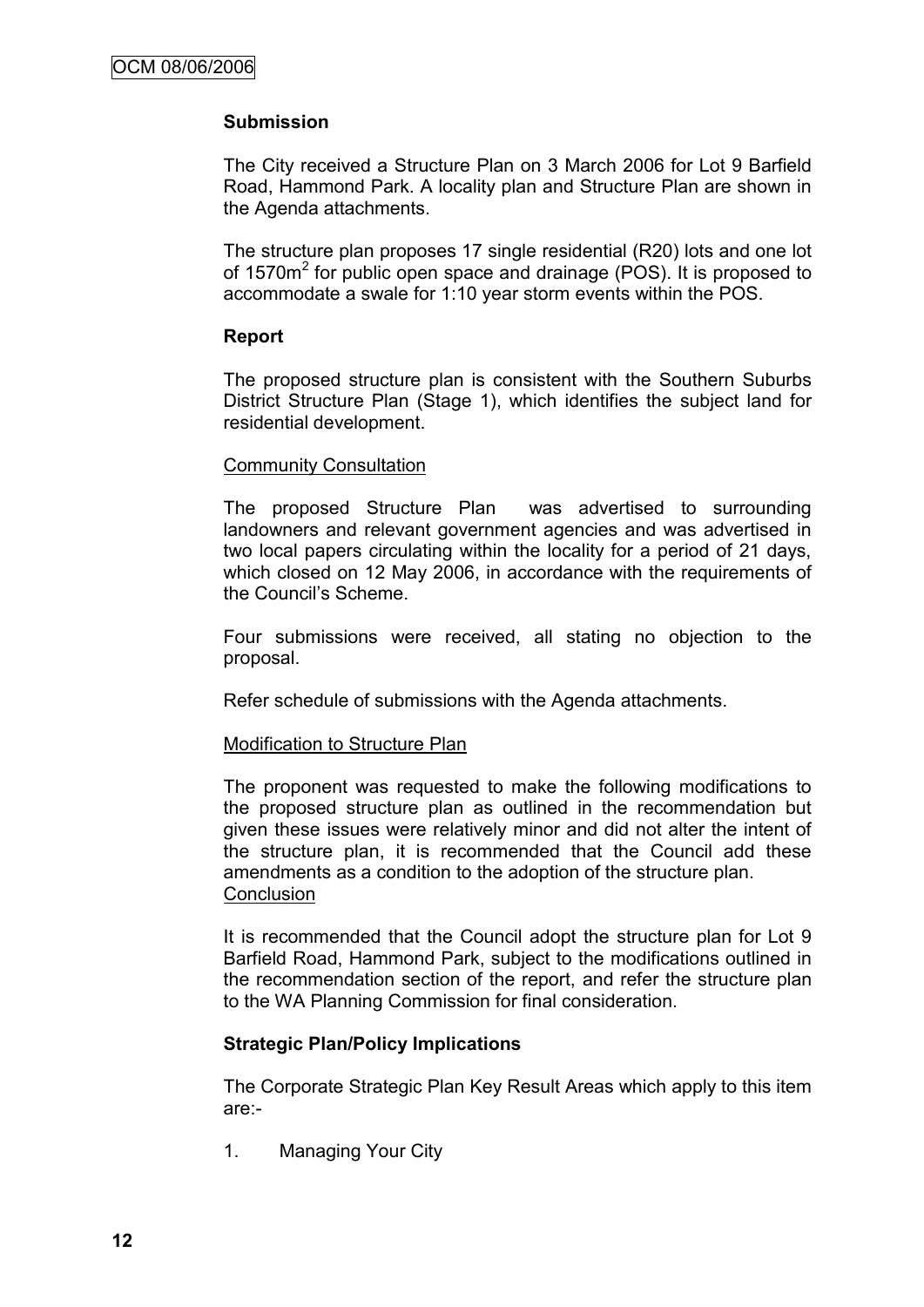- *"To conduct Council business in open public forums and to manage Council affairs by employing publicly accountable practices."*
- 2. Planning Your City
	- *"To ensure that the planning of the City is based on an approach which has the potential to achieve high levels of convenience for its citizens."*
	- *"To ensure that the development will enhance the levels of amenity currently enjoyed by the community."*
- 3. Conserving and Improving Your Environment
	- *"To conserve the quality, extent and uniqueness of the natural environment that exists within the district."*
	- *"To ensure that the development of the district is undertaken in such a way that the balance between the natural and human environment is maintained."*

The Planning Policies which apply to this item are:-

- SPD1 Bushland Conservation Policy
- SPD3 Native Fauna Protection Policy
- APD4 Public Open Space
- APD28 Public Open Space Credit Calculations

#### **Budget/Financial Implications**

Nil

## **Legal Implications**

Planning and Development Act Town Planning Scheme

## **Community Consultation**

The application was advertised to surrounding landowners and relevant government agencies and was advertised in two local papers circulating within the locality for a period of 21 days, which closed on 12 May 2006, in accordance with the requirements of the Council"s Scheme.

Submissions were received from Western Power, Transperth, Water Corporation and Roberts Day acting on behalf of a landowner, all stating no objections to the proposed structure plan.

Refer schedule of submissions with the Agenda attachments.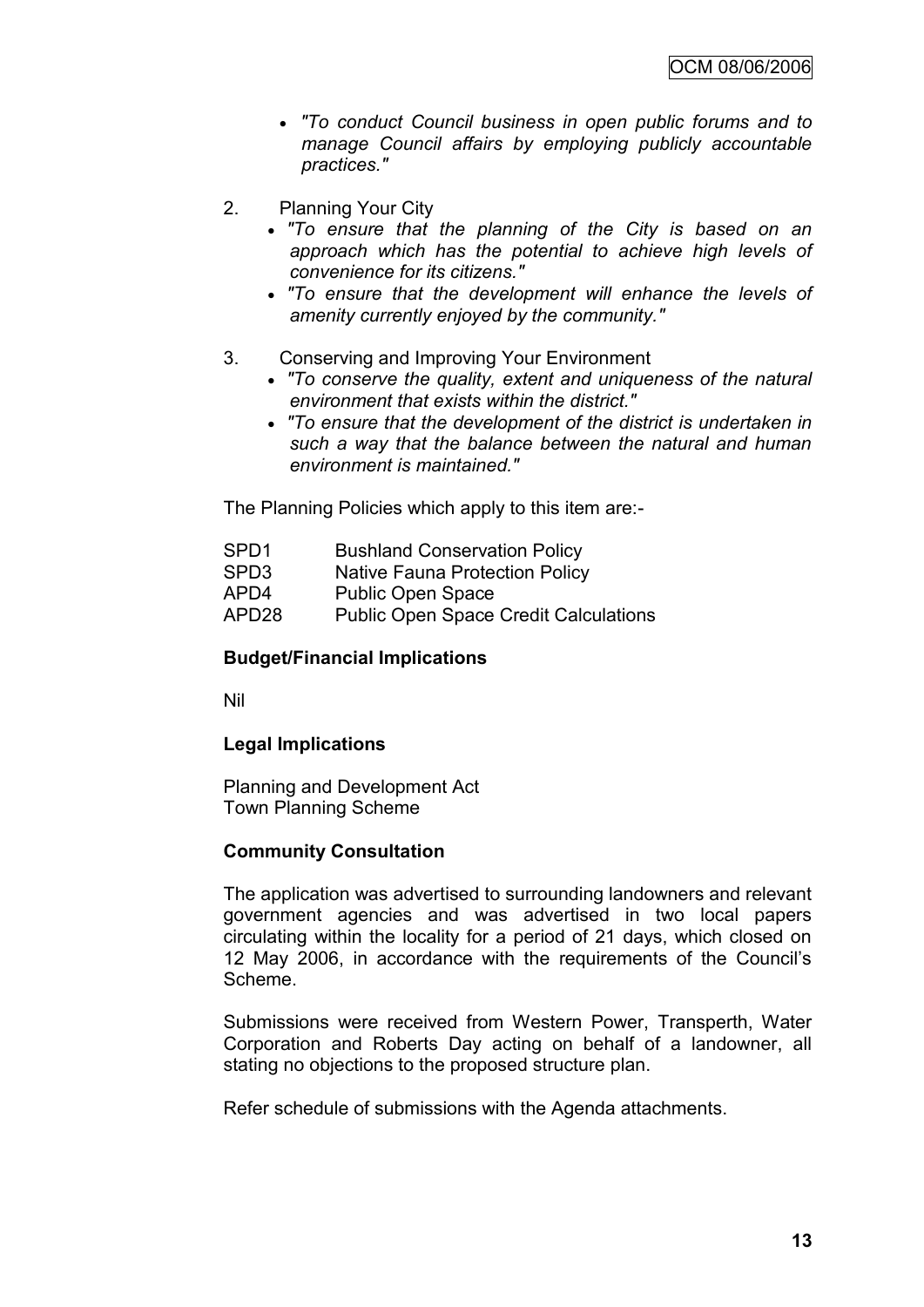## **Attachment(s)**

- (1) Site Plan
- (2) Proposed Structure Plan
- (3) Schedule of submissions

#### **Advice to Proponent(s)/Submissioners**

The Proponent(s) and those who lodged a submission on the proposal have been advised that this matter is to be considered at the 8 June 2006 Council Meeting.

#### **Implications of Section 3.18(3) Local Government Act, 1995**

Nil.

**14.3 (OCM 08/06/2006) - HOME OCCUPATION - SWIMMING LESSONS (HO637) - LOT 543; 17 WAYLEN SQUARE, BEELIAR - OWNER: A & A DVORAK - APPLICANT: A C DVORAK (3318905) (TW) (ATTACH)**

## **RECOMMENDATION**

That Council:

(1) grant its approval to undertake a Home Occupation (Swimming Lessons) on Lot 543; 17 Waylen Square, Beeliar, subject to the following conditions:-

## STANDARD CONDITIONS

- 1. The home occupation can only be undertaken in accordance with the terms of the application as approved herein and any approved plans.
- 2. Nothing in the approval or these conditions shall excuse compliance with all relevant written laws in the commencement and carrying out of the home occupation.
- 3. The development complying with the Home Occupation provisions and definition set out in the Town Planning Scheme.
- 4. All materials and/or equipment used in relation to the Home Occupation shall be stored within the residence or an approved outbuilding.
- 5. The Home Occupation Approval may be withdrawn by the Council upon receipt of substantiated complaints.
- 6. The Home Occupation can only be undertaken by the owner of the land and is not transferable pursuant to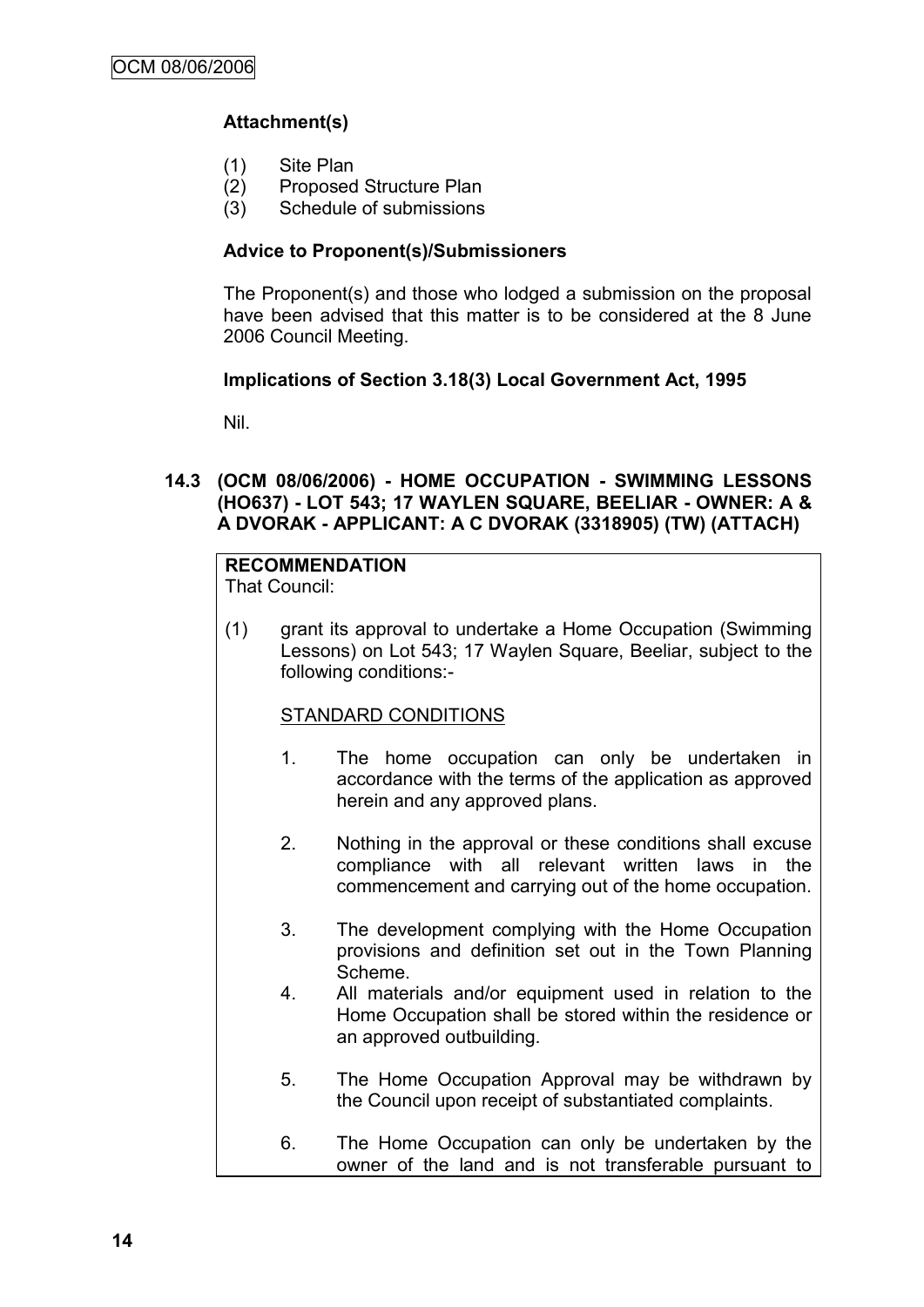clause 5.8.5 (a) (ii) of Town Planning Scheme No 3.

7. On the sale of the property or change in ownership of the land the home occupation entitlement ceases pursuant to clause 5.8.5 (a) (iii) of Town Planning Scheme No 3.

## SPECIAL CONDITIONS

- 8. A maximum of 4 clients per lesson in accordance with the applicant"s submission with an interval of at least 15 minutes between lessons.
- 9. The hours of operation are limited to 3.30p.m. to 6p.m. Wednesday, Thursday and Friday and 9a.m. to 11.30a.m. on Saturday, and not at all on Sunday and Public Holidays.
- 10. The verge area that has been paved is to be re-grassed in accordance with Council policy.
- 11. All car parking in relation to the Home Occupation is to be contained wholly on the existing driveway and is not to occur on the street and verge area.
- 12. All pool backwash water is to be disposed of via connection to a 1220mm diameter sedimentation tank and a minimum of one 1400mm by 1500mm (effective depth) soakwell. The applicant is to advise and provide plans to the City's Health Services of the system prior to it"s installation.
- 13. Applicant is to provide an easy access point along the backwash discharge line to allow the City's Environmental Health Officers to obtain a sample of the backwash water when necessary.
- 14. The pool and associated facilities must be assessed and sampled at least two weeks prior to the opening of the centre by an Environmental Health Officer. Use of the pool will not be permitted until start-up sampling has been conducted and the results are received from the Pathcentre. Please call the City's Environmental Health Services on 9411 3589 to arrange an appointment.

## FOOTNOTE

1. The applicant is to be advised that the plans for the swimming pool must be approved by the Department of Health WA (Environmental Health Section) before commencement of construction of the swimming pool.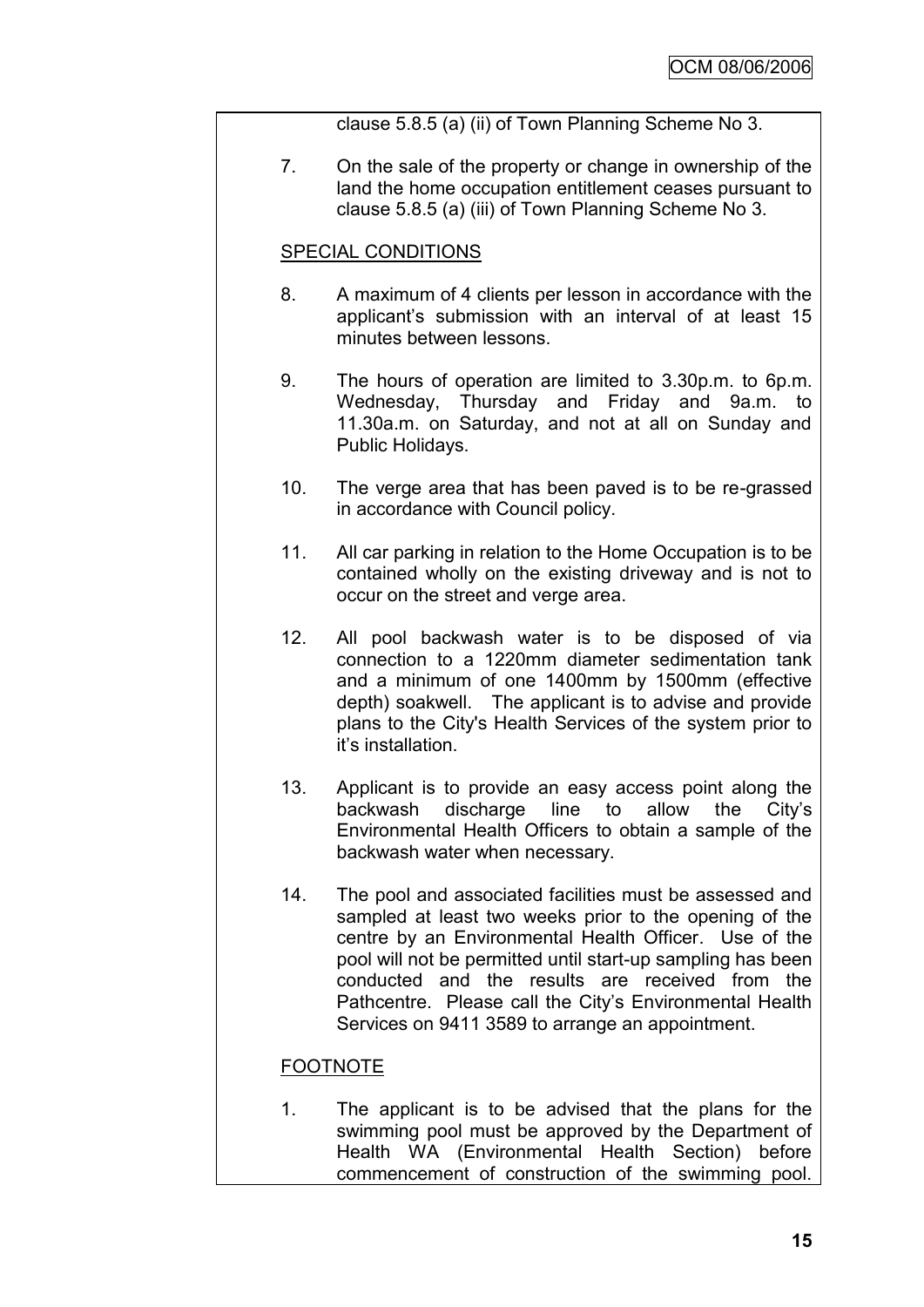|     |    |               | Please contact the Applied Environmental Health Section<br>on 9388 4999 for further details.                                                                                                                                                                                                                                                                                                                                            |
|-----|----|---------------|-----------------------------------------------------------------------------------------------------------------------------------------------------------------------------------------------------------------------------------------------------------------------------------------------------------------------------------------------------------------------------------------------------------------------------------------|
|     | 2. |               | Home Occupation means an occupation carried out in a<br>dwelling or on land around a dwelling by an occupier of<br>the dwelling which:-                                                                                                                                                                                                                                                                                                 |
|     |    | (a)           | does not employ any person not a member of the<br>occupier's household;                                                                                                                                                                                                                                                                                                                                                                 |
|     |    | (b)           | will not cause injury to or adversely affect the<br>amenity of the neighbourhood;                                                                                                                                                                                                                                                                                                                                                       |
|     |    | (c)           | does not occupy an area greater than 20 square<br>metres;                                                                                                                                                                                                                                                                                                                                                                               |
|     |    | (d)           | does not display a sign exceeding 0.2 square<br>metres;                                                                                                                                                                                                                                                                                                                                                                                 |
|     |    | (e)           | does not involve the retail sale, display or hire of<br>goods of any nature;                                                                                                                                                                                                                                                                                                                                                            |
|     |    | (f)           | in relation to vehicles and parking, does not result<br>in the requirement for a greater number of parking<br>facilities than normally required for a single<br>dwelling or an increase in traffic volume in the<br>neighbourhood, does not involve the presence,<br>use or calling of a vehicle more than 2 tonnes tare<br>weight, and does not include provision for the<br>fuelling, repair or maintenance of motor vehicles;<br>and |
|     |    | (g)           | does not involve the use of an essential service of<br>greater capacity than normally required in the<br>zone.                                                                                                                                                                                                                                                                                                                          |
| (2) |    | of Approval). | issue a Schedule 9 Notice of Determination on Application for<br>Planning Approval – Approval (inclusive of MRS Form 2 Notice                                                                                                                                                                                                                                                                                                           |

| <b>COUNCIL DECISION</b> |  |  |
|-------------------------|--|--|
|                         |  |  |
|                         |  |  |
|                         |  |  |

## **Background**

| ZONING:           | MRS:                                      | ⊟ Urban                  |
|-------------------|-------------------------------------------|--------------------------|
|                   |                                           | TPS3:   Residential R-20 |
| LAND USE:         | <b>Existing House</b>                     |                          |
| LOT SIZE:         | 741m <sup>2</sup>                         |                          |
| <b>USE CLASS:</b> | Home Occupation $-$ 'D' discretionary use |                          |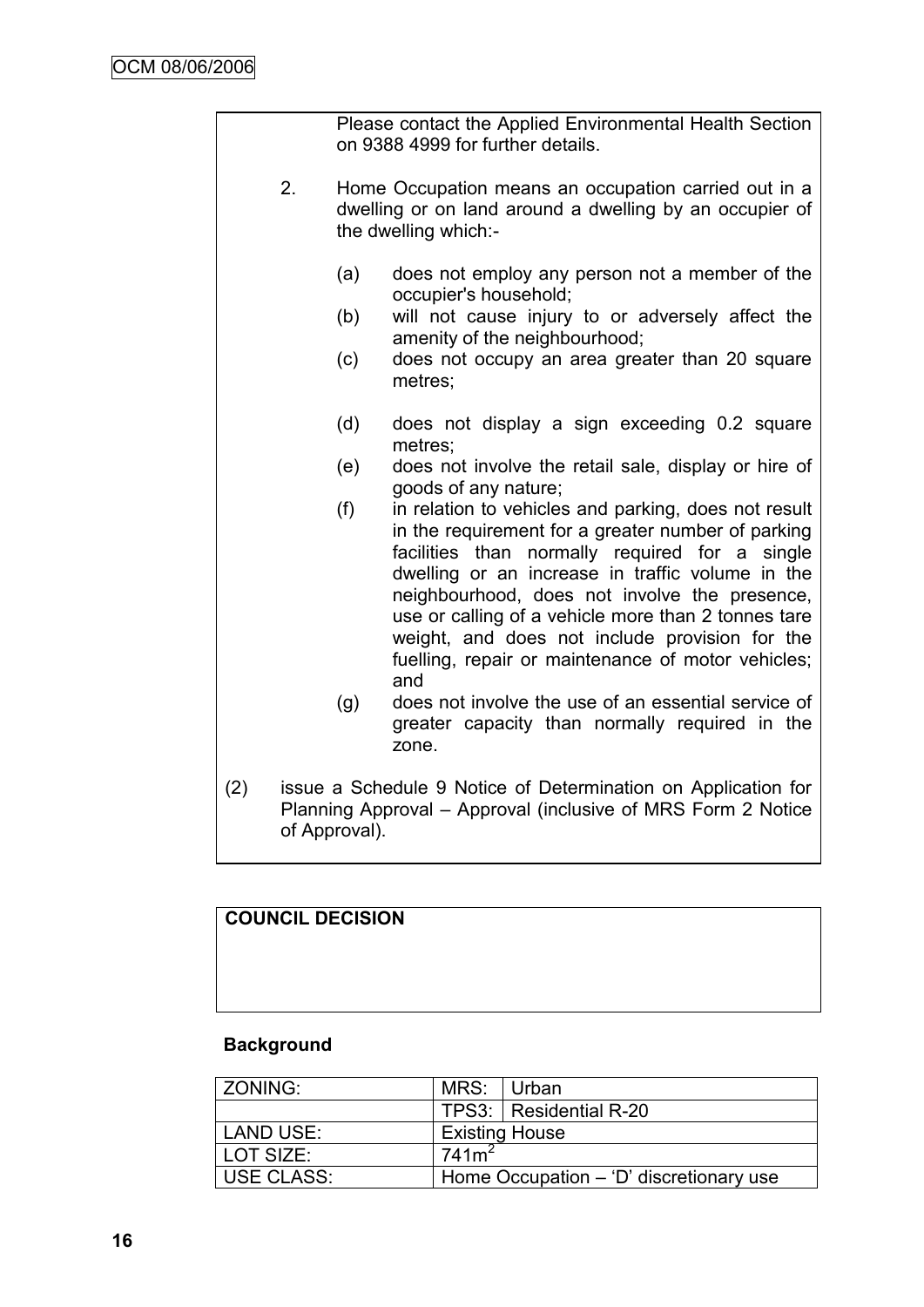The applicant currently conducts a home office that does not require Council approval as it is exempt from requiring planning approval under clause 8.2.1 of the City of Cockburn"s TPS No.3. The business involves the manufacturing of labels. The business is undertaken in the office of the dwelling. The equipment used is a single computer, a cutting machine (700mm wide), bench space and squeegees. A courier company delivers vinyl to the property once a fortnight. The applicant then delivers the finished products direct to the clients approximately once per month.

## **Submission**

The applicant proposes to conduct swimming lessons from a private heat pool that will be installed, at the applicant's property for primarily children with the possibility of adult lessons. The lessons are for no more than 4 children at one time. The intervals between classes will be no less than 15 minutes. The hours of operation will be from 3.30pm to 6.00pm, Wednesday, Thursday and Friday, and from 9.00am to 11.30am Saturday.

The applicant has also paved the Council verge area adjacent to the property without Council permission. The intention was to use the paved area for additional car parking that may be required in relation to the home business. The applicant has been advised that Council must approve any verge treatments prior to development and that car parking on the Council verge in relation to a home business is prohibited.

## **Report**

The application was referred to 8 surrounding landowners for comment. At the close of the submission period one neighbour, situated across the road from the applicant's property, objected to the proposal for the following reasons:

- Commercial operation within a "Residential Zone".
- Vehicle traffic increase.
- Property value and Streetscape.
- Existing facilities provided.
- Potential to increase operating hours.

## Commercial operation within a "Residential Zone"

The objector believes that the proposal is not appropriate within the "Residential Zone" and that the "semi-commercial" type business should be undertaken in a more appropriate area.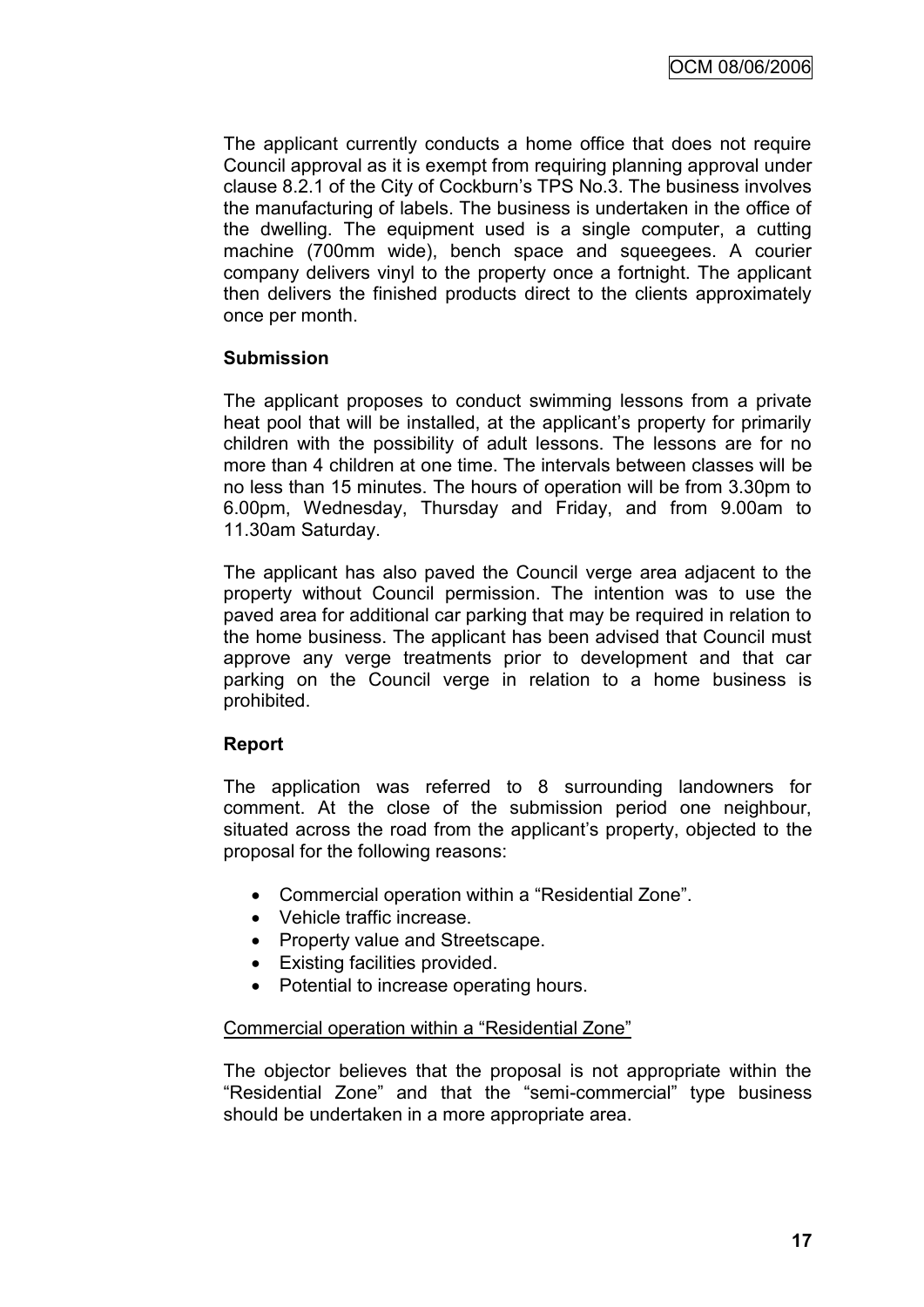Officer response: The proposal is consistent with the purpose and intent of a home occupation. The small scale of the activity (4 pupils at one time) will not adversely affect the amenity of the residential area.

#### Vehicle traffic increase

The objector suggests that the proposal would result in an increase in traffic noise emitted from the estimated 15 additional vehicles per day entering and leaving the street. The increase in unfamiliar vehicles would also inhibit "neighbourhood watch". Additional vehicles in the street will create further danger for children who play in close proximity to the street.

Officer response: The limitations in class size (4 pupils per lesson) and the interval time of 15 minutes between classes will ensure that only minimal vehicle traffic noise will affect neighbouring properties. The interval time is considered long enough so that no overlap of vehicles will result. In effect only 4 vehicles will be entering and leaving the street at one time.

## Property value and Streetscape

The objector raises concerns that property values will be affected as the applicant will transform their front yard to resemble a "parking lot" to cater for additional vehicle parking. The objector considers the modifications carried out by the applicant to the verge area to be inconsistent with the rest of the streetscape. It is the objector"s view that the changes will detract from the streetscape immensely.

Officer response: A condition of approval can require all car parking to be contained on the applicant"s driveway. Another condition of approval should be for the applicant to remove the paving and re-grass the verge area to the satisfaction of the Council. This will discourage people from parking on the verge and make the verge consistent with the remainder of the street.

## Existing facilities provided

The objector suggests that the services proposed by the applicant are adequately provided for within the City of Cockburn and therefore additional facilities are not required, but the City believes that this is not a relevant consideration for the purposes of determining this proposal.

#### Potential to increase operating hours

The objector believes that if approval is granted then the applicant would have sufficient grounds to increase class sizes at a later stage.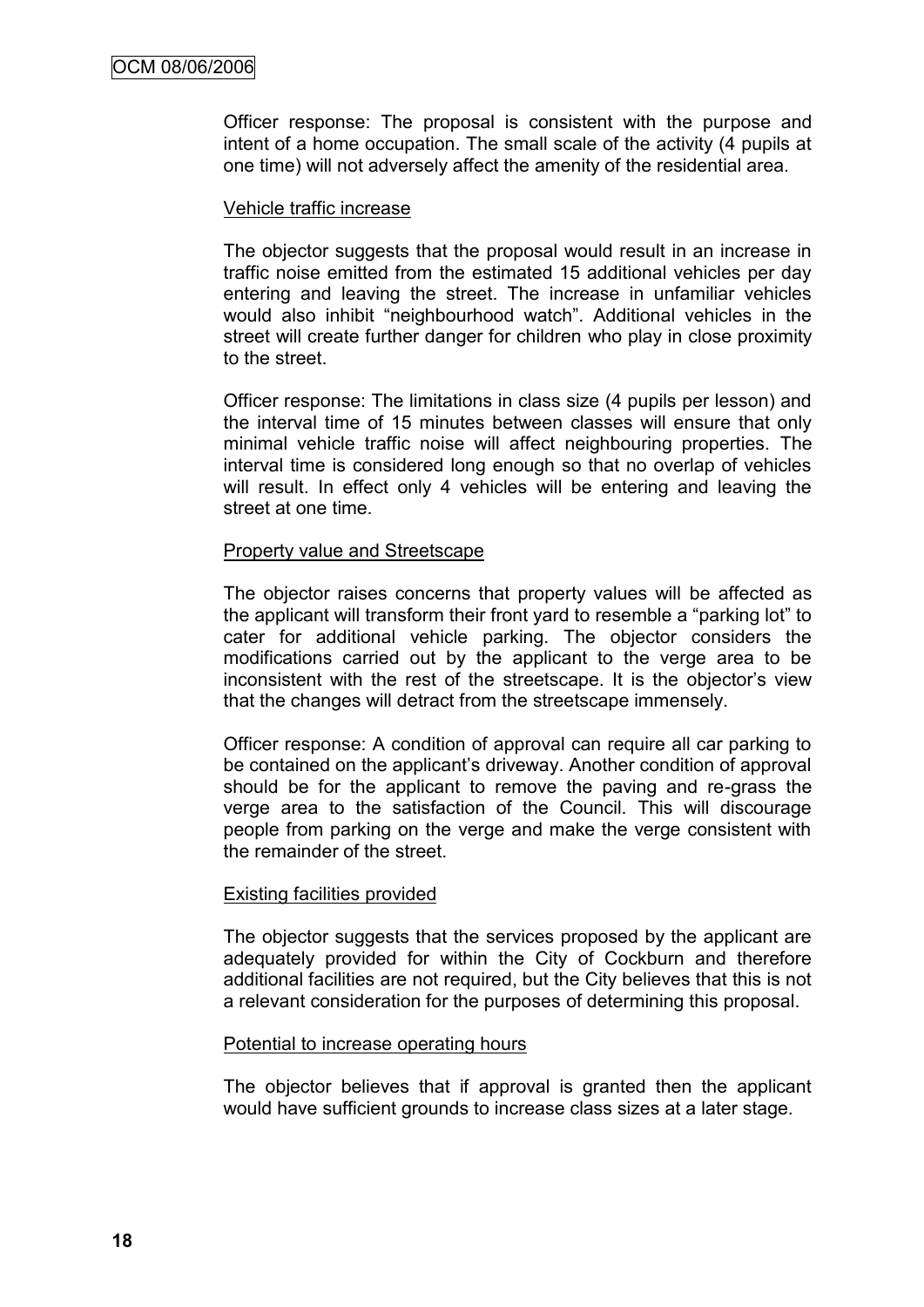Officer response: If the applicant wanted to expand the business then another application would have to be lodged and assessed on its merits.

## **Strategic Plan/Policy Implications**

The Corporate Strategic Plan Key Result Areas which apply to this item are:-

- 2. Planning Your City
	- *"To ensure that the planning of the City is based on an approach which has the potential to achieve high levels of convenience for its citizens."*
	- *"To ensure that the development will enhance the levels of amenity currently enjoyed by the community."*

The Planning Policies which apply to this item are:-

| SPD4  | 'Liveable Neighbourhoods'                            |
|-------|------------------------------------------------------|
| SPD6  | Health Act 1911 - Authorisation of Deputies          |
| APD17 | <b>Standard Development Conditions and Footnotes</b> |
| APD33 | Town Planning Scheme No. 3 Provisions                |

## **Budget/Financial Implications**

Nil.

## **Legal Implications**

Town Planning Scheme No. 3.

## **Community Consultation**

The application was advertised in accordance with the scheme provisions. At the close of the advertising period one submission of objection was received.

## **Attachment(s)**

- (1) Location Map.
- (2) Site Map
- (3) Floor Plan
- (4) Letter of Objection.

## **Advice to Proponent(s)/Submissioners**

The Proponent(s) and those who lodged a submission on the proposal have been advised that this matter is to be considered at the 8 June 2006 Council Meeting.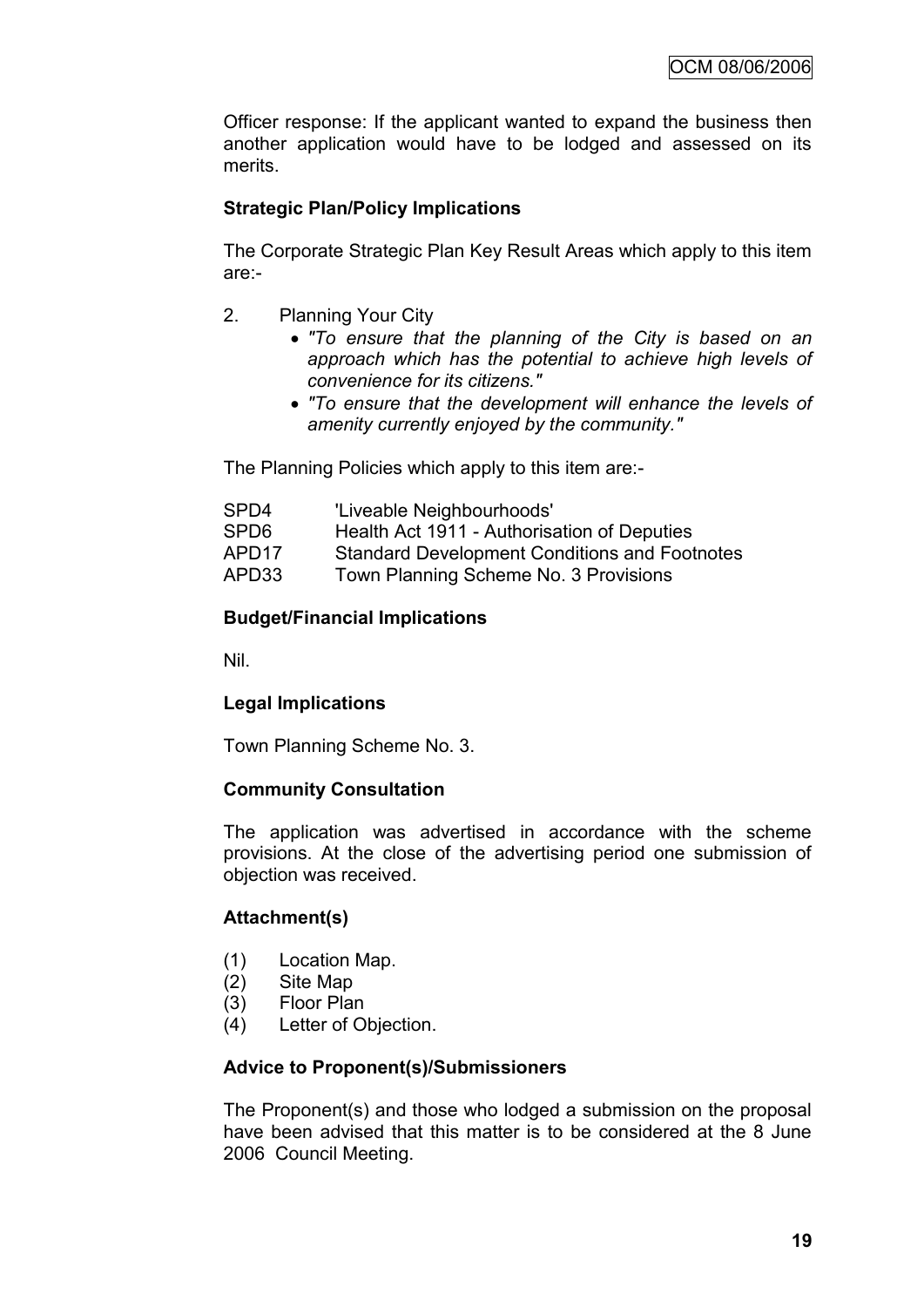## **Implications of Section 3.18(3) Local Government Act, 1995**

Nil.

**14.4 (OCM 08/06/2006) - TEMPORARY ANCILLARY ACCOMMODATION - LOT 33; 122 MILLS STREET, COOGEE - OWNER/APPLICANT: M BOSCOLO (3309293) (TW) (ATTACH)**

# **RECOMMENDATION**

That Council:

- (1) refuse the application for temporary ancillary accommodation on Lot 33; (122) Mills Street, Coogee for the following reasons:-
	- 1. The proposed development involves a transportable building of a design, material and colour that is incompatible and out of character with the existing house albeit that the residence is in a state of deterioration, and in need of repair or redevelopment.
	- 2. Being on a corner lot the proposed development would be highly visible from Beach Road and has the potential to adversely impact on the amenity of the streetscape.
	- 3. While the applicant contends that the ancillary accommodation is only temporary until reticulated sewerage is available, the Water Corporation Infill Sewerage Program indicates this is unlikely to occur until 2011-12, which suggests that the building is going to be needed for a much longer period, and could become semi-permanent.
- (2) issue a Schedule 6 Notice of Refusal and a Form 2 Notice of Refusal; and
- (3) advise the applicant and Submissioners accordingly.

## **COUNCIL DECISION**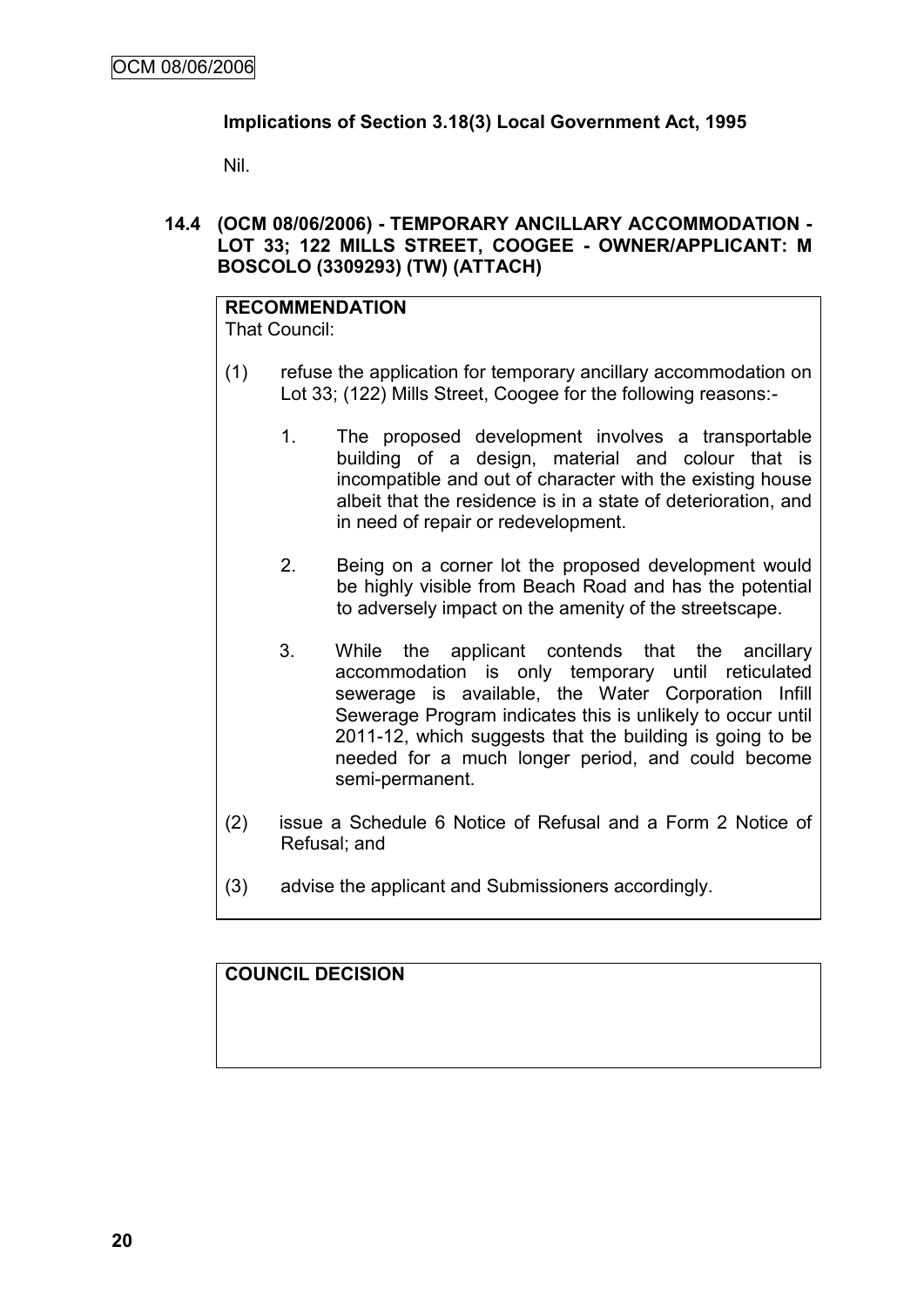## **Background**

| <b>ZONING:</b> | MRS:                  | Urban Zone                              |
|----------------|-----------------------|-----------------------------------------|
|                | TPS3:                 | <b>Residential R20</b>                  |
| LAND USE:      | <b>Existing House</b> |                                         |
| LOT SIZE:      | 819 <sup>2</sup>      |                                         |
| USE CLASS:     |                       | Ancillary Accommodation - 'P' permitted |

#### **Submission**

The proposal is for a temporary portable building to be placed in the rear section of the applicant's property. The purpose of the building is to house the applicant"s visiting relatives, as the predominant dwelling is not large enough to accommodate the visiting family members.

The applicant also owns the neighbouring property (No.120) Mills Street. Both properties are currently not connected to the sewer system. Once the two properties are connected to sewer then they have the potential to be subdivided into 3 lots. For this reason the applicant wishes to develop in a temporary inexpensive manner until sewerage is available. Once sewerage is available the applicant intends to develop the property.

## **Report**

The application was referred to the following surrounding landowners for comment: 15, 17, 19 & 20A, Beach Road. One neighbour, situated across the road from the applicant"s property, objected to the proposal because in the neighbour"s opinion the proposal is "totally devoid of character and appeal" and suggests that the structure is inappropriate for the area.

The transportable building is built for its ease of construction and function and is less aesthetically pleasing. The existing dwelling on the property and surrounding dwellings in the area are old and "looking tired".

While the application for ancillary accommodation appears genuine based on family grounds, there would not normally be a problem in granting an approval. In this instance the development involves a transportable building of a design, material and colour that is incompatible and out of character with the existing house. Being on a corner lot the proposed development would be noticeable from Beach Road and could impact on the amenity of the street.

Furthermore, despite the applicant stating that the ancillary accommodation is temporary until reticulated sewerage is available, the City"s investigations have revealed that this is unlikely to be the case. The Water Corporation indicated the lot is not likely to be sewered until 2011-12 under the Infill Sewerage Program at the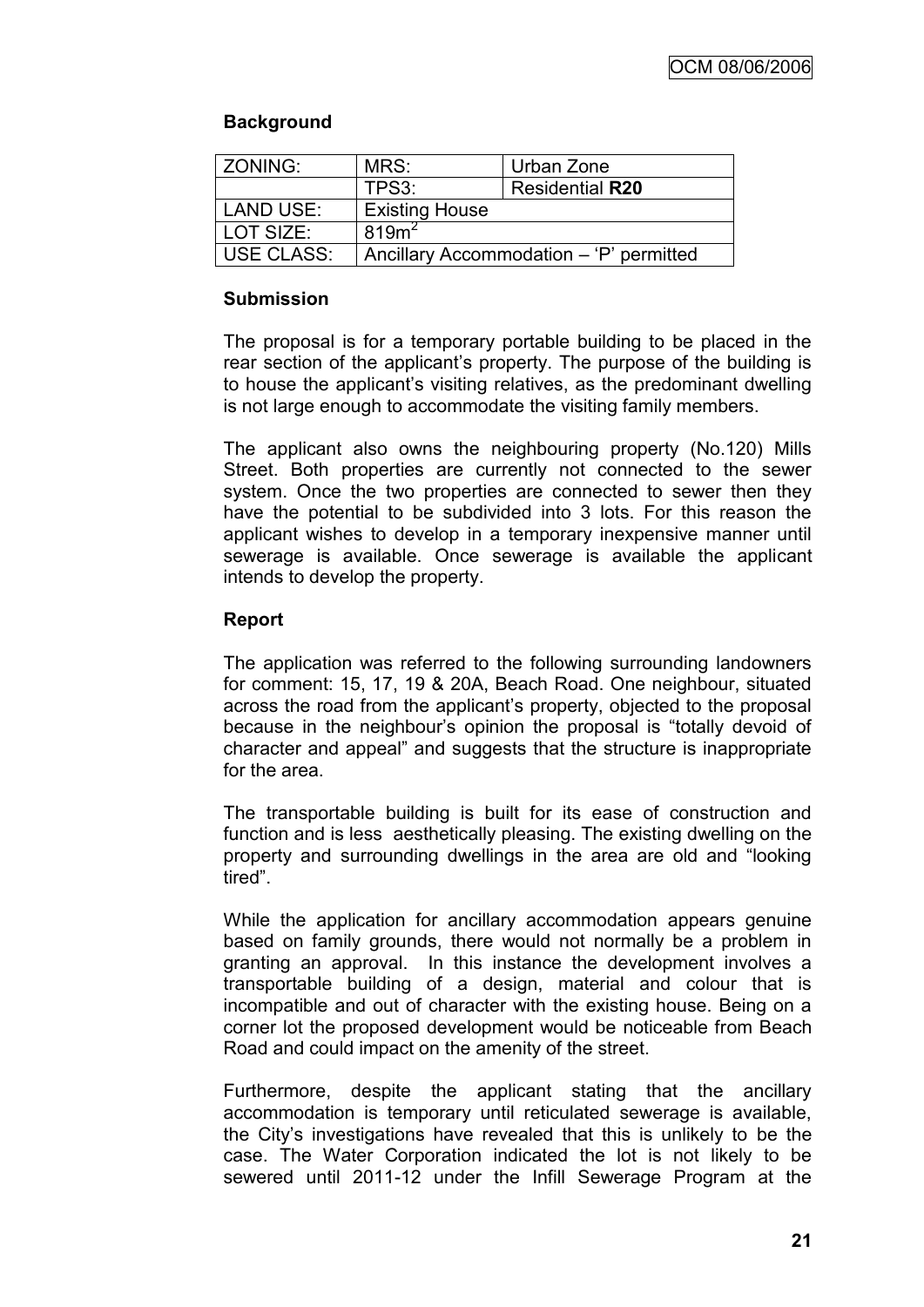earliest, which suggests a degree of permanency with the building. Even if Council limited an approval for 2 years the owner is likely to continually seek approval to extend the approval to coincide with the provision of infill sewerage.

## **Strategic Plan/Policy Implications**

- 2. Planning Your City
	- *"To ensure that the development will enhance the levels of amenity currently enjoyed by the community."*

The Planning Policies which apply to this item are:-

| APD <sub>17</sub> | <b>Standard Development Conditions and Footnotes</b> |
|-------------------|------------------------------------------------------|
| APD <sub>29</sub> | Development Compliance Process                       |

- APD32 Residential Design Codes
- APD33 Town Planning Scheme No. 3 Provisions

## **Budget/Financial Implications**

Nil.

## **Legal Implications**

Town Planning Scheme No. 3.

## **Community Consultation**

The application was advertised to adjoining properties for comment for a period of 14 days in accordance with the City's Town Planning Scheme No. 3. At the close of the submission one submission of objection was received.

## **Attachment(s)**

- (1) Location Plan
- (2) Site Plan
- (3) Objectors comments
- (4) Photographs of the Property
- (5) Photograph of the proposed portable building

## **Advice to Proponent(s)/Submissioners**

The Proponent(s) and those who lodged a submission on the proposal have been advised that this matter is to be considered at the 8 June 2006 Council Meeting.

## **Implications of Section 3.18(3) Local Government Act, 1995**

Nil.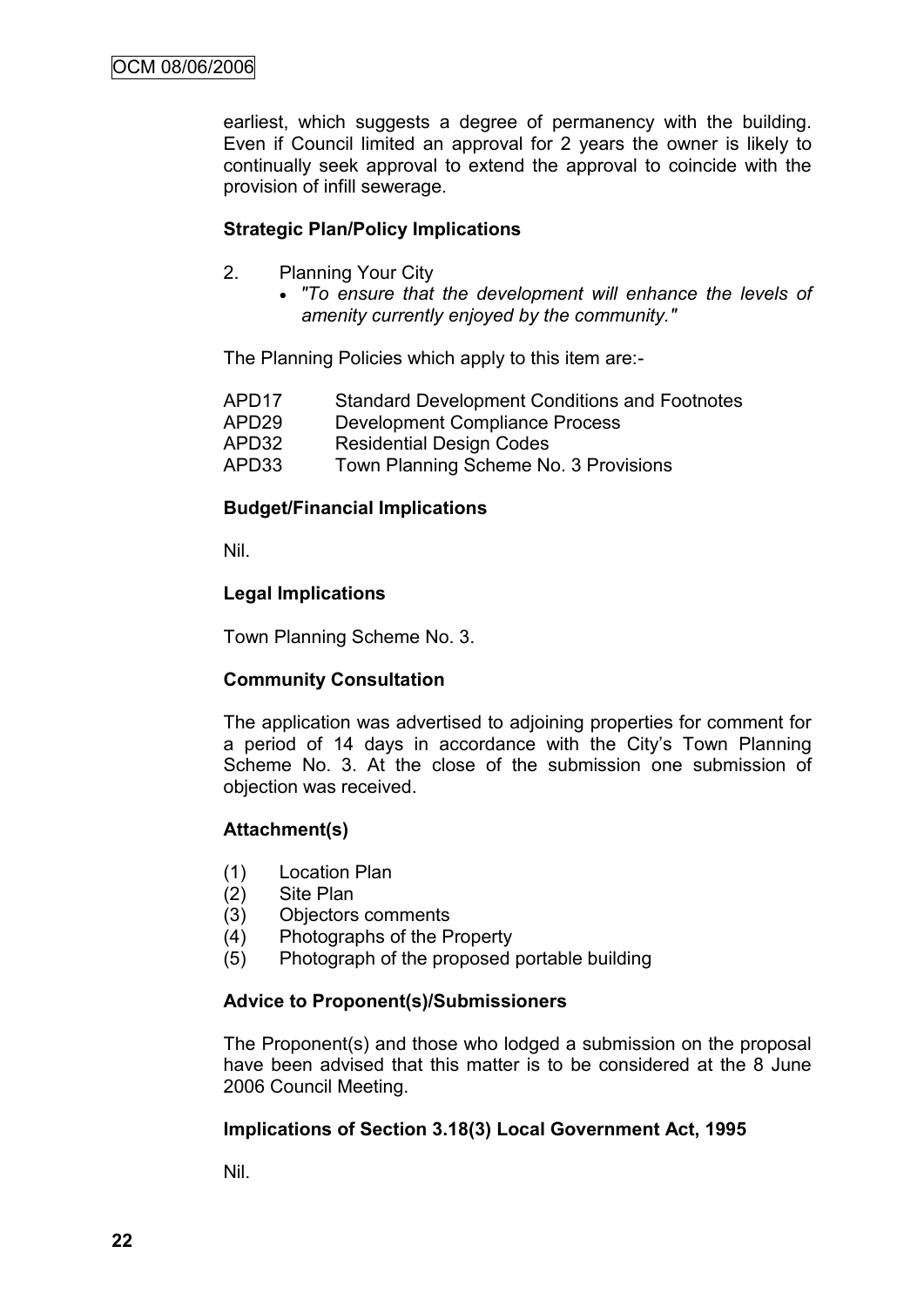**14.5 (OCM 08/06/2006) - PROPOSED STORAGE YARD - MACHINERY/EQUIPMENT - 18A-18B PRINSEP ROAD, JANDAKOT - OWNER: V & C D'AMATO - APPLICANT: SEAFRONT SCRAPMETAL AND MACHINERY PTY LTD (5513322) (TW) (ATTACH)**

**RECOMMENDATION** That Council:

- (1) refuse to grant its approval to develop the proposed machinery/ equipment storage yard at 18A/18B Prinsep Road, Jandakot, for the following reasons:
	- 1. The proposed development is not compatible with the objectives of the "mixed business" zone in the City of Cockburn Town Planning Scheme No. 3.
	- 2. The development is considered to be industrial in nature, and should be located in an industrial zone.
	- 3. The visual and acoustic impacts of the open style storage yard are not compatible with the adjoining and future residential areas and the "mixed business zone".
- (2) issue a Schedule 9 Notice of Determination on Application for Planning Approval – Refusal and an MRS Form 2 Notice of Refusal;
- (3) advise the submissioners of Council"s decision accordingly; and
- (4) Issue a 60 day direction pursuant to Section 214(3) of the Planning and Development Act to the owner and occupier of 18A-18B Prinsep Road, Jandakot to remove the unauthorised development and restore the land as nearly as practicable to its condition before the development to the satisfaction of the Director Planning and Development.

## **COUNCIL DECISION**

## **Background**

| ZONING: | MRS:  | Urban Deferred        |
|---------|-------|-----------------------|
|         | TPS3: | <b>Mixed Business</b> |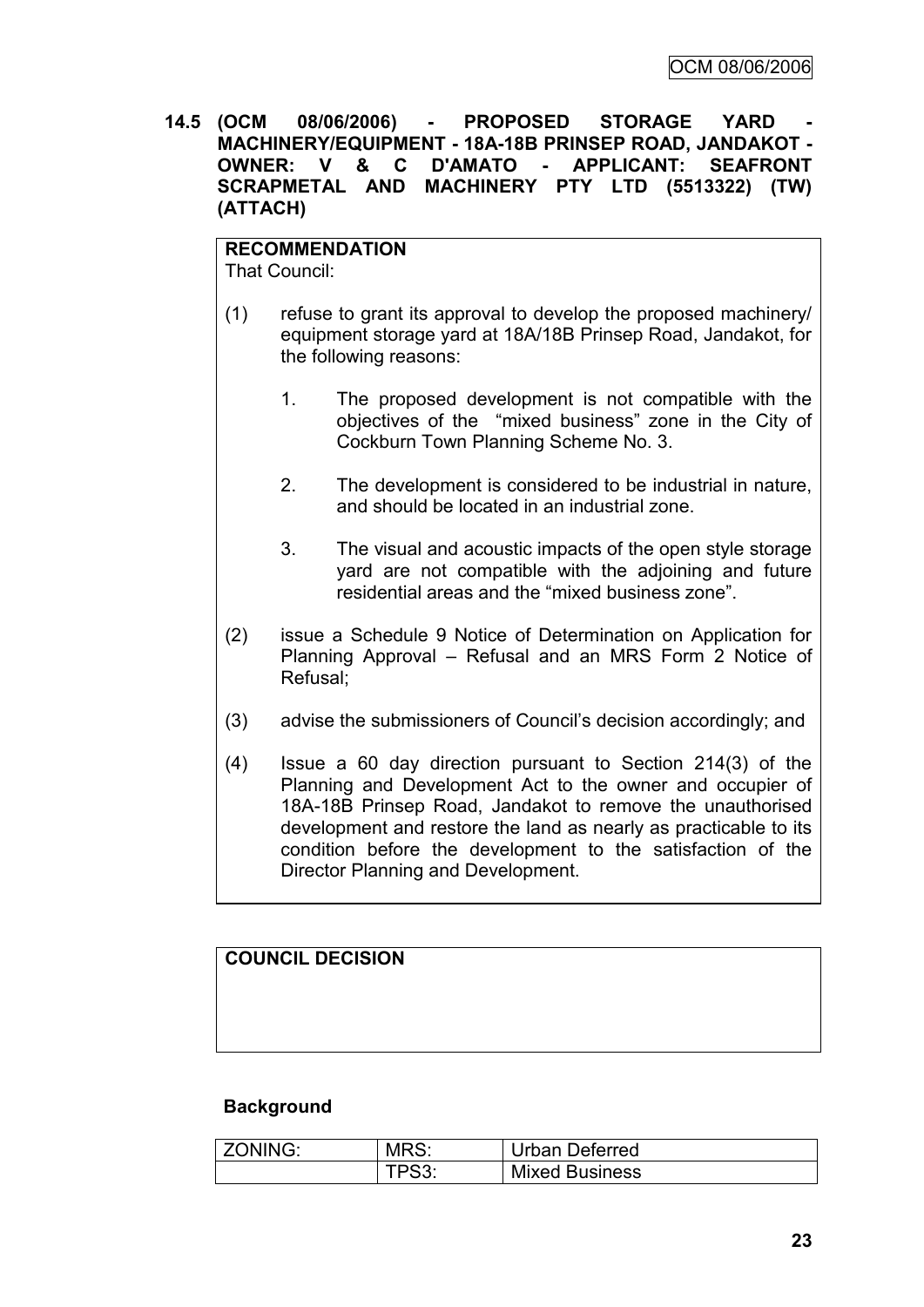| LAND USE:  | <b>Mixed Business</b> |  |
|------------|-----------------------|--|
| LOT SIZE:  | 1.036 Ha              |  |
| USE CLASS: | Storage Yard - A      |  |

Following a site inspection of the lot, it was found that Seafront Scrap Metal was operating a storage yard business without planning approval.

A letter was issued on 12 January 2006 giving the owner the ability to lodge a planning application for retrospective planning approval to Council.

A planning application was then submitted to Council for a scrap metal storage yard.

## **Submission**

The proposal is for a scrap metal yard. The proposed development is described as follows:

- Storage of containerised machinery and mixed equipment for resale and shipping.
- Business hours run from 8am to 6pm, Monday to Friday.
- 3 cars and one truck picking up and dropping off items twice daily / 1 semi picking up and dropping off items once weekly.
- 1 permanent & 1 casual worker
- Plan of proposed development shows 2 storage areas for machinery, obsolete equipment, containers and scrap; a storage shed; office; car parking areas and vehicle loading/unloading area.

## **Report**

The application was referred to 4 neighbouring lots on Imlah Court and to 1 property located in the industrial area to the east of the subject site.

4 submissioners objected to the proposed development for the following reasons:

- Impact on residential amenity of properties on Imlah Court by reason of dust, noise generated by the scrap metal storage business.
- Not compatible use with the adjoining residential area.
- Visual impact on streetscape and negative impact on character of area.

Having considered the concerns relating to amenity expressed by the owners of the adjoining residential properties on Imlah Court, it is considered that these concerns are justified. The proposed development is in close proximity to existing houses and compromises the amenity of these properties.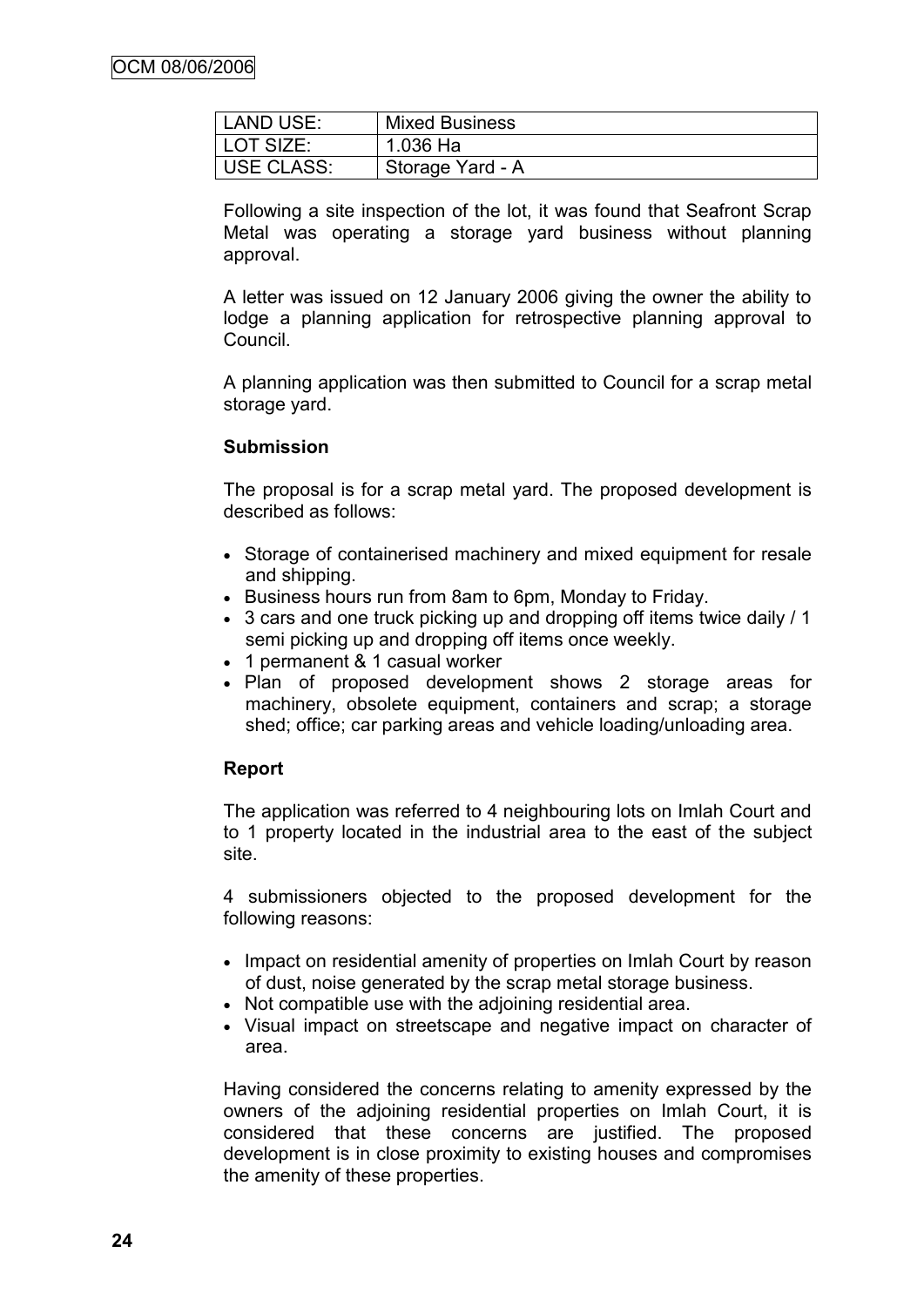Having regard to the objectives of the "Mixed Business" zone, it is considered that the type of storage being proposed is industrial in nature, which is not a suitable use for the Mixed Business zone.

Due to the fact that the storage yard is open in style, the visual impact of the scrap metal and other related items would be exposed to passers by. This will affect the visual amenity of the streetscape.

## **Strategic Plan/Policy Implications**

The Corporate Strategic Plan Key Result Areas which apply to this item are:-

- 1. Planning Your City
	- *"To ensure that the development will enhance the levels of amenity currently enjoyed by the community."*
	- *"To foster a sense of community within the district generally and neighbourhoods in particular."*

The Planning Policies which apply to this item are:-

- APD10 Discretion to Modify Development Standards
- APD17 Standard Development Conditions and Footnotes
- APD33 Town Planning Scheme No. 3 Provisions

#### **Budget/Financial Implications**

Nil

#### **Legal Implications**

Town Planning Scheme No. 3. Planning and Development Act, 2005.

#### **Community Consultation**

Application was advertised to adjoining properties for comment for a period of 14 days in accordance with the City"s Town Planning Scheme No. 3. At the close of the submission four submissions were received.

## **Attachment(s)**

- (1) Location Plan
- (2) Site Plan
- (3) Objectors comments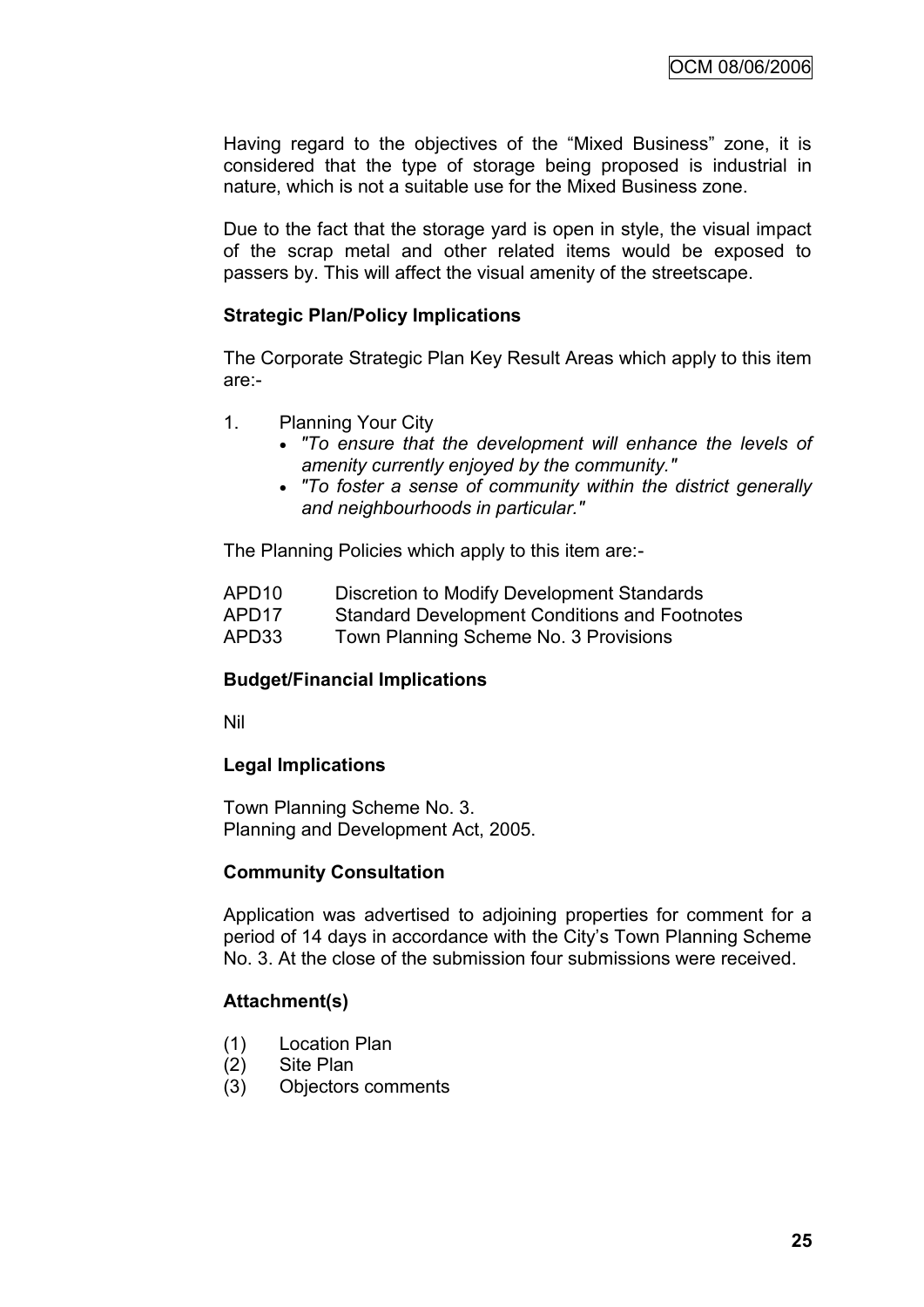## **Advice to Proponent(s)/Submissioners**

The Proponent(s) and those who lodged a submission on the proposal have been advised that this matter is to be considered at the 8 June 2006 Council Meeting.

#### **Implications of Section 3.18(3) Local Government Act, 1995**

Nil.

## **14.6 (OCM 08/06/2006) - RETROSPECTIVE APPROVAL TO A GROUPED DWELLING- 9/12 BOYD CRESCENT, HAMILTON HILL OWNER/APPLICANT: B J EADES (2213725) (VM) (ATTACH)**

#### **RECOMMENDATION** That Council:

(1) grant retrospective approval to a Grouped Dwelling Development on Lot 9/12 Boyd Crescent, Hamilton Hill in accordance with the approved plan subject to the following conditions:-

#### STANDARD CONDITIONS

- 1. Development can only be undertaken in accordance with the terms of the application as approved herein and any approved plans.
- 2. Nothing in the approval or these conditions shall excuse compliance with all relevant written laws in the commencement and carrying out of the development.
- 3. No wall, fence or landscaping greater than 0.75 metres in height measured from the natural ground level at the boundary, shall be constructed within 1.5 metres of a vehicular accessway unless such wall or fence is constructed with a 2 metre truncation.
- 4. All stormwater being contained and disposed of on-site to the satisfaction of the Council.
- 5. No activities causing noise and/or inconvenience to neighbours being carried out after 7.00pm or before 7.00am, Monday to Saturday, and not at all on Sunday or Public Holidays.
- 6. Retaining wall(s) being constructed in accordance with a qualified Structural Engineer"s design and a building licence being obtained prior to construction.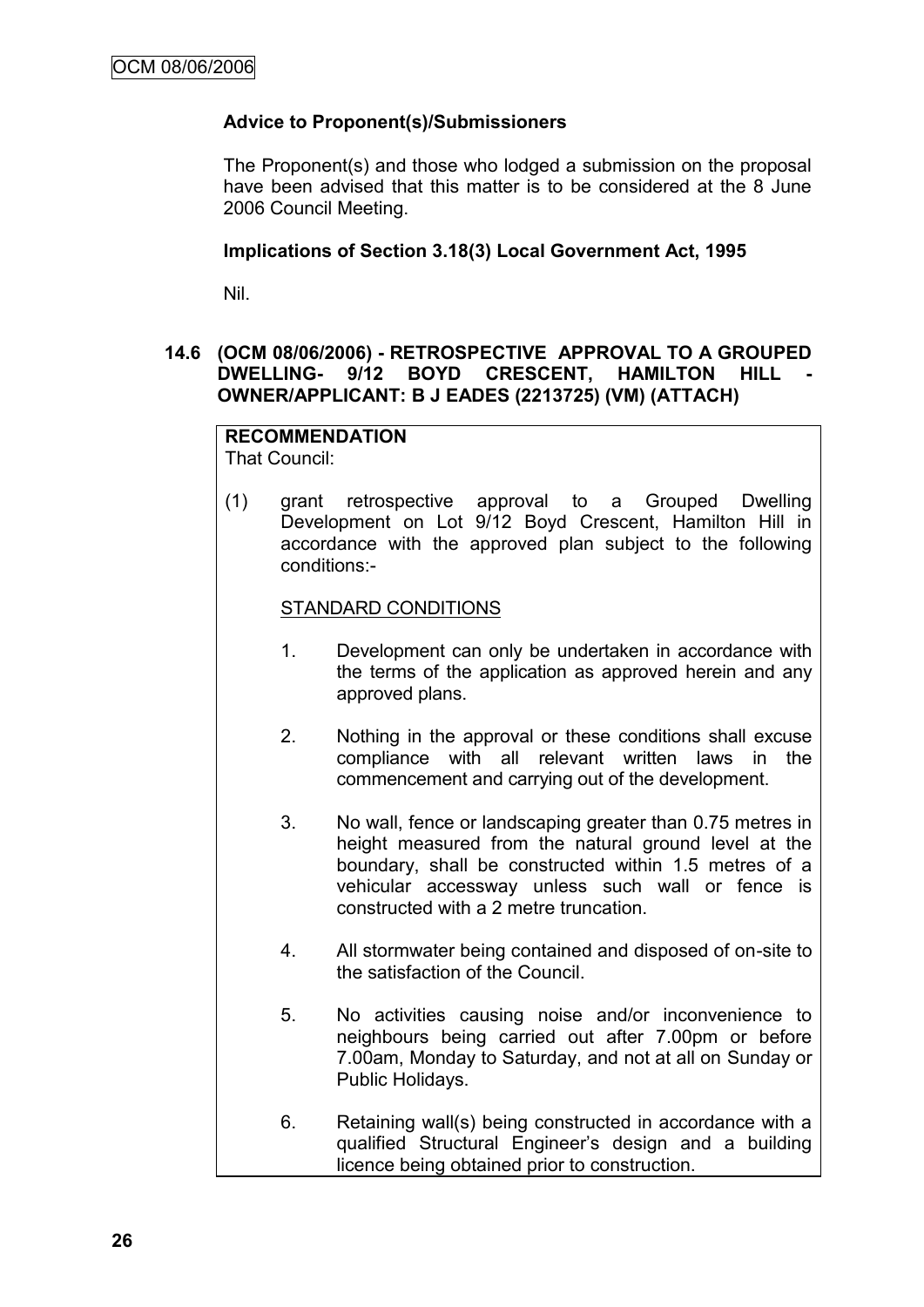## SPECIAL CONDITIONS

- 7. The surface finish of the boundary walls abutting the adjoining lots to be constructed to Council satisfaction.
- 8. The finished floor level of the ground to be 21.1 as shown on the approved plans as amendments in red.
- 9. The proposed first floor windows of the ensuite and the toilet and the second floor windows of the kitchen, stairs and the bathroom to be amended as shown in red to the approved plans. The windows to include an obscure fix glass to 1.6 meters above the finished floor level.
- 10. The building application documentation to the City of Cockburn is to include all necessary engineering design and certification with regards to A.L. Technologies letters of 4<sup>th</sup> and 10<sup>th</sup> February 2003 and Geotechnical Report No.60-7246 dated 23 October 2003. A design engineer of the building to confirm that the footing excavations will be inspected and certified by a Registered Professional Engineer.
- 11. The common area between the lot and the constructed driveway to be constructed as part of the building works. The area to accommodate a extension of the driveway and a landscaped area as illustrated in red to the approved plans.
- 12. The plan roof area to include a screen wall to a minimum height of 1.6 metres above the finished floor level as illustrated in red to the approved plans.

## FOOTNOTES

- 1. The development is to comply with the requirements of the Building Code of Australia.
- 2. In regards to Condition No. 10, the landowner and the applicant are informed that the site is classified as a Class "S" site in accordance with AS2870.1996. Refer A.L. Technologies, letters dated  $4<sup>th</sup>$  and  $10<sup>th</sup>$  February 2003 and to the A.L. Technologies report on Geotechnical Investigation, Project Number 60 – 7246, dated 23 October 2002.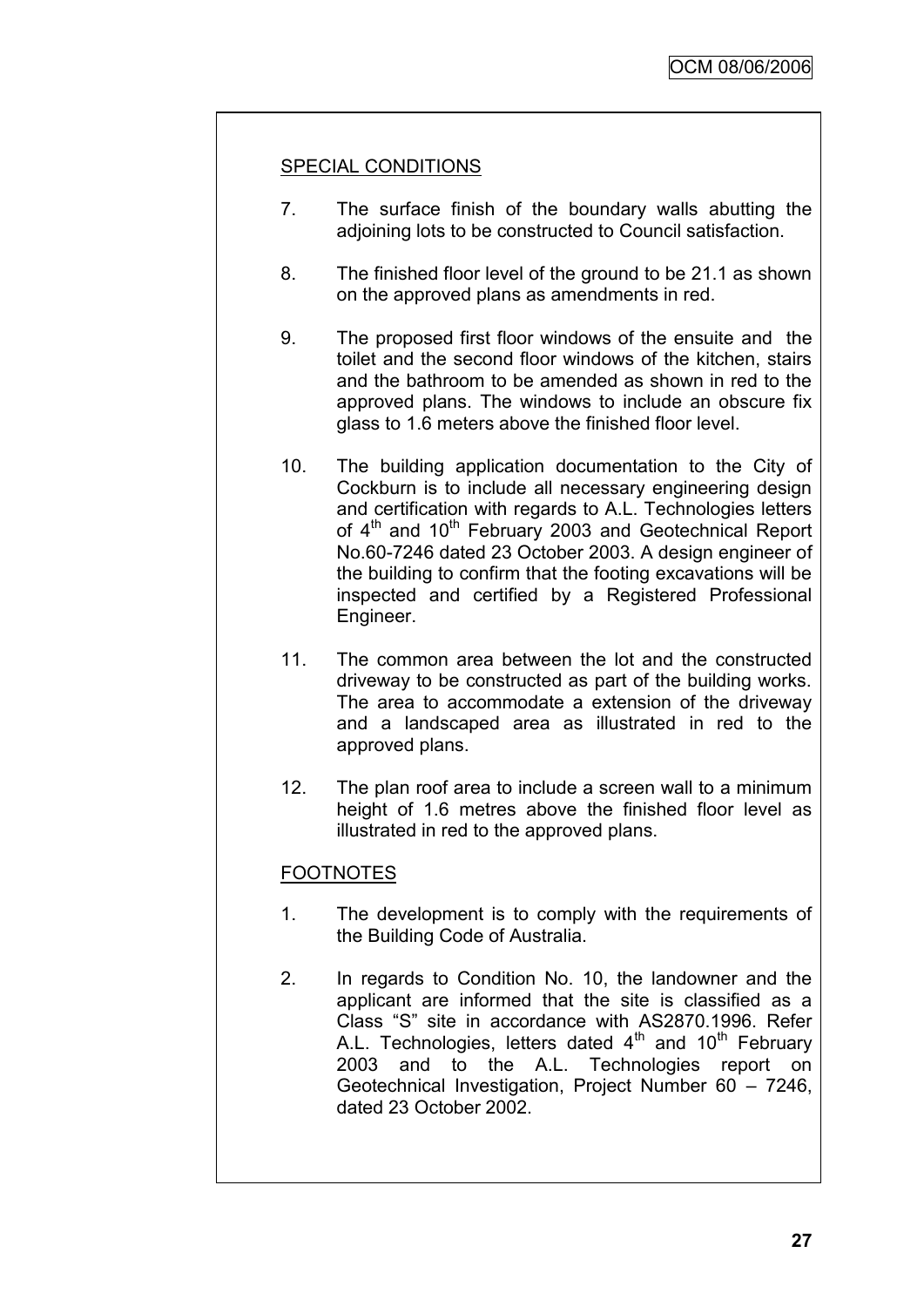(2) issue a Schedule 9 Notice of Determination on Application for Planning Approval – Approval (inclusive of MRS Form 2 Notice of Approval).

| <b>COUNCIL DECISION</b> |  |  |
|-------------------------|--|--|
|                         |  |  |
|                         |  |  |
|                         |  |  |
|                         |  |  |
|                         |  |  |
|                         |  |  |

## **Background**

| ZONING:    | MRS: Urban                    |                          |  |
|------------|-------------------------------|--------------------------|--|
|            |                               | TPS3:   Residential R-60 |  |
| LAND USE:  | Residential                   |                          |  |
| LOT SIZE:  | 180m <sup>2</sup>             |                          |  |
| USE CLASS: | Grouped (R-Code) Dwelling - P |                          |  |

On 13 November 2003 planning approval was granted for a 3 level single residence within a grouped dwelling site on Strata Lot 9 (No.12) Boyd Crescent, Hamilton Hill.

On 9 May 2006 a retrospective planning approval was granted in order to approve a number of modifications, which were made by the builder without Council permission, to the original approval dated 13 November 2003. One of the conditions of retrospective planning approval was that the first floor sitting area was to remain unenclosed.

The reason for this condition was that if the sitting area were enclosed then the residence would exceed the plot ratio requirements in the Residential Design Codes.

The residence has been constructed with the first floor sitting area being enclosed with byfold doors.

## **Submission**

The applicant applied for a second retrospective planning approval. The applicant seeks a variation to the Residential Design Codes to exceed the permitted plot ratio limit by an area of  $20m^2$ . The applicant submitted a letter dated 17 May 2006 advising of the issue with the current builder. (Refer letter attached)

This application is a result of continued mistakes by the applicant"s builder. The applicant has spent a lot of resources resolving the builder"s mistakes.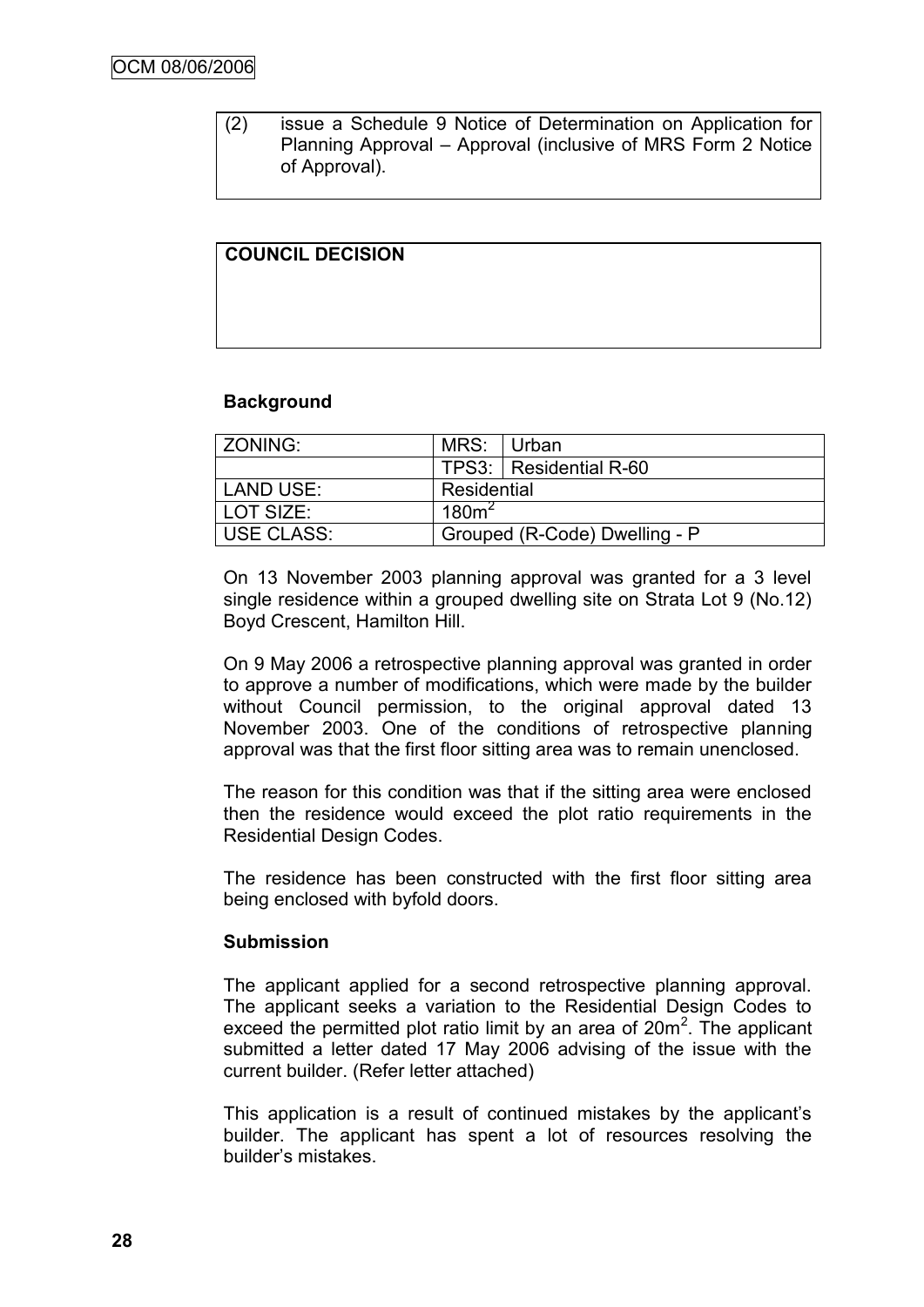## **Report**

The allowable floor plot ratio area which has been proportioned between Strata lots is limited to 117m<sup>2</sup> per lot. An increase of 20m<sup>2</sup> is a relatively minor variation in the context of the allowable floor area.

The proposed modification will not have an adverse affect on the amenity of the area, or any effect on neighbouring properties.

The applicant was also required to obtain the other strata owners' permission for this modification to be considered. The neighbouring landowners of the 12 strata lots all provided their consent in writing to the proposed increase in plot ratio. No objections were received.

The only concern raised by this proposal is that it could be construed as being a precedent for over development on nearby lots. However, given that each application must be considered on their merits and that there is no adverse impact on neighbours in terms of overshadowing or loss of privacy, there are no objections to the increase of  $20m^2$  in plot ratio.

## **Strategic Plan/Policy Implications**

The Corporate Strategic Plan Key Result Areas which apply to this item are:-

- 2. Planning Your City
	- *"To ensure that the planning of the City is based on an approach which has the potential to achieve high levels of convenience for its citizens."*
	- *"To ensure that the development will enhance the levels of amenity currently enjoyed by the community."*
	- *"To foster a sense of community within the district generally and neighbourhoods in particular."*

The Planning Policies which apply to this item are:-

- APD10 Discretion to Modify Development Standards
- APD17 Standard Development Conditions and Footnotes
- APD33 Town Planning Scheme No. 3 Provisions

## **Budget/Financial Implications**

Nil

## **Legal Implications**

Town Planning Scheme No. 3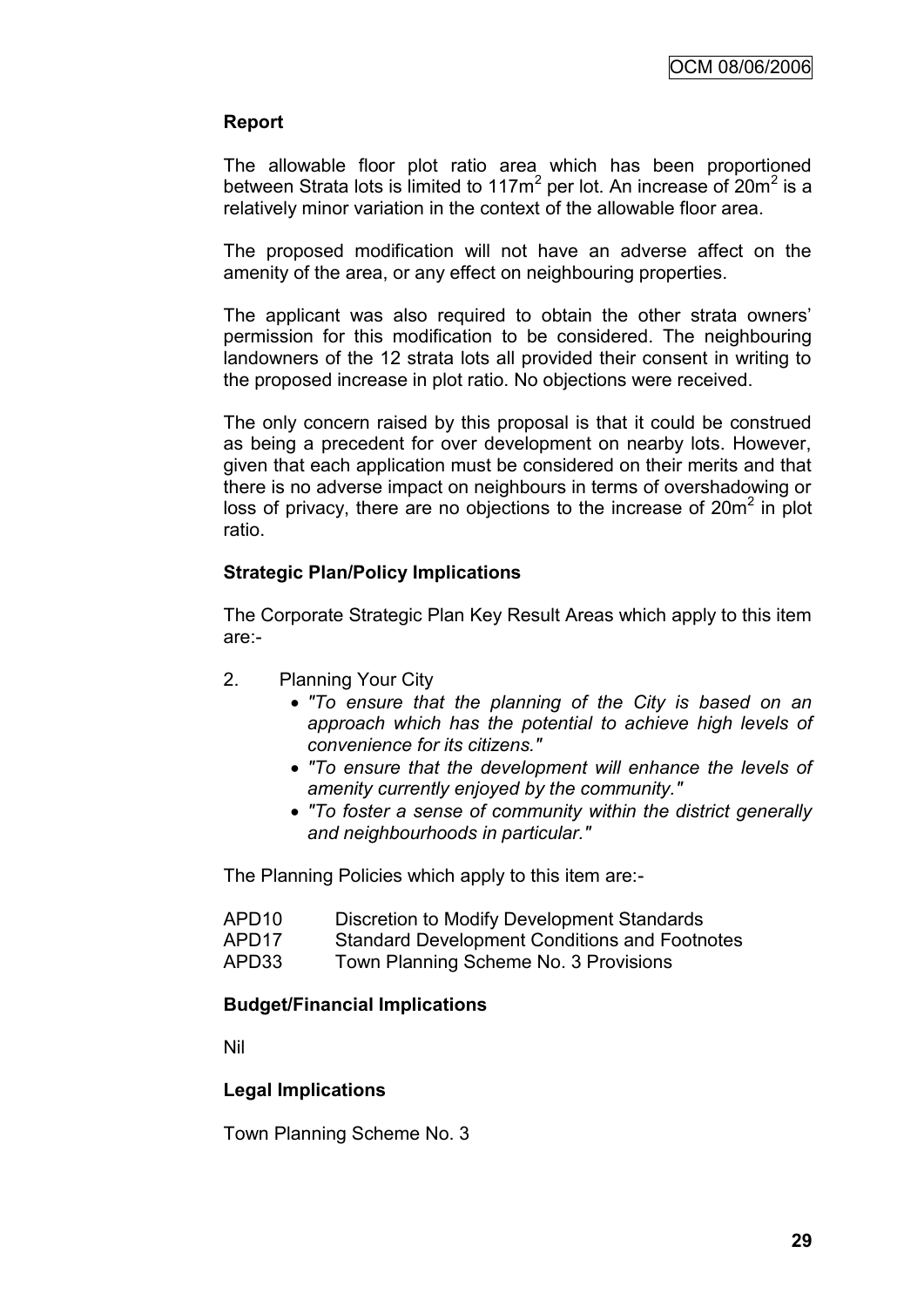## **Community Consultation**

The applicant has obtained consent from all of the strata owners to the plot ratio variation.

## **Attachment(s)**

- (1) Letter dated 17 May 2006 from applicant.
- (2) First Floor plan.

## **Advice to Proponent(s)/Submissioners**

The Proponent(s) and those who lodged a submission on the proposal have been advised that this matter is to be considered at the 8 June 2006 Council Meeting.

## **Implications of Section 3.18(3) Local Government Act, 1995**

Nil.

## **14.7 (OCM 08/06/2006) - FINAL ADOPTION OF PROPOSED SCHEME AMENDMENT NO. 38 - SOUTHWELL, HAMILTON HILL - OWNER: VARIOUS - APPLICANT: CITY OF COCKBURN (93038) (MD) (ATTACH)**

## **RECOMMENDATION**

That Council:

- (1) adopt the proposed amendment for final approval as set out in the Agenda attachments subject to the proposed "Local Road" reserve for the Jamy Place/Fluellen Way link being deleted.
- (2) in anticipation of the Hon. Minister"s advice that final approval will be granted, the documents be signed, sealed and forwarded to the Western Australian Planning Commission;
- (3) adopt the recommendations made in the Schedule of Submissions attached to the Agenda;
- (4) advise those who made submissions of Council"s decision accordingly; and
- (5) amend the Southwell Master Plan to remove reference to the proposed Jamy Place/Fluellen Way road link.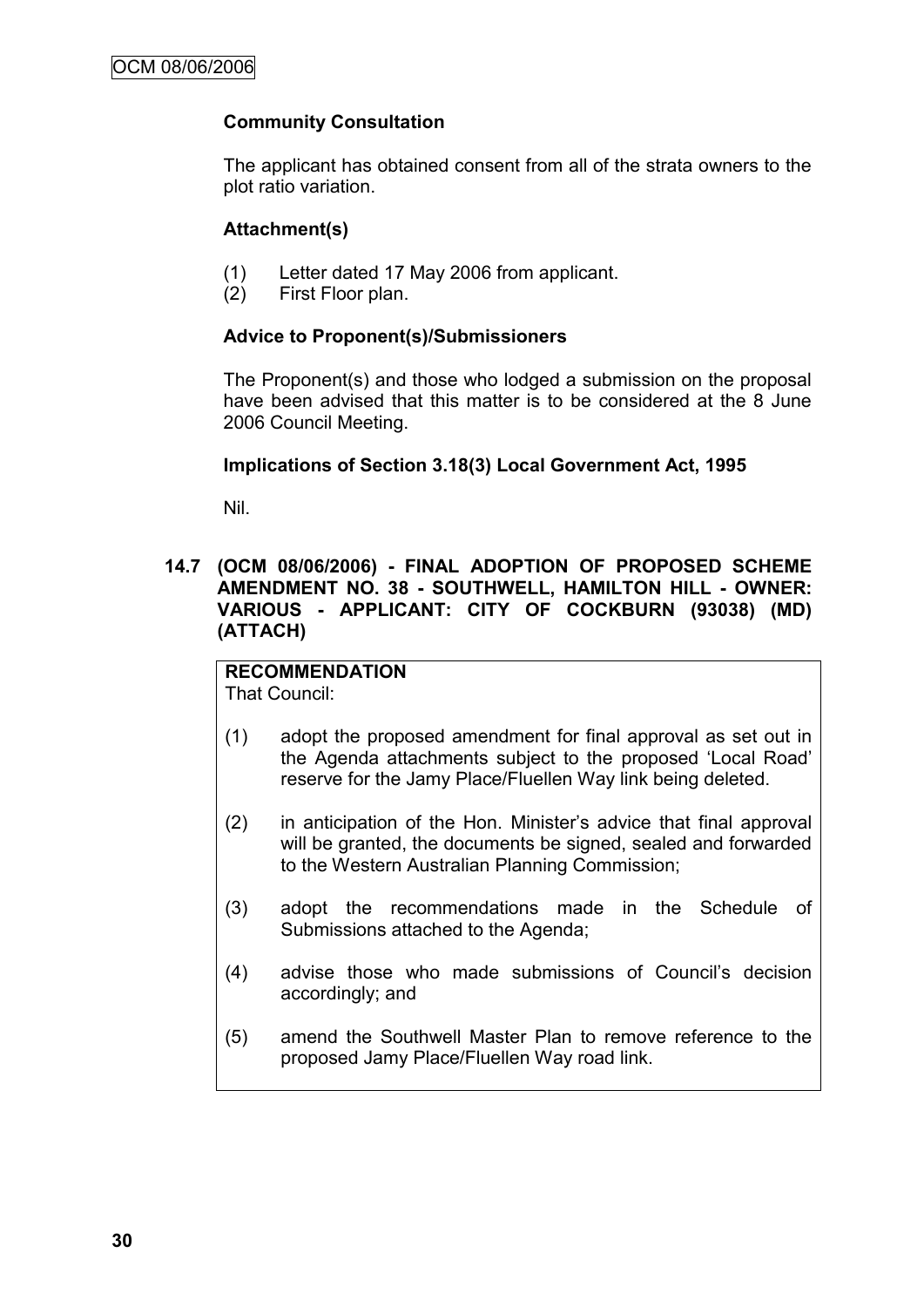## **COUNCIL DECISION**

## **Background**

Council at its meeting held 10 November 2005 resolved to initiate scheme amendment No. 38 to Town Planning Scheme No. 3 for the purpose of advertising.

A copy of the proposed amendment map is included in the Agenda attachments.

#### **Submission**

The application has been advertised to the community and referred to relevant government agencies for a period of 42 days. This report seeks Council support to final adoption of Amendment 38.

#### **Report**

The Scheme Amendment was referred to the Environmental Protection Authority ("EPA") in accordance with Section 7A(1) of the Act.

The EPA advised that the overall environmental impact of the amendment would not be severe enough to warrant formal assessment under the *Environmental Protection Act*.

The amendment was subsequently advertised seeking public comment in accordance with the Regulations for not less than 42 days.

#### Community Consultation

The City received 20 submissions regarding Amendment No. 38, including submissions from Water Corporation, Western Power, Alinta Gas and the Department of Education and Training. Of these, 11 submissions raised concerns regarding the proposed rezoning amendment.

A number of submissions raised concerns relating to the road links proposed under the Southwell Master Plan. The Council has previously considered the concerns regarding the proposed road links at its November 2005 Council Meeting (Item 14.11, Minute No 3015) in considering the Southwell Master Plan. It is considered that the proposed Jamy Place road link can be deleted given that it is a relatively low priority connection as well as being an expensive connection. The cost of the Jamy Place link was previously estimated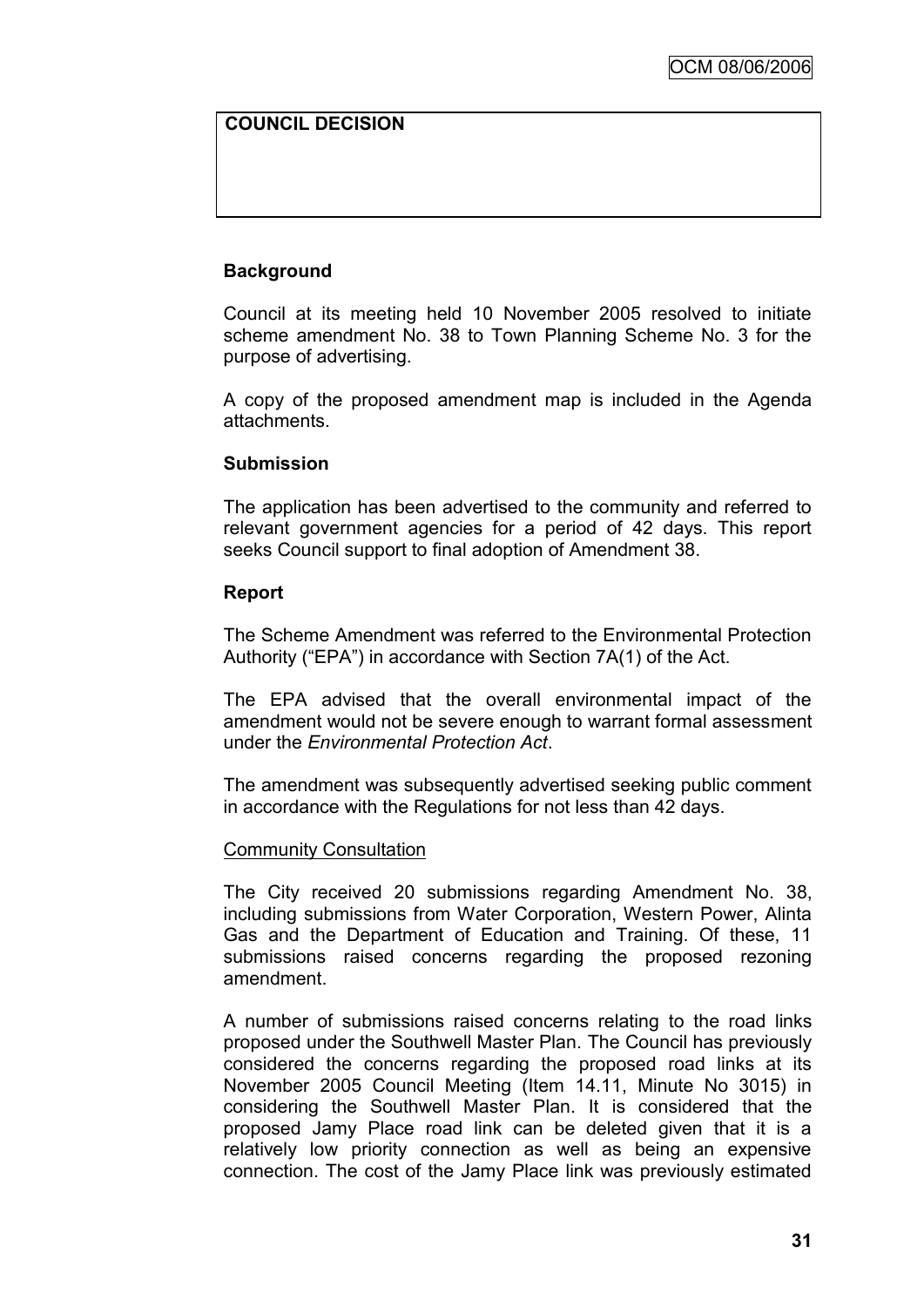at \$315,000, which represents the approximate amount that the City would be required to provide in excess of the \$1 million that the Council had previously agreed to with the Department of Housing and Works (representing 50% contribution to the revitalisation project). It is recommended that the amendment and Master Plan documents be modified accordingly.

It should also be acknowledged that the proposed Jamy Place road link could be given further consideration at a future point in time should traffic conditions dictate or a change in the desire of local residents.

It is recommended that the other road links proposed under the Master Plan will be low speed and low traffic volume roads that will improve circulation around the primary school to Phoenix Park Shopping Centre and throughout the suburb.

Refer schedule of submissions contained in the Agenda attachments, which addresses the submissions received.

#### **Conclusion**

It is recommended that the Council proceed to adopt Amendment No. 38 and refer it to the WA Planning Commission for final consideration.

## **Strategic Plan/Policy Implications**

The Corporate Strategic Plan Key Result Areas which apply to this item are:-

- 1. Managing Your City
	- *"To conduct Council business in open public forums and to manage Council affairs by employing publicly accountable practices."*
- 2. Planning Your City
	- *"To ensure that the planning of the City is based on an approach which has the potential to achieve high levels of convenience for its citizens."*
	- *"To ensure that the development will enhance the levels of amenity currently enjoyed by the community."*
- 3. Conserving and Improving Your Environment
	- *"To ensure that the development of the district is undertaken in such a way that the balance between the natural and human environment is maintained."*
- 4. Facilitating the needs of Your Community
	- *"To facilitate and provide an optimum range of community services."*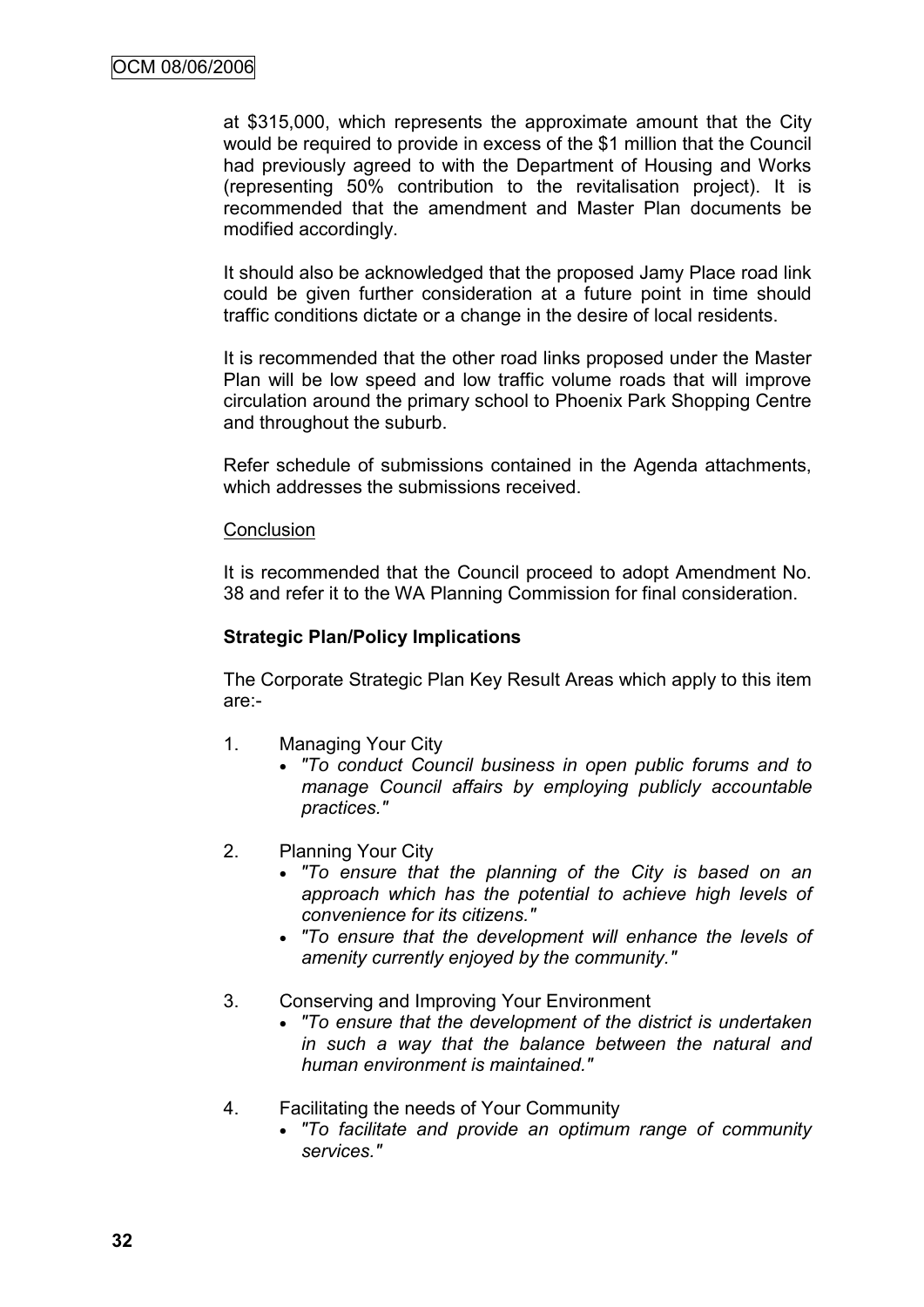*"To identify current community needs, aspirations, expectations and priorities of the services provided by the Council."*

The Planning Policies which apply to this item are:-

| SPD <sub>1</sub> | <b>BUSHLAND CONSERVATION POLICY</b>   |
|------------------|---------------------------------------|
| APD28            | PUBLIC OPEN SPACE CREDIT CALCULATIONS |
| APD30            | ROAD RESERVE AND PAVEMENT STANDARDS   |

#### **Budget/Financial Implications**

Council has signed a Memorandum of Understanding with the Department of Housing and Works for provision of public domain works. The first stage to commence 2006/07 by Dept. of Housing and Works.

## **Legal Implications**

Planning and Development Act, 2005. Town Planning Regulations Town Planning Scheme No. 3

#### **Community Consultation**

Following receipt of advice from the EPA, the amendment was advertised for a 42 day period. The 42 day public consultation period for Amendment 38 concluded on 12 May 2006. At the close of the advertising period, 20 submissions were received.

Refer Schedule of submissions contained in the Agenda attachments.

#### **Attachment(s)**

- (1) Site Plan
- (2) Schedule of submissions
- (3) Amendment Map
- (4) Scheme Amendment Document

## **Advice to Proponent(s)/Applicant**

Submissioners have been advised that the matter will be considered at the Council Meeting to be held on 8 June 2006.

#### **Implications of Section 3.18(3) Local Government Act, 1995**

Nil.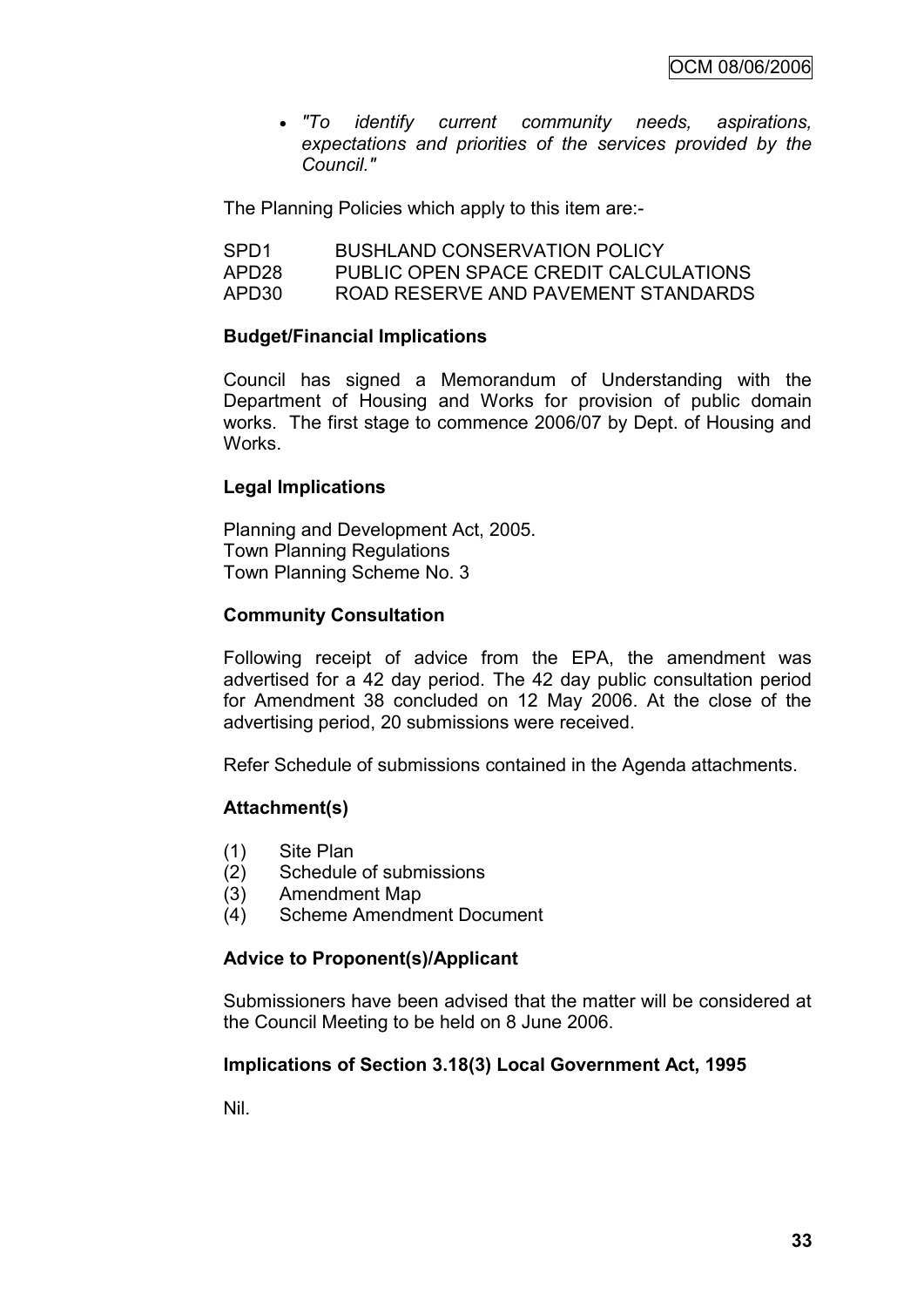**14.8 (OCM 08/06/2006) - REVISED APPROVAL FOR HOME OCCUPATION - SPANISH DANCE CLASS - LOT 272; 36 MASEFIELD AVENUE, NORTH LAKE - OWNER/APPLICANT: FARIDA RABIH (1105319) (JW) (ATTACH)**

## **RECOMMENDATION**

That Council:

(1) issue a fresh approval to the Home Occupation – Spanish Dance Class on Lot 272, No 36 Masefield Avenue, North Lake subject to the following conditions:-

#### STANDARD CONDITIONS

- 1. The development complying with the Home Occupation provisions and definition set out in the Town Planning Scheme.
- 2. All materials and/or equipment used in relation to the Home Occupation shall be stored within the residence or an approved outbuilding.
- 3. The Home Occupation Approval may be withdrawn by the Council upon receipt of substantiated complaints.
- 4. The Home Occupation can only be undertaken by the owner of the land and is not transferable pursuant to clause 5.8.5 (a) (ii) of Town Planning Scheme No 3.
- 5. On the sale of the property or change in ownership of the land the home occupation entitlement ceases pursuant to clause 5.8.5 (a) (iii) of Town Planning Scheme No 3.

## SPECIAL CONDITIONS

- 6. Dance class operating times being limited to:- Monday 5:00pm to 8:30pm; Tuesday 5:00pm to 8:30pm; Wednesday 5:00pm to 8:30pm; Thursday 5:00pm to 8:30pm; and the dance classes must not be undertaken on Saturday and Sunday and not at all on Public Holidays.
- 7. A maximum of 12 clients per day with an interval of at least 20 minutes between dance classes with a maximum of 6 clients per class.
- 8. All client car parking must be on-site and no street parking is permitted on the verge or on Masefield Avenue.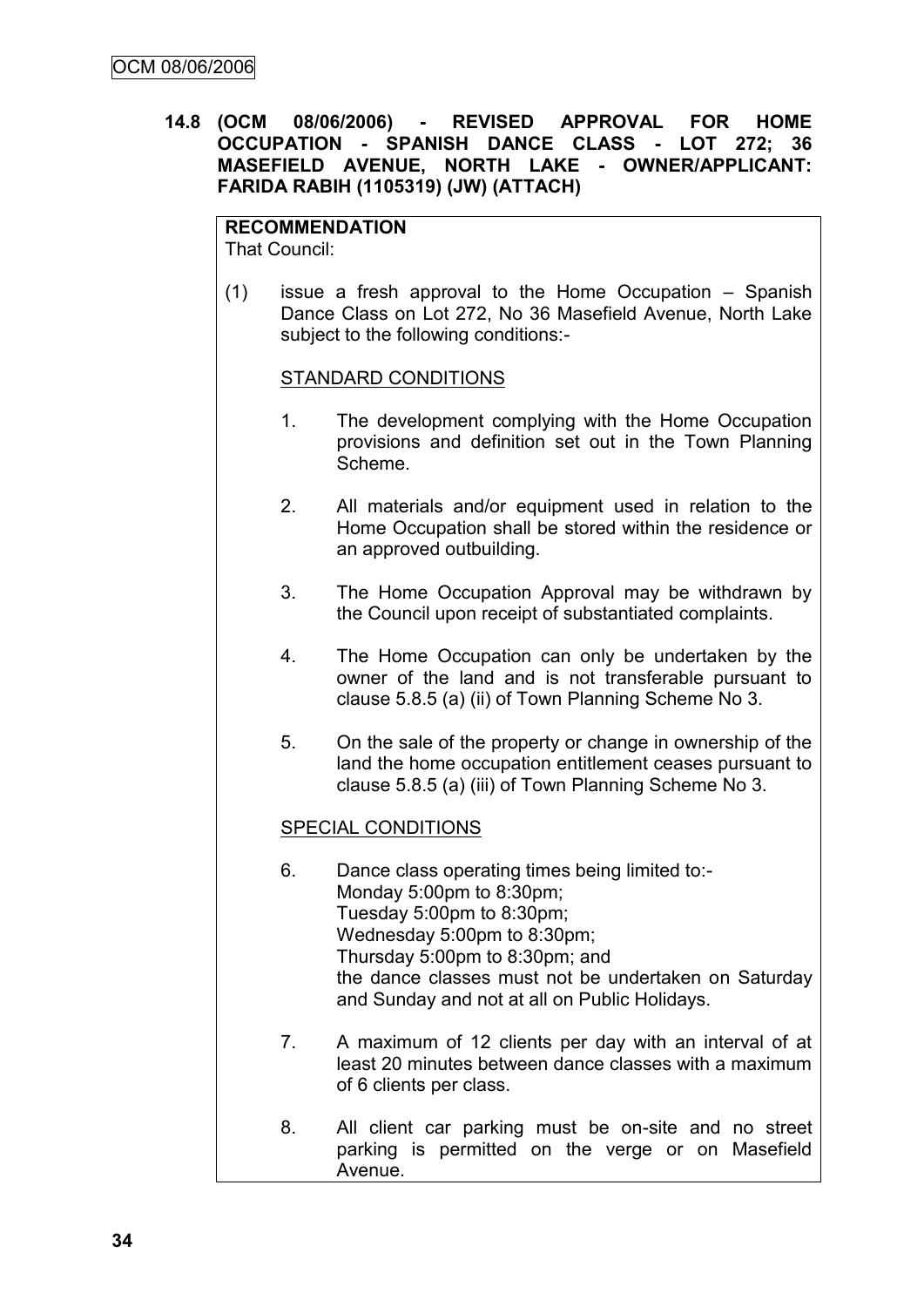- 9. Noise levels received at the closest noise sensitive premises, when measured in accordance with the Environmental Protection (Noise) Regulations 1997, shall not exceed the assigned levels as specified in the Regulations.
	- 10. Noise emissions from the premises must not unreasonably interferes with the health, welfare, convenience, comfort or amenity of any person.
	- 11. The double-glazing on the windows and the vinyl/foam surface installed in the dance instruction area is to be maintained so as to reduce noise emissions from within the premises.
	- 12. This approval is limited to a period of 12 months only. Following the expiry of this period a fresh approval from Council will be required.

# FOOTNOTE

- 1. Means an occupation carried out in a dwelling or on land around a dwelling by an occupier of the dwelling which:-
	- (a) does not employ any person not a member of the occupier's household;
	- (b) will not cause injury to or adversely affect the amenity of the neighbourhood;
	- (c) does not occupy an area greater than 20 square metres;
	- (d) does not display a sign exceeding 0.2 square metres;
	- (e) does not involve the retail sale, display or hire of goods of any nature;
	- (f) in relation to vehicles and parking, does not result in the requirement for a greater number of parking facilities than normally required for a single dwelling or an increase in traffic volume in the neighbourhood, does not involve the presence, use or calling of a vehicle more than 2 tonnes tare weight, and does not include provision for the fuelling, repair or maintenance of motor vehicles; and
	- g) does not involve the use of an essential service of greater capacity than normally required in the zone.
- 2. Whilst the City does not apply the Health (Public Building)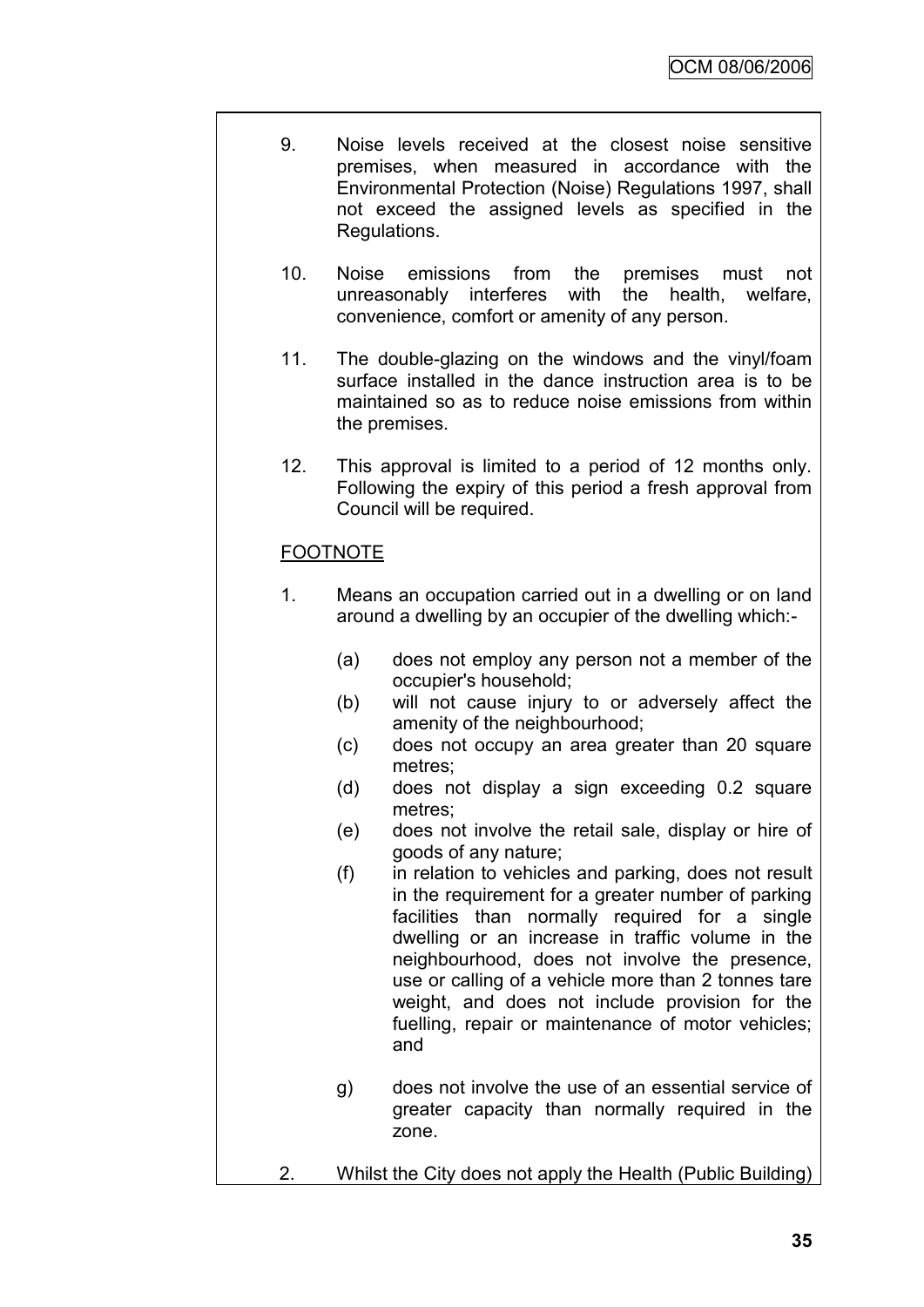Regulations 1992 to single premises where the floor area of the "public building" is less than 50m2 or holds less than 25 persons, patron safety remains paramount. Particular attention is required in relation to exit paths, fire safety, lighting and sanitary facilities.

- (2) issue a Schedule 9 Notice of Determination on Application for Planning (inclusive of MRS Approval); and
- (3) advise the submissioners of Council's decision accordingly.

# **COUNCIL DECISION**

#### **Background**

| ZONING:          | MRS:                                | Urban                   |  |
|------------------|-------------------------------------|-------------------------|--|
|                  | TPS3:                               | <b>Residential R-20</b> |  |
| <b>LAND USE:</b> | Residential                         |                         |  |
| l LOT SIZE:      | 789m <sup>2</sup>                   |                         |  |
| AREA:            | 20m <sup>2</sup>                    |                         |  |
| USE CLASS:       | Home Occupation (Discretionary Use) |                         |  |

Council, at its meeting held on 11 August 2005 conditionally approved a home occupation application - Spanish Dance Class on Lot 272, No.36 Masefield Avenue, North Lake.

According to the approval, a maximum of 8 clients per day with a maximum of 6 clients per class was permitted.

Also, the dance class operating times was limited to:-

Monday 5:00pm to 8:30pm; Tuesday 5:00pm to 8:30pm; Thursday 5:00pm to 8:30pm; and the dance classes must not be undertaken on Saturday and Sunday and not at all on Public Holidays.

Council"s approval was limited to a period of 12 months only, and following the expiry of this period, a fresh approval from Council will be required.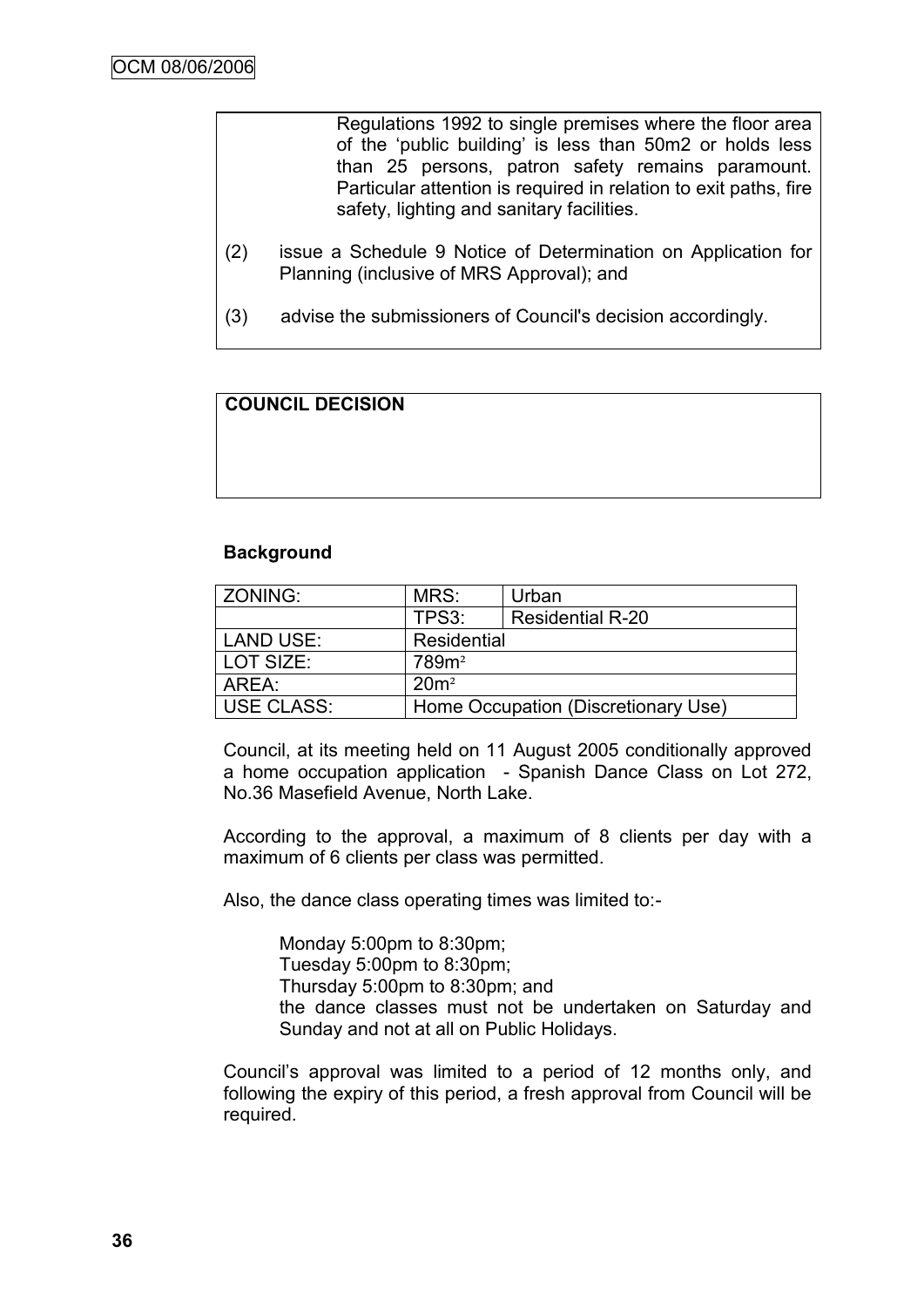## **Submission**

In March 2006, the applicant submitted an application to change the Council"s approval dated 11 August 2005 for the home occupation – Spanish Dance class held at 36 Masefield Avenue, North Lake.

The applicant seeks approval for:

- Extending the maximum number of clients per day from 8 clients to 12 clients, whilst still maintaining the maximum 6 clients per class; and
- Expanding the operating hours from:

| <b>Existing Approved Operation Hours</b>  | <b>Proposed Operation Hours</b>             |
|-------------------------------------------|---------------------------------------------|
| Monday $5:00 \text{pm} - 8:30 \text{pm}$  | Monday $5:00 \text{pm} - 9:00 \text{pm}$    |
| Tuesday $5.00 \text{pm} - 8.30 \text{pm}$ | Tuesday $5:00 \text{pm} - 9:00 \text{pm}$   |
| Thursday $5:pm - 8:30pm$                  | Wednesday $6.00 \text{pm} - 9.00 \text{pm}$ |
| Not at all on Saturday, Sunday or         | Thursday 5:00pm $-$ 9:00pm                  |
| <b>Public Holidays</b>                    | Saturday $11:00am - 4:00pm$                 |
|                                           | Public Holidays 11:00am - 4:00pm            |
|                                           | Not at all on Sunday                        |

#### **Report**

Home occupations are a discretionary use under Council's Town Planning Scheme No.3 and as such the application was advertised to surrounding landowners. Eleven (11) landowners were advised of the development application. Three (3) provided no objections, two (2) objected and six (6) did not respond.

The adjoining landowners objecting to the proposal indicated that they are generally happy with the existing operating hours and scale. However, with the increased operating hours and number of clients, this type of activity will not be suitable for a residential area and should be contained within a designated commercial area or community centres/public halls. The adjoining landowners" concerns were conveyed to the applicant.

The applicant subsequently requested to modify her application by advising the following:

- Extending the maximum number of clients per day from 8 clients to 12 clients, whilst still maintaining the maximum 6 clients per class; and
- Extending operation hours by including Wednesday night only, finishing at 8:30pm;

The request to include Saturdays and public holidays has been withdrawn.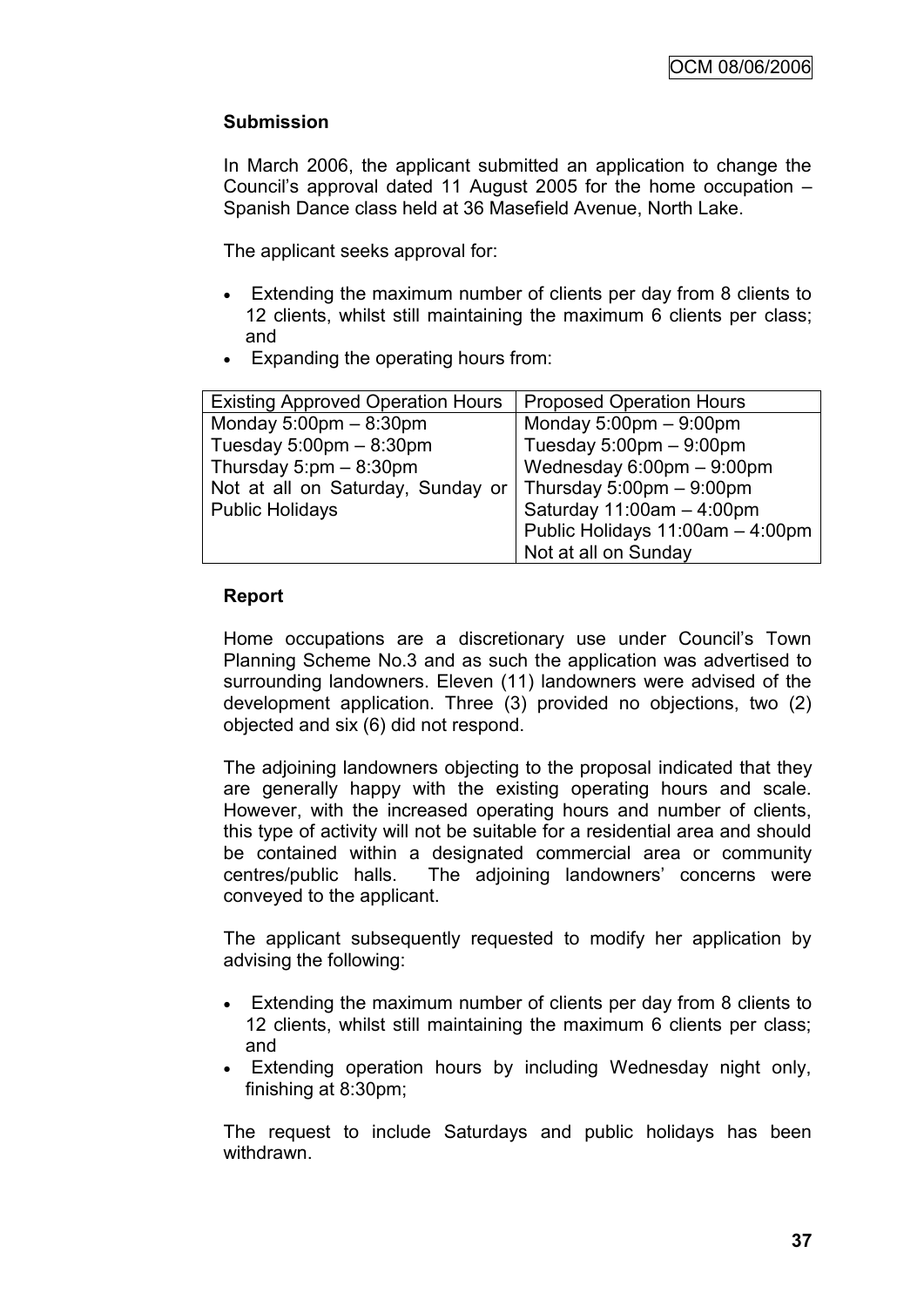The City considers that the revised operation schedule is acceptable given that:

- The applicant has carried out the schedule of works outlined in the acoustic report prepared by Herring Storer Acoustics dated 13 July 2005 as required by Council, and George Watts from Herring Storer Acoustics confirmed that noise attenuation measures are compliant with the Environmental Protection (Noise) Regulations 1997;
- No complaints have been received from the adioining landowners in regards to the operation since Council granted its conditional approval for the home business on 11 August 2005;
- Council has approved a maximum of 8 clients per day with a maximum of 6 clients per class. A maximum of 12 clients per day will still make this arrangement viable;
- Extending operation hours by including Wednesday night only will not substantially change the nature and scale of the operation;
- All client car parking must be on-site and no street parking is permitted on the verge or on Masefield Avenue; and
- The subject home occupation is subject to stringent compliance with conditions of approval that are intended to ameliorate any adverse impact of the dance classes on the amenity of neighbours.

It is recommended that Council approve the changes to the home occupation application to increase the maximum number of clients per day from 8 to 12 and extend the operation hours to include Wednesday night finishing at 8:30pm.

The approval could also be limited to a period of 12 months to enable Council to review the matter before deciding on an extension of the approval.

## **Strategic Plan/Policy Implications**

The Corporate Strategic Plan Key Result Areas which apply to this item are:-

- 1. Managing Your City
	- *"To conduct Council business in open public forums and to manage Council affairs by employing publicly accountable practices."*
- 2. Planning Your City
	- *"To ensure that the planning of the City is based on an approach which has the potential to achieve high levels of convenience for its citizens."*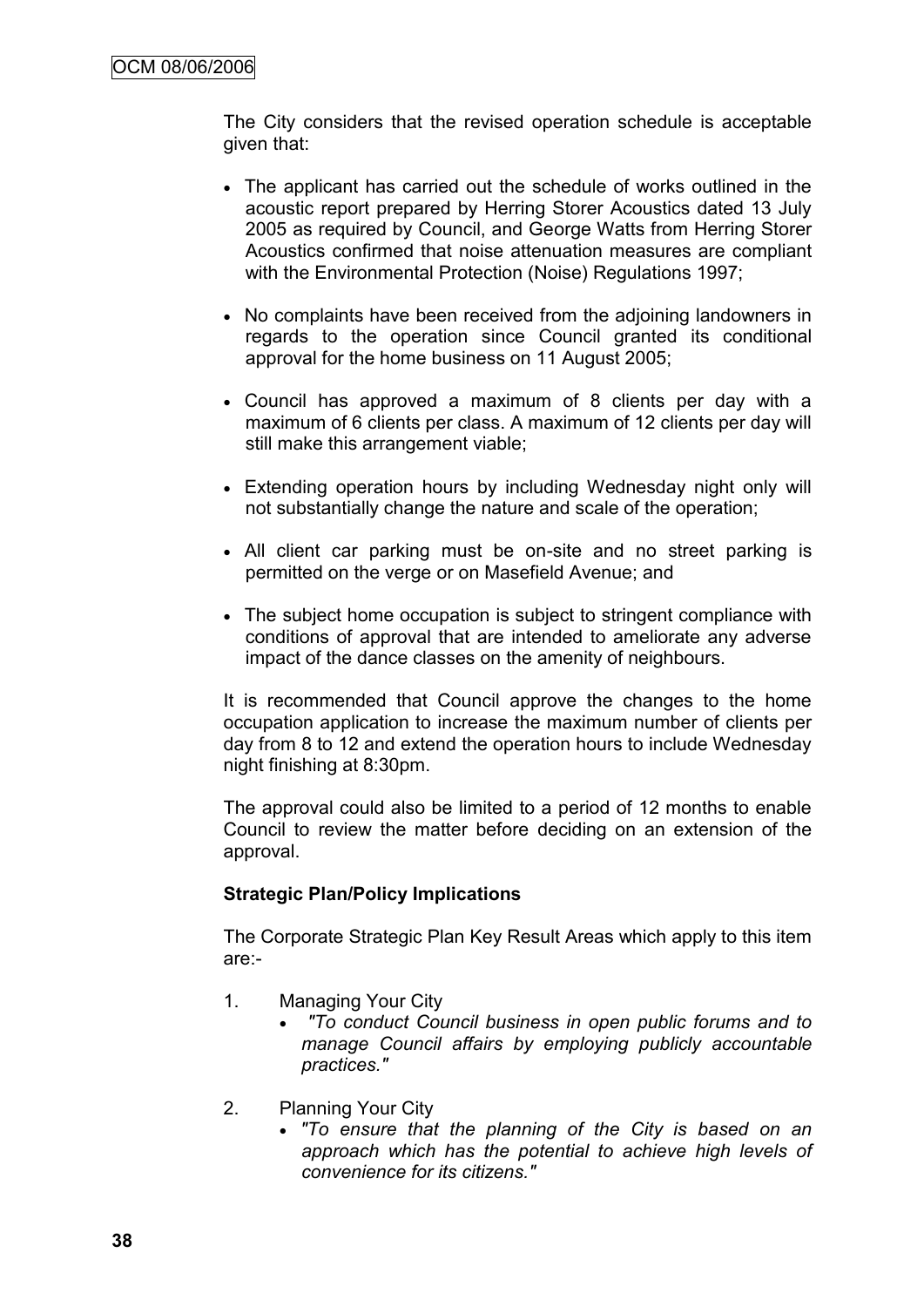*"To ensure that the development will enhance the levels of amenity currently enjoyed by the community."*

The Planning Policies which apply to this item are:-

APD17 Standard Development Conditions and Footnotes

## **Budget/Financial Implications**

Nil

## **Legal Implications**

Town Planning Scheme No.3.

## **Community Consultation**

14-Day period in which adjoining properties along Masefield Avenue were sent letters requesting comments.

## **Attachment(s)**

Location Plan

## **Advice to Proponent(s)/Submissioners**

The Proponent(s) and those who lodged a submission on the proposal have been advised that this matter is to be considered at the 8 June 2006 Council Meeting.

## **Implications of Section 3.18(3) Local Government Act, 1995**

Nil.

**14.9 (OCM 08/06/2006) - PROPOSED STRUCTURE PLAN - STAGE 2 OF THE WALK ESTATE - PART LOTS 3, 4, 5 & 6 LYON ROAD, AUBIN GROVE (STAGE 2) - OWNER: BELLCROSS HOLDINGS PTY LTD - APPLICANT: TAYLOR BURRELL BARNETT (9645B) (MD) (ATTACH)**

# **RECOMMENDATION**

That Council:

- (1) receive the report;
- (2) adopt the Structure Plan for Portion Lots 3, 4, 5 and 6 Lyon Road, Success, subject to the following modifications to the Structure Plan and report, pursuant to clause 6.2.9 of the City of Cockburn Town Planning Scheme No. 3;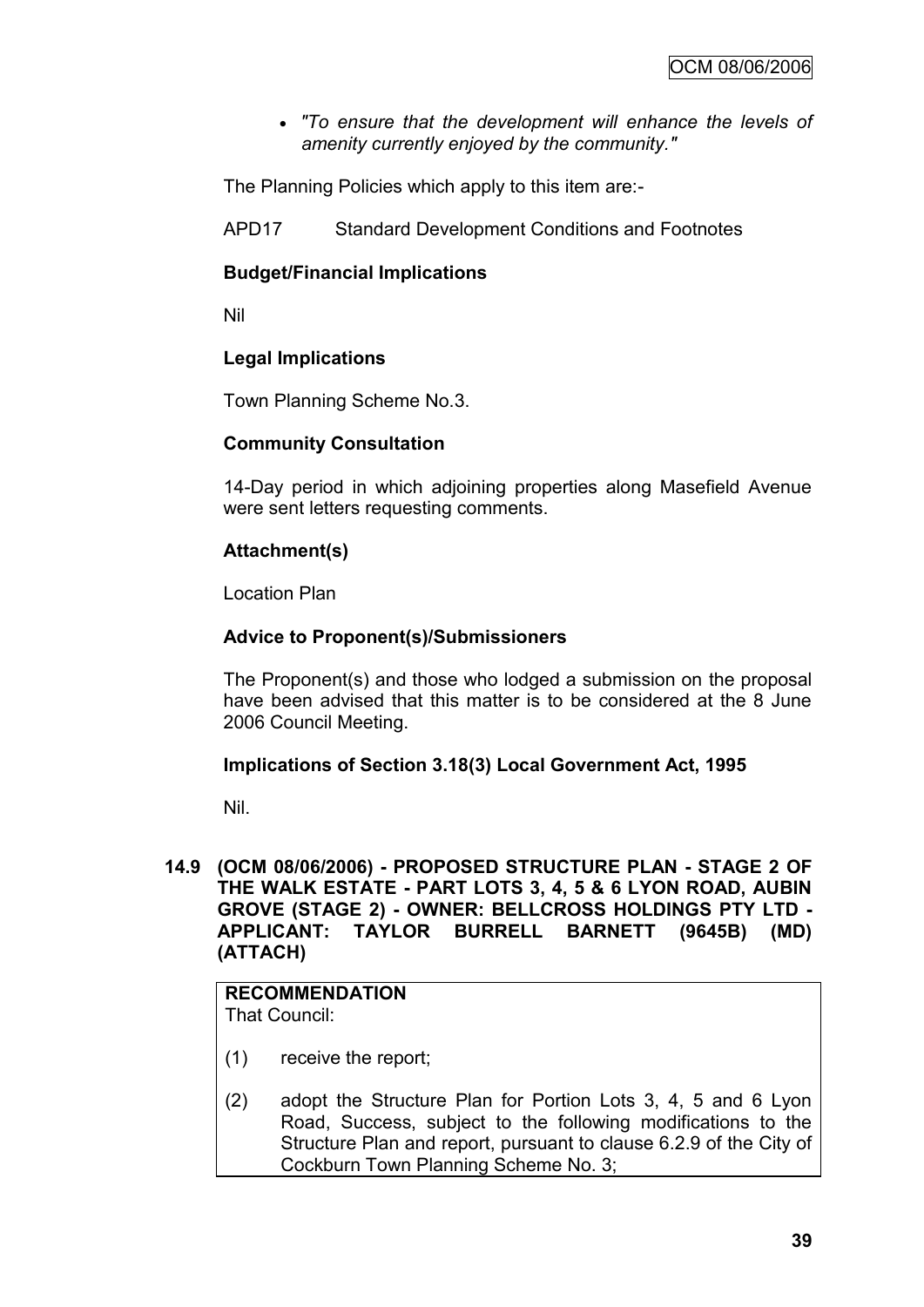- 1. amend the structure plan by recoding the R60 coded laneway lots to the R40 density code;
- 2. amend the structure plan to include a service road (CAP) to provide access to those proposed lots that currently have direct frontage to Lyon Road; and
- 3. amend the structure plan and report to include reference to the construction of a channelisation and passing lane within the Lyon Road road reserve to provide safe vehicle movements around the main southern entry to the subdivision.
- (3) adopt the officer"s comments on the Schedule of Submissions contained in the Agenda attachments and forward those comments requiring consideration to the proponent for information;
- (4) forward a copy of the Structure Plan and Schedule of Submissions to the Western Australian Planning Commission for its endorsement pursuant to clause 6.2.10 of Town Planning Scheme No. 3; and
- (5) advise the applicant and submissioners of Council"s decision accordingly.

| <b>COUNCIL DECISION</b> |  |  |
|-------------------------|--|--|
|                         |  |  |
|                         |  |  |
|                         |  |  |

# **Background**

| ZONING:   | MRS:                                                      | Urban                                   |  |
|-----------|-----------------------------------------------------------|-----------------------------------------|--|
|           | TPS:                                                      | Development Zone                        |  |
|           |                                                           | Development Area 11                     |  |
|           |                                                           | Portion Development Contribution Area 7 |  |
| LAND USE: | Rural                                                     |                                         |  |
| LOT SIZE: | Lot 3: 3.15ha; Lot 4: 3.34ha; Lot 5: 3.46ha; Lot 6: 3.5ha |                                         |  |

Council at its meeting held 17 August 2004 resolved to adopt a Structure Plan for Pt Lots 5, 6, 7 and Lots 25 and 26 Lyon Road (Stage 1) and that the area of land the subject of this report that includes Pt Lots 3, 4, 5 and 6 (Stage 2) be subject to further consideration upon the location of the passenger railway station being confirmed.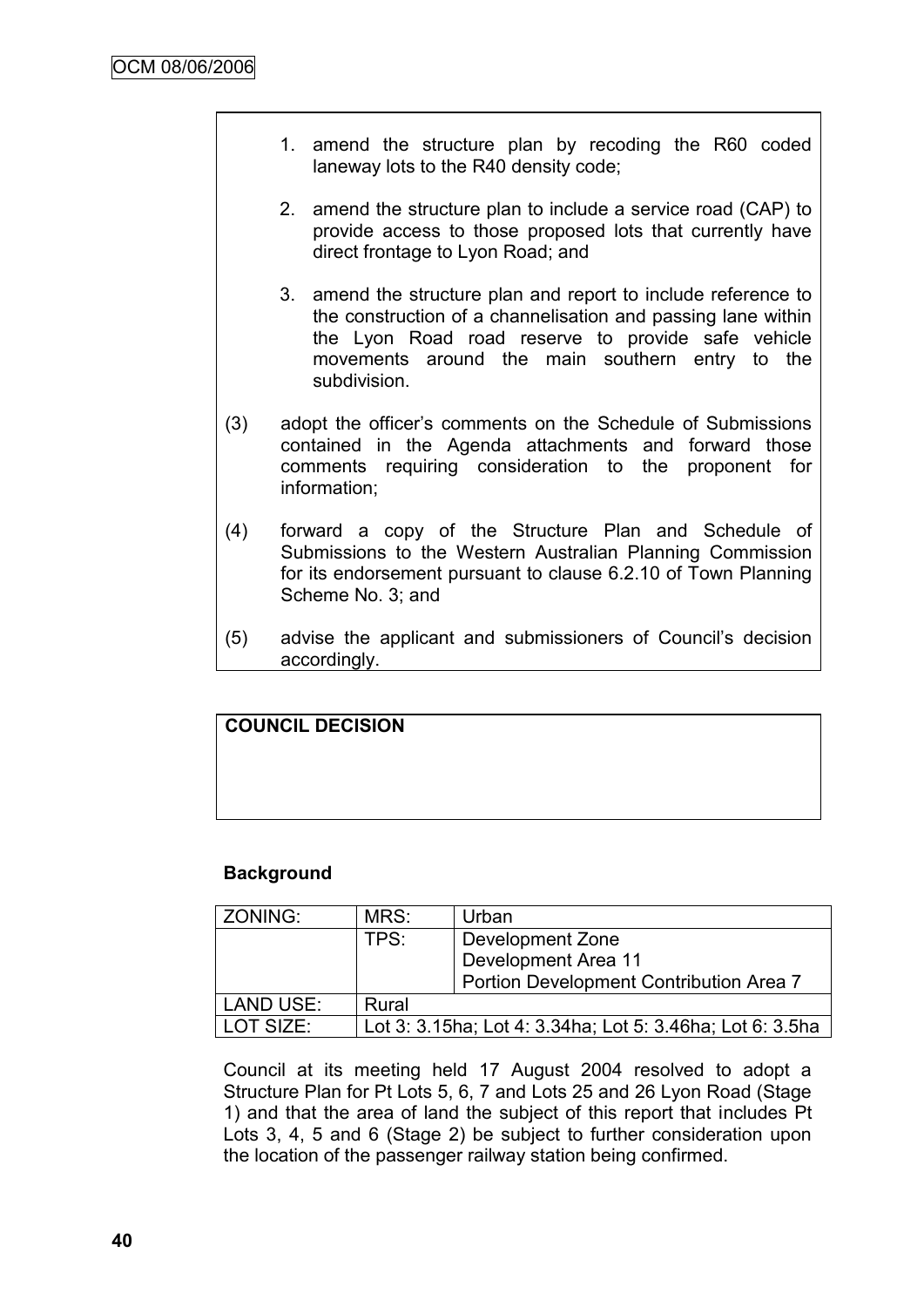The Department for Planning and Infrastructure (DPI) and Public Transport Authority (PTA) are currently reviewing the need for the Mandogalup station, as well as the neighbouring future stations at Success and Anketell. This review is considering expected travel demand, land use potential, rail operational matters and other related issues. The review is intended to resolve if the stations and their respective locations are to become committed for establishment in the future.

To date the review has not concluded, however the review is considering alternative locations for Mandogalup station. At this time DPI has advised that the review of the stations is a high priority and is likely to conclude by around June 2006.

The City has subsequently had meetings with DPI, PTA and the Town of Kwinana and the initial indication from DPI and PTA is that the Mandogalup passenger rail station is unlikely to be required at that location given that the constrained narrow urban corridor is not likely to generate the demand for a passenger rail station at that location.

## **Submission**

The proposed Structure Plan is likely to yield approximately 136 lots initially, with many of the lots having further duplex subdivision potential.

A range of densities from R20 to R60 are proposed. R40 and R60 development is proposed around the rail station and R30 and R40 around the local public open space and abutting the freeway, with a base coding of R20 across the remainder of the site. This will result in a range of lot sizes to promote a variety of housing types.

The Structure Plan for Stage 2 proposes two areas of Public Open Space (POS), being  $2850m^2$  and  $6830m^2$  in area. The structure plans for Stage 1, 2 and 3 of The Walk estate provide approximately 2417  $m<sup>2</sup>$ (or 0.78%) in addition to the standard 10% POS requirement, calculated in accordance with Council policy.

The Structure Plan also shows direct road and pedestrian connections to the future Mandogalup passenger rail station (if constructed).

Refer structure plan contained with the Agenda attachments.

## **Report**

## Southern Suburbs District Structure Plan (SSDSP) Stage 2

The SSDSP Stage 2 shows the Mandogalup passenger rail station being located on the northern side of Rowley Road. SSDSP Stage 2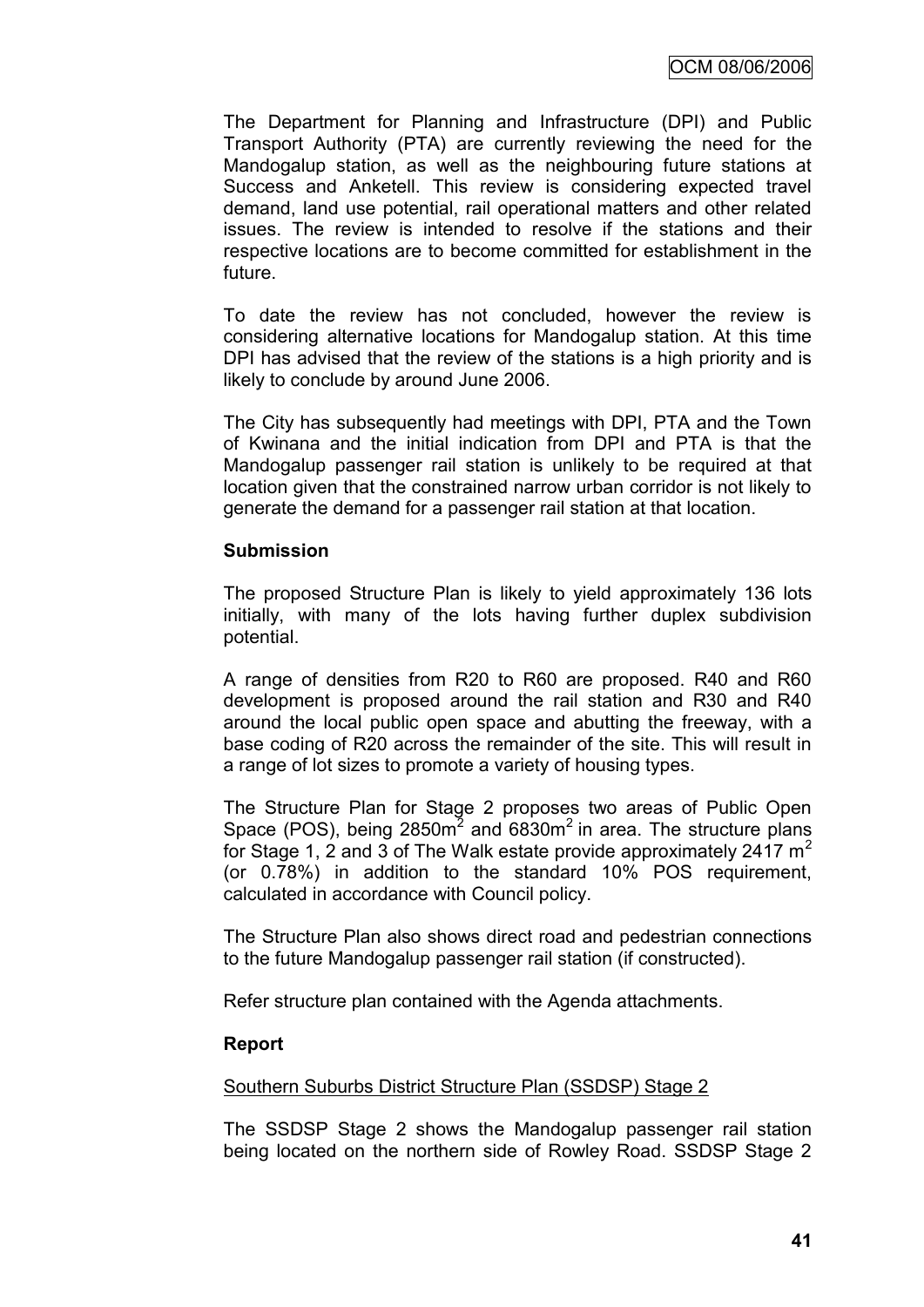also shows primarily medium density residential over the subject land with two general located areas of POS.

It is considered that the proposed Structure Plan is generally in accordance with the SSDSP Stage 2 in that it designates two areas of POS and provides for medium density residential development around the potential passenger rail station and public open space.

#### Community Consultation

The structure plan was initially advertised to relevant government agencies and surrounding landowners for a period of 21 days from 11 August to 2 September 2005. Six submissions were received.

A number of significant issues and concerns were raised in the submissions, particularly those issues raised by the PTA relating to design issues associated with the proposed Mandogalup passenger rail station.

The application was put on hold pending the applicant addressing issues raised in the first round of advertising and pending the DPI and PTA making a decision on the future of the Mandogalup station. Given the time that elapsed and the weight and complexity of the issues raised relating to the passenger rail station, the plan was readvertised for a period of 21 days to directly adjoining landowners and government agencies.

Despite there being no definitive answer on the future of the Mandogalup passenger rail station it is necessary for the Council to consider the proposed structure plan given that the statutory obligations specified in clause 6.2.9.1 of the City"s Town Planning Scheme No. 3 (which requires the Council to make a determination on a proposed structure plan within 60 days of the latest date specified in the notice or advertisement) has been exceeded due to the time that has elapsed waiting on the DPI and PTA to make a decision on the future of the Mandogalup station.

Refer schedule of submissions contained with the Agenda attachments.

## Residential Density

It is considered that the proposed structure plan design is sufficiently robust and flexible to accommodate change over time and that the current design can accommodate a passenger rail station, if constructed in the future.

The Southern Suburbs District Structure Plan (Stage 2) proposes medium density residential development for a majority of the land the subject of this structure plan. Medium density residential was on the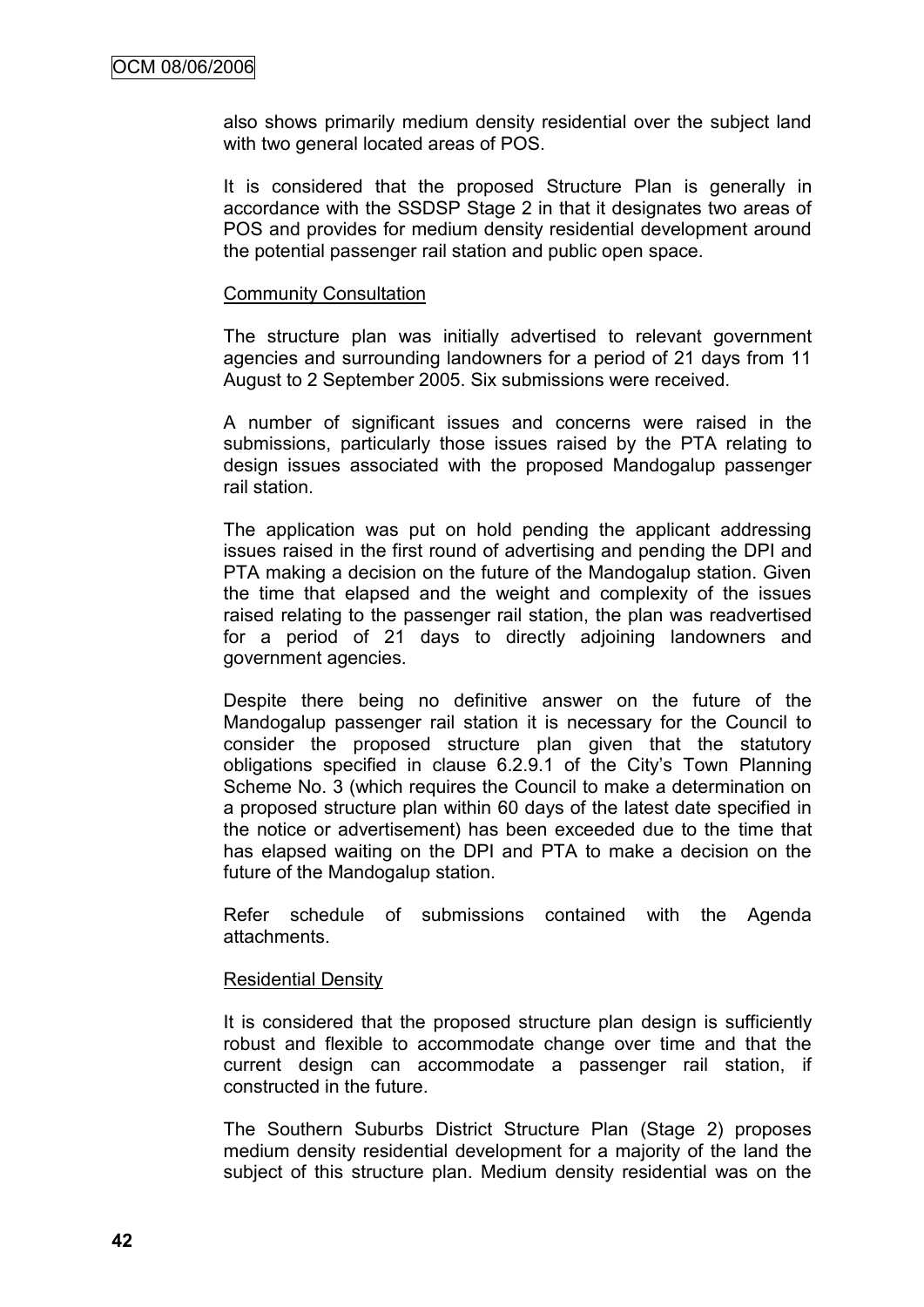basis that a passenger rail station would be constructed at Mandogalup in the future.

Given the uncertainty of a passenger rail station being provided at Mandogalup, it is recommended that the proposed R60 laneway lots be down coded to the R40 density code, to provide for a more appropriate form of development. This will not have an impact on the subdivision layout or design. It is recommended that the two R60 grouped dwelling sites abutting the western most POS can remain, as this will provide for a variety of housing type within the subdivision.

Further, if a passenger rail station is required at Mandogalup in the future, the future of which should be decided by June/July 2006, then the City can proceed to modify the structure plan to increase the densities to that currently shown (i.e. R40 and R60) prior to the sale of the lots to private landowners.

If the Mandogalup passenger rail station is not constructed, residents within The Walk estate will still have access to bus services operating along Lyon Road, which will take passengers to the Cockburn Central Train Station, which will provide residents with access to public transport services to the City and other destinations.

#### Park and Ride Facility

The PTA raised the requirement for approximately 200 car bays to be constructed to service the initially proposed Mandogalup station. However, the City has since met with the PTA and DPI and preliminary advice indicates that a passenger rail station will not likely be constructed at Mandogalup. Given this uncertainty, it is not considered appropriate to require the subdivider to provide land for a park and ride facility within the subdivision or require the subdivider to construct approximately 200 bays.

The structure plan does provide for approximately 95 on-street car bays within the road reserves, however, these bays will mainly provide parking for visitors as well as providing parking for the proposed parks.

## **Conclusion**

It is recommended that Council adopt the Structure Plan and refer it to the Western Australian Planning Commission for its endorsement on the following basis:

- the subject land has been zoned for urban development under the Metropolitan Region Scheme and the City"s Town Planning Scheme No. 3 and noting that there are no physical or servicing constraints to the development of the land for residential development;
- the structure plan is generally in accordance with Southern Suburbs District Structure Plan (Stage 2);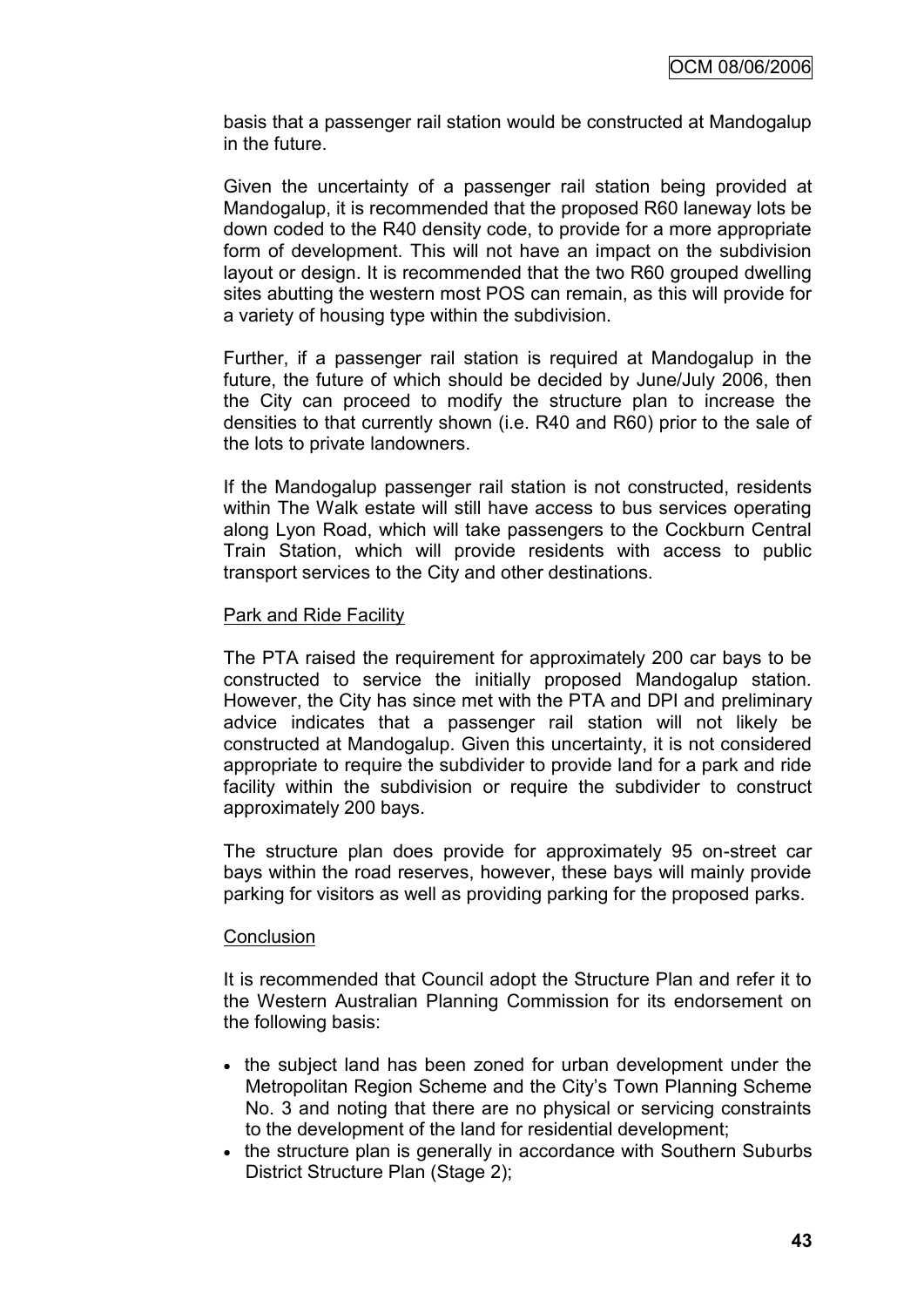- it is considered that the DPI and PTA will make a determination in the near future that a station will not be required at Mandogalup; and
- the structure plan design is sufficiently robust to accommodate access and parking to service a station at Mandogalup if required in the future.

## **Strategic Plan/Policy Implications**

The Corporate Strategic Plan Key Result Areas which apply to this item are:-

- 2. Planning Your City
	- *"To ensure that the planning of the City is based on an approach which has the potential to achieve high levels of convenience for its citizens."*
	- *"To ensure that the development will enhance the levels of amenity currently enjoyed by the community."*
	- *"To foster a sense of community within the district generally and neighbourhoods in particular."*
- 3. Conserving and Improving Your Environment
	- *"To conserve the quality, extent and uniqueness of the natural environment that exists within the district."*
	- *"To ensure that the development of the district is undertaken in such a way that the balance between the natural and human environment is maintained."*

The Planning Policies which apply to this item are:-

- SPD1 Bushland Conservation Policy
- SPD4 Liveable Neighbourhoods'
- APD4 Public Open Space
- APD28 Public Open Space Credit Calculations
- APD30 Road Reserve and Pavement Standards

## **Budget/Financial Implications**

N/A

## **Legal Implications**

Planning and Development Act Town Planning Scheme

## **Community Consultation**

The Structure Plan was advertised for 21 days from 11 August to 2 September 2005 in accordance with Town Planning Scheme No. 3. An advertisement was placed in two local newspapers advising of the Plan being available for comment. Submissions were received from the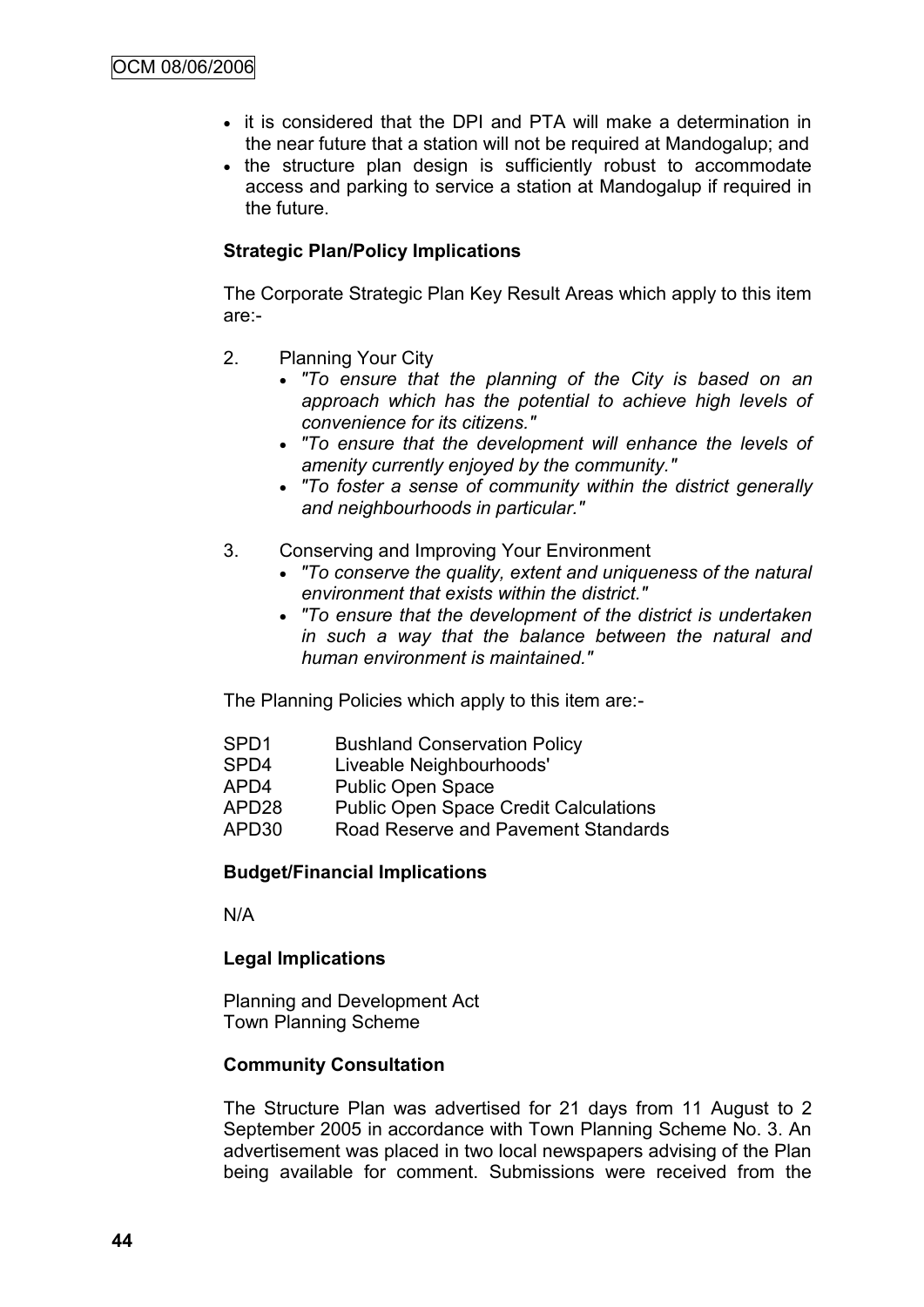Public Transport Authority, Water Corporation, Department of Environment, Main Roads and Western Power as well as a no objection from one adjoining landowner.

The application was put on hold pending the applicant addressing issues raised in the first round of advertising. Given the time that elapsed and the weight and complexity of the issues raised relating to the passenger rail station, the plan was readvertised for a period of 21 days to directly adjoining landowners and government agencies from 6 April to 27 April 2006. Comments were received from one adjoining landowner (stating no objection) as well as advice from Western Power, Main Roads and the Water Corporation reiterating previous advice sent in the initial round of advertising.

Refer Schedule of submissions contained with the Agenda attachments.

## **Attachment(s)**

- (1) Site Plan;
- (2) Structure Plan;
- (3) Schedule of submissions.

## **Advice to Proponent(s)/Submissioners**

The Proponent(s) and those who lodged a submission on the proposal have been advised that this matter is to be considered at the 8 June 2006 Council Meeting.

## **Implications of Section 3.18(3) Local Government Act, 1995**

Nil.

## **14.10 (OCM 08/06/2006) - SOUTH BEACH DESIGN GUIDELINES - VARIOUS LOTS WITHIN SOUTH BEACH - OWNER/APPLICANT: LANDCORP (9653) (VM) (ATTACH)**

#### **RECOMMENDATION** That Council:

- (1) note the South Beach Design Guidelines which are to be used by LandCorp to guide the development of the following lots in the South Beach Development Area:
	- Lot 245 South Beach Promenade, South Beach
	- Lot 483 Enderby Close, South Beach
	- Lot 484 Enderby Close, South Beach
	- Lots 474-482 Enderby Close, South Beach
	- Lot 246 South Beach Promenade, South Beach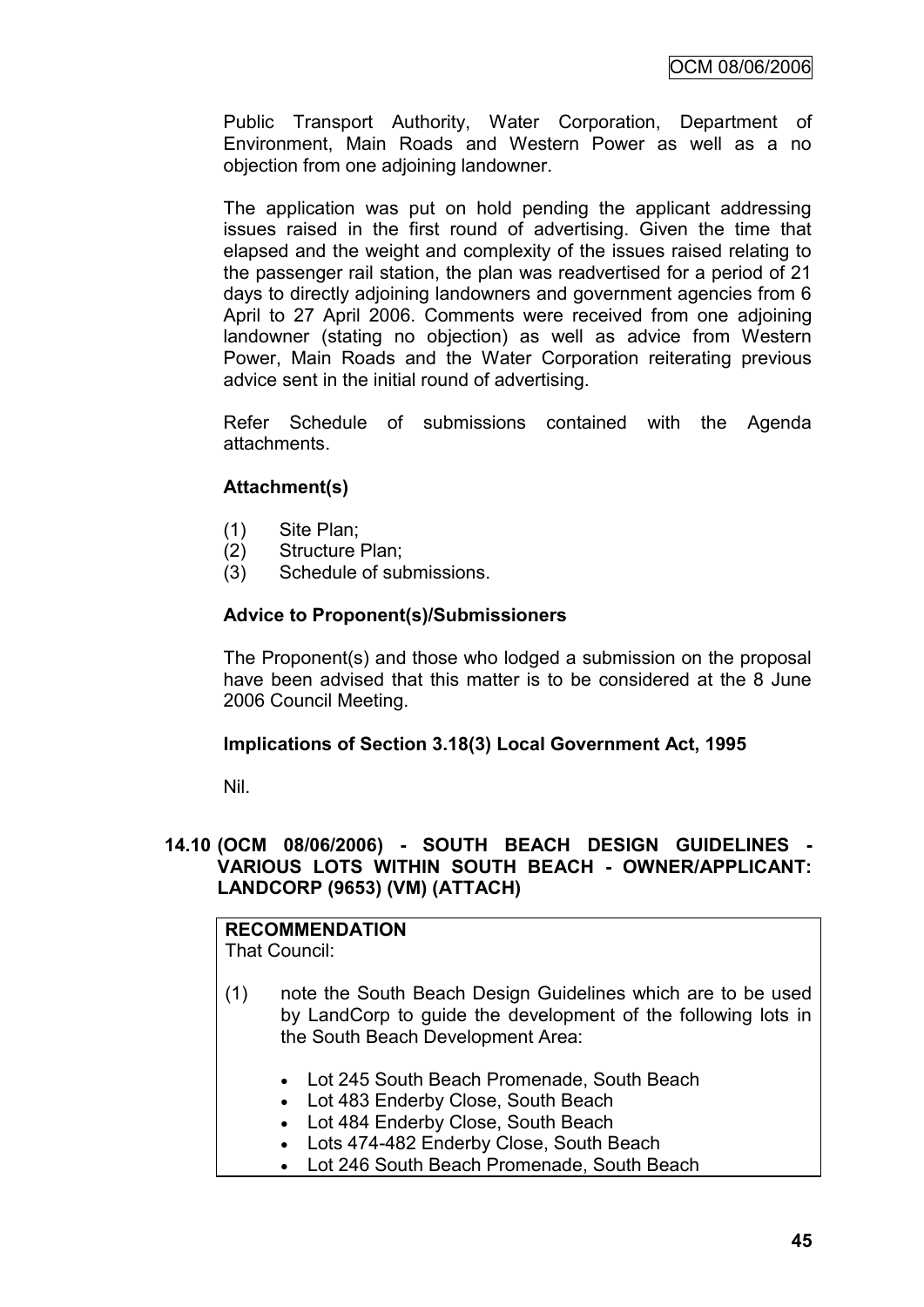(2) refer the South Beach Design Guidelines to the next DAPPS Committee Meeting for adoption as a generic Position Statement.

# **COUNCIL DECISION**

## **Background**

The importance of the design guidelines in creating an attractive and well-designed development is essential for the creation of a place, which will be of high quality and give distinction to the South Beach locality.

LandCorp advised the City that they are committed to achieving high quality attractive developments, therefore they have prepared design guidelines for new houses.

The South Beach Design Guidelines (Guidelines) will ensure that a consistent high standard of development is maintained.

## **Submission**

LandCorp as part of the objectives of the guidelines has advised that the guidelines were prepared:

- To define the built form and character;
- To establish the external material, colours and finishes palette;
- To create a positive relationship to the streetscape;
- To ensure that roofing is cognisant of the existing character of the location;
- To facilitate a character that is distinct to South Beach;
- To encourage outdoor living all year round;
- To ensure that development is environmentally sustainable; and
- To ensure that landscaping visible from the street contributes to the amenity of the locality.

A generic Position Statement will be prepared and will be referred to the next DAPPS Committee Meeting.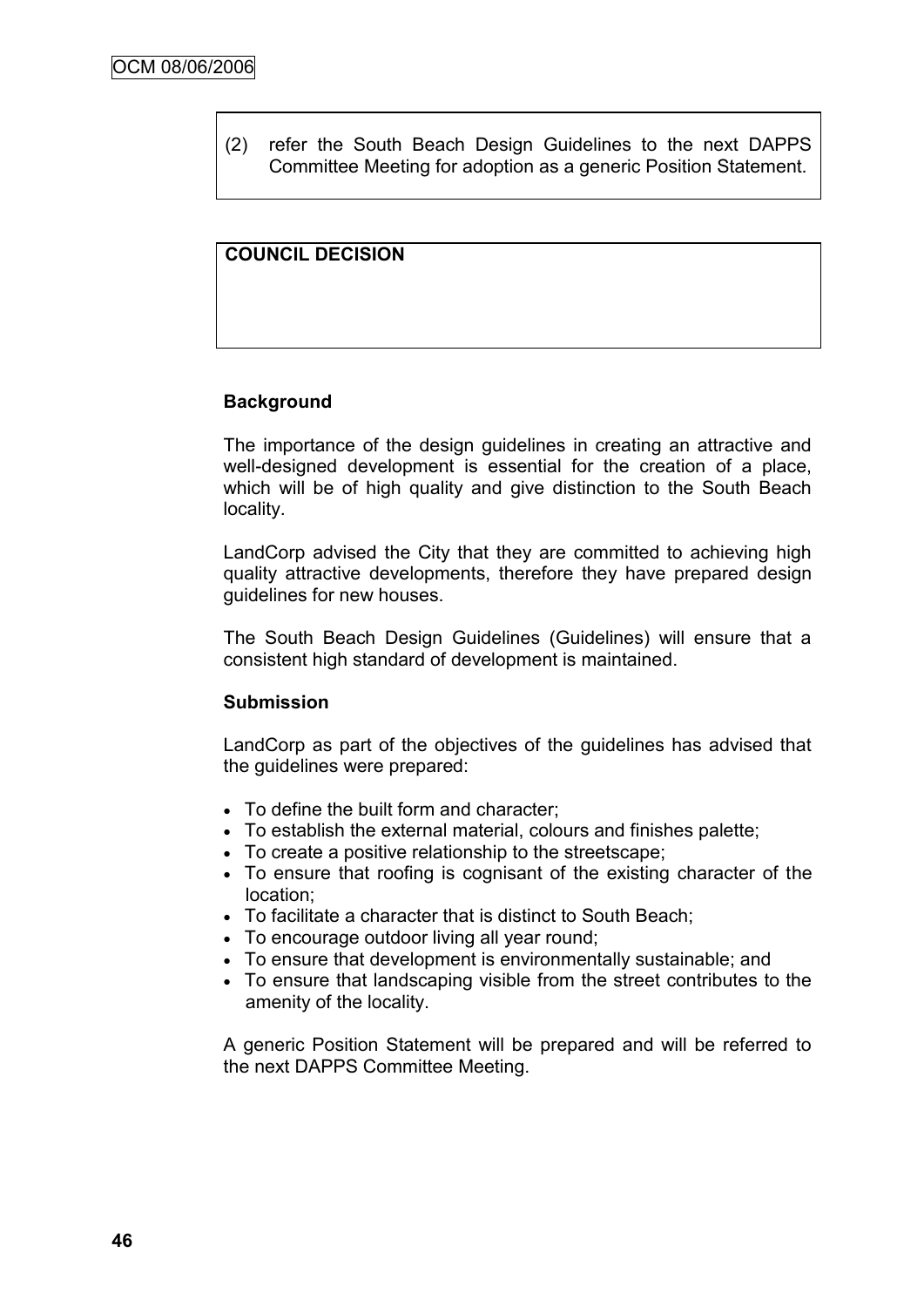## **Report**

The guidelines are an initiative of LandCorp, which is consistent with their approach to land development for high quality development outcomes.

In order to facilitate a high standard in built form, landscaping, and environmental sustainability within South Beach, LandCorp have produced the guidelines, which will be given to prospective purchasers as part of a Contract of Sale. The guidelines are additional requirements imposed only by the developers and the existing provisions contained in Council"s Town Planning Scheme.

The guidelines are tools to be provided to the developers to ensure an energy, water and resource efficient development design is created.

The purpose of the Guidelines are to ensure that all prospective purchasers of lots identified above in South Beach are informed of and guided by the criteria contained within guidelines and that development assessment is consistent with achieving these desired outcomes.

Prior to submitting plans for approval by Council the applicant is required to submit one set of plans for assessment to LandCorp. LandCorp will ensure that the application is consistent with the adopted guidelines, through a check list process.

The applicant will then be required to submit the approved stamped plans to Council for assessment under the City"s Town Planning Scheme. If the applicant seeks a variation to the guidelines the modifications need to be adopted by LandCorp. In case of dispute the current Town Planning Scheme shall prevail.

# **Strategic Plan/Policy Implications**

- 3. Conserving and Improving Your Environment
	- *"To ensure that the development of the district is undertaken in such a way that the balance between the natural and human environment is maintained."*

## **Budget/Financial Implications**

Nil.

# **Legal Implications**

Town Planning Scheme No. 3.

## **Community Consultation**

N/A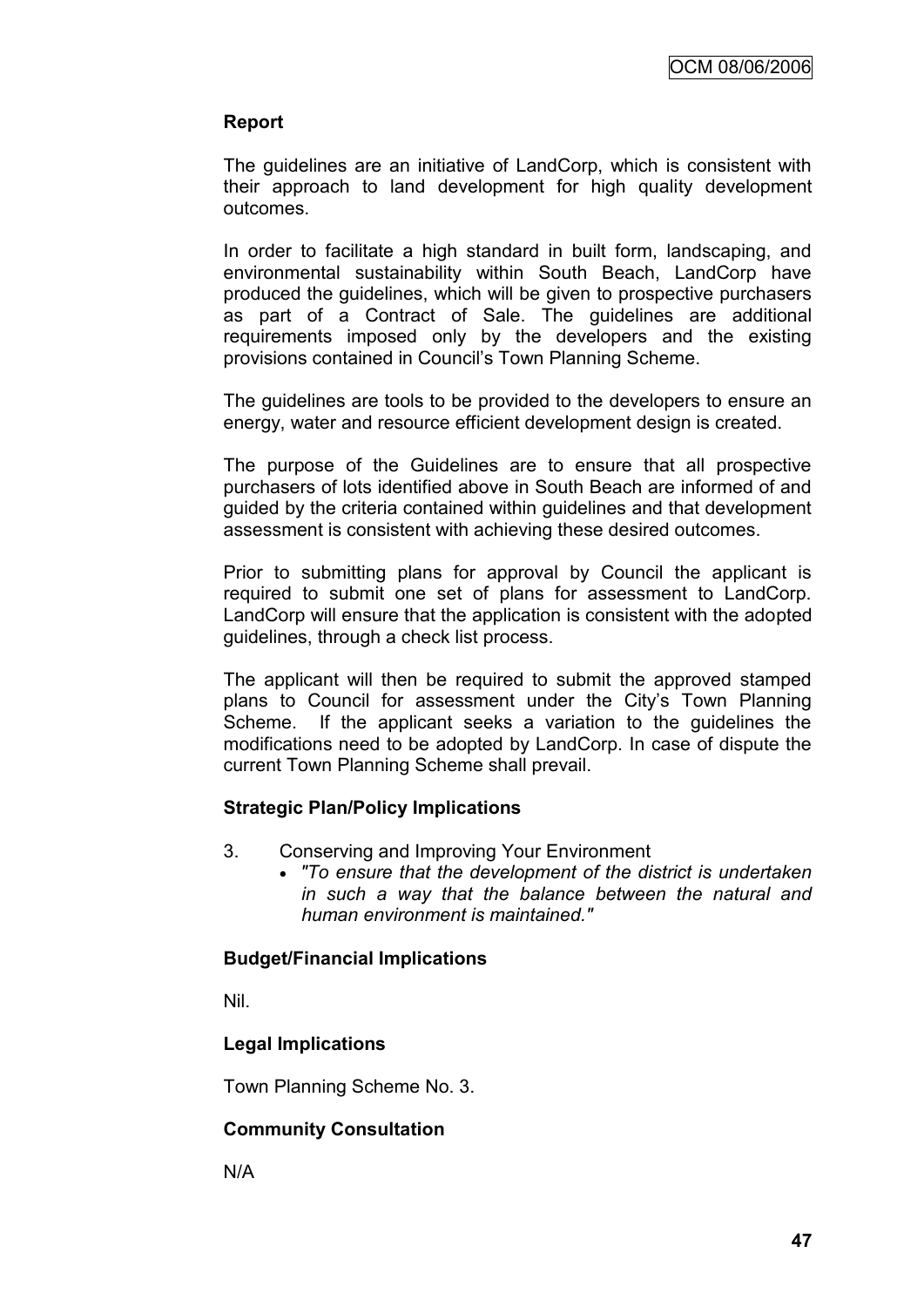# **Attachment(s)**

Draft Design Guidelines – South Beach.

# **Advice to Proponent(s)/Applicant**

N/A

# **Implications of Section 3.18(3) Local Government Act, 1995**

Nil.

## **14.11 (OCM 08/06/2006) - RETROSPECTIVE PLANNING APPROVAL - SATELLITE DISH - LOT 459; 53 CINCOTTA LOOP, BEELIAR - OWNER/APPLICANT: C & M RICCIARDI (3318407) (JW) (ATTACH)**

#### **RECOMMENDATION** That Council:

- (1) pursuant to Council Policy SC17, advise the applicant that it is not prepared to overturn the refusal decision for the satellite dish made under delegated authority of Council issued on 9 May 2006 for Lot 459 (No.53) Cincotta Loop, Beeliar for the following reasons:-
	- 1. The proposal fails to comply with Council's Policy APD14 - Domestic Satellite Dishes Policy.
	- 2. The proposal will adversely affect the amenity of the neighbouring property because of the visual impact.
- (2) advise the applicant of Council"s decision; and
- (3) serve a direction on the owner to remove the unlawful satellite dish within 60 days pursuant to Section 214(3) of the Planning and Development Act 2005. If the owner fails to comply with the direction, this matter must be referred to Council"s solicitor.

**COUNCIL DECISION**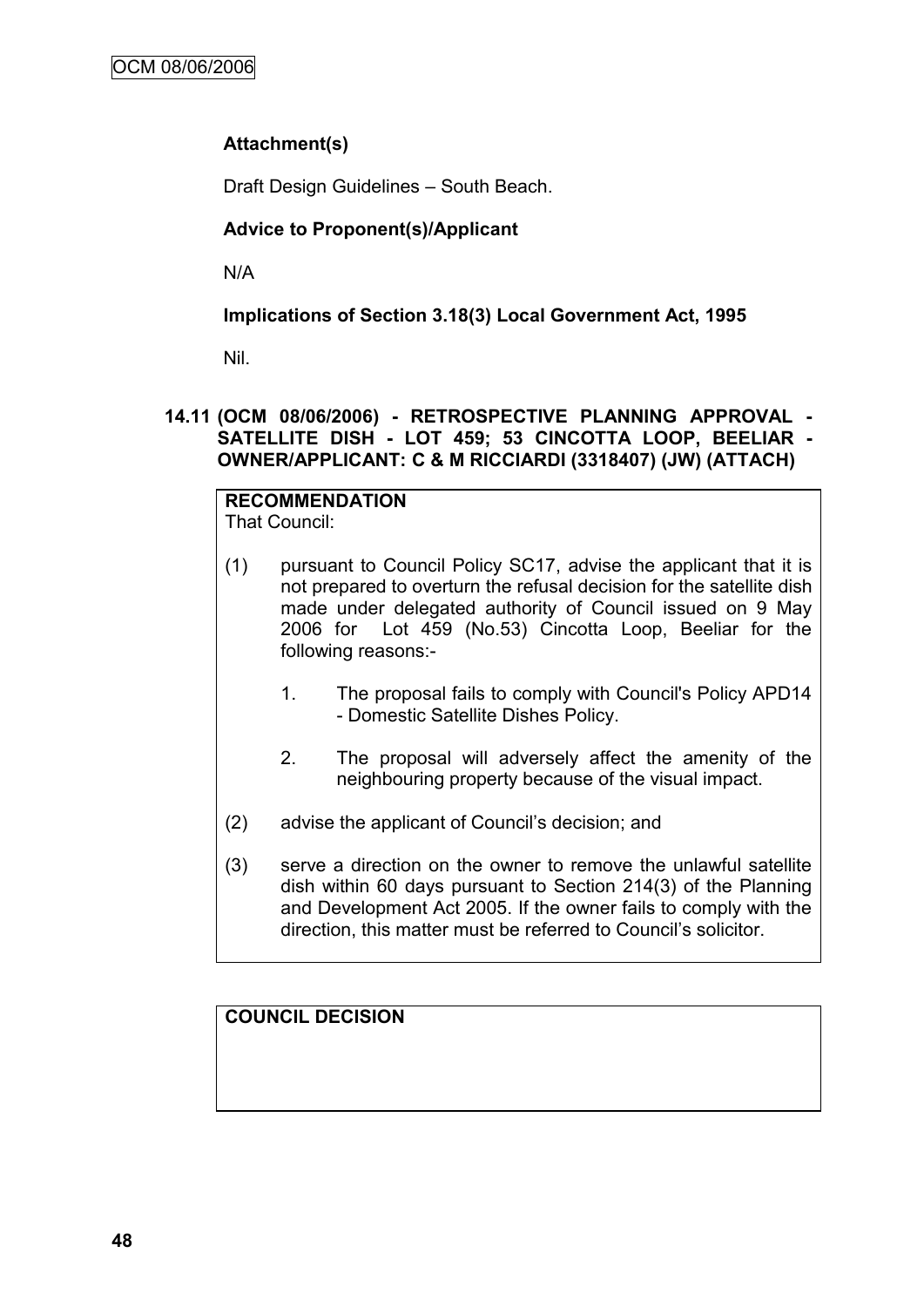# **Background**

| ZONING:           | MRS:                          | Urban                  |  |
|-------------------|-------------------------------|------------------------|--|
|                   | TPS3:                         | <b>Residential R20</b> |  |
| <b>LAND USE:</b>  | Single Dwelling               |                        |  |
| LOT SIZE:         | $0.0623$ Ha                   |                        |  |
| AREA:             | N/A                           |                        |  |
| <b>USE CLASS:</b> | Satellite Dish 'Single House' |                        |  |

The City acting under delegated authority of Council, issued a Schedule 9 Notice of Determination on Application for Planning Approval – Refusal dated 9 May 2006 to a retrospective planning application for a satellite dish on Lot 459 (No.53) Cincotta Loop, Beeliar for the following reasons:

- *"1. The proposal fails to comply with Council's Policy APD 14 - Domestic Satellite Dishes Policy.*
- *2. The proposal will adversely affect the amenity of the neighbouring property because of the visual impact."*

The applicant is not satisfied with this decision and requested the application be referred to the Council for its consideration and determination.

## **Submission**

The applicant was also advised that if he is aggrieved by this decision, a right of appeal may exist if lodged within 28 days from the date of this decision or alternatively, he can write to the Council requesting reconsideration of his application within 14 days from the date of this decision.

# **Submission**

A letter was received from the applicant on 23 May 2006 requesting the Council to reconsider a retrospective planning application for an existing satellite dish on Lot 459 (No.53) Cincotta Loop, Beeliar.

The letter states:

*"Can the Council please reconsider the decision to have my satellite dish refused. As the satellite dish is not visible from the street and I have a letter signed by 99% of the landowners surrounding my house that they do not object to the satellite dish being on my roof."*

A petition was also attached showing 11 adjoining property landowners do not object to the existing satellite dish.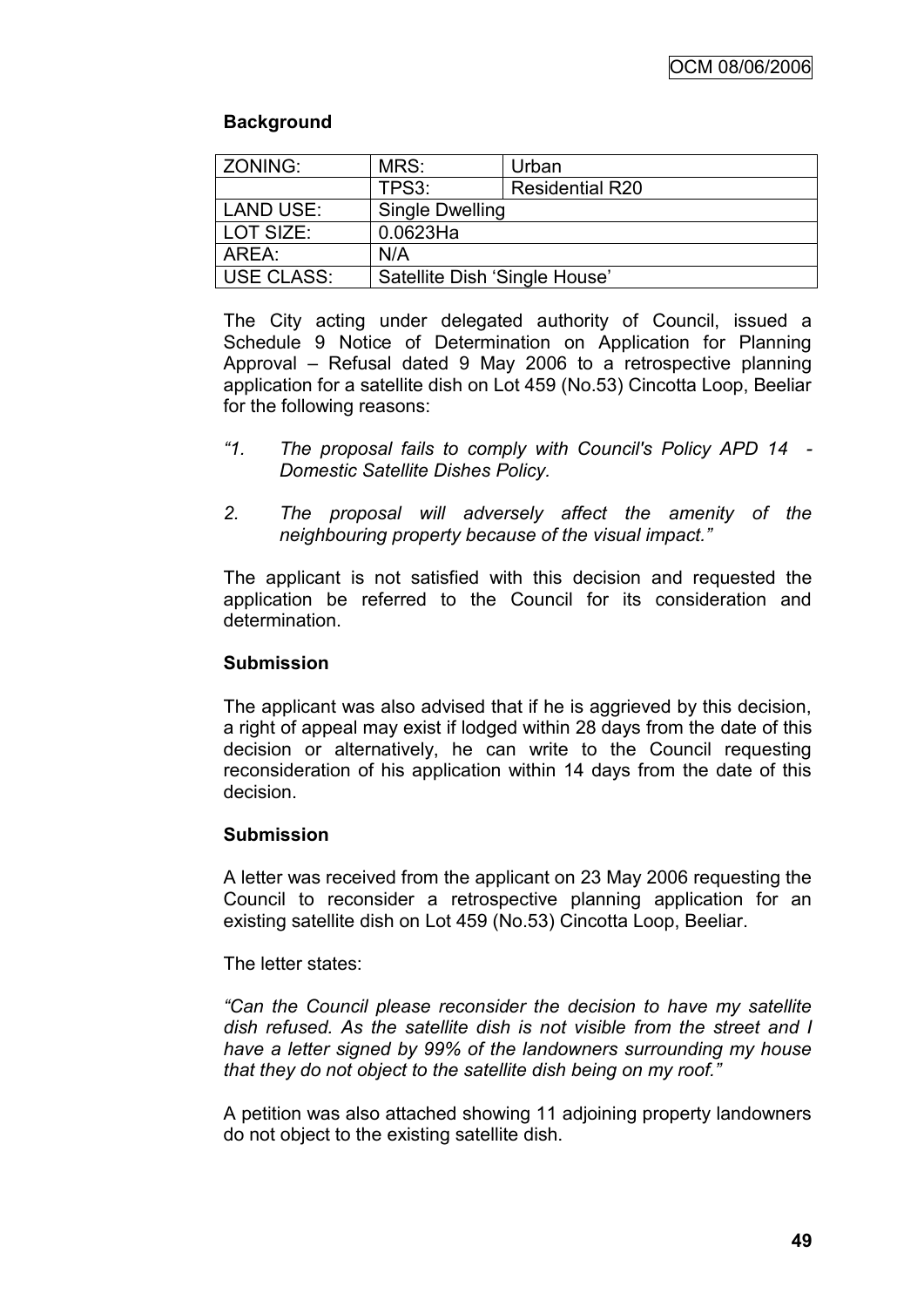## **Report**

In January 2006, the applicant submitted an application to seek a retrospective planning approval for an existing satellite dish on the subject property (refer to Attachment 1).

The satellite dish is located at the rear of the property with a 3 metre high pole and 2.4 metre diameter bowl on top of the roof (refer to Attachment 2 & 3 & 4).

Council"s Domestic Satellite Dish Policy (APD14) requires Planning Approval for all dishes in excess of 1.2 metres in diameter. The policy also specifies general guidelines to minimise the visual impact of satellite dishes and details the procedure for considering applications.

The application was referred to five (5) adjoining property owners in accordance with Council policy. One (1) letter of objection was received from adjoining landowners, which raised the following concerns: -

- The satellite dish is in full view from the objector's back patio
- The dish could de-value the objector's property; and
- The dish is considered as an eyesore.

The City officers carried out a site inspection to check if the existing satellite dish presents potential visual impact on the adjoining properties. It was found that although the dish is not visible from the street, it is fully visible from the objector's property on 7 Peraldini Court (refer to Attachment 5).

Council"s Policy APD 14 – Domestic Satellite Dishes Policy clearly states the following:

*"Dishes should be located such to minimise the visual impact from neighbouring properties; the street or other public areas;*

*Dishes should be erected close to the ground and below the height of fences where practical. If objections from neighbours are received with regards to the potential visual impact, the dish shall not protrude above a fence or screening fixture at all times."* 

The retrospective planning application for the existing satellite dish does not comply with the above requirements.

Before issuing a refusal to the application, it was recommended that the applicant submit a revised plan showing the satellite dish being relocated to the backyard and the height of the pole being lowered to minimise the visual impact on the neighbouring property. The revised plan could be supported subject to no further objection received from the adjoining landowners. The owner from 7 Peraldini Court verbally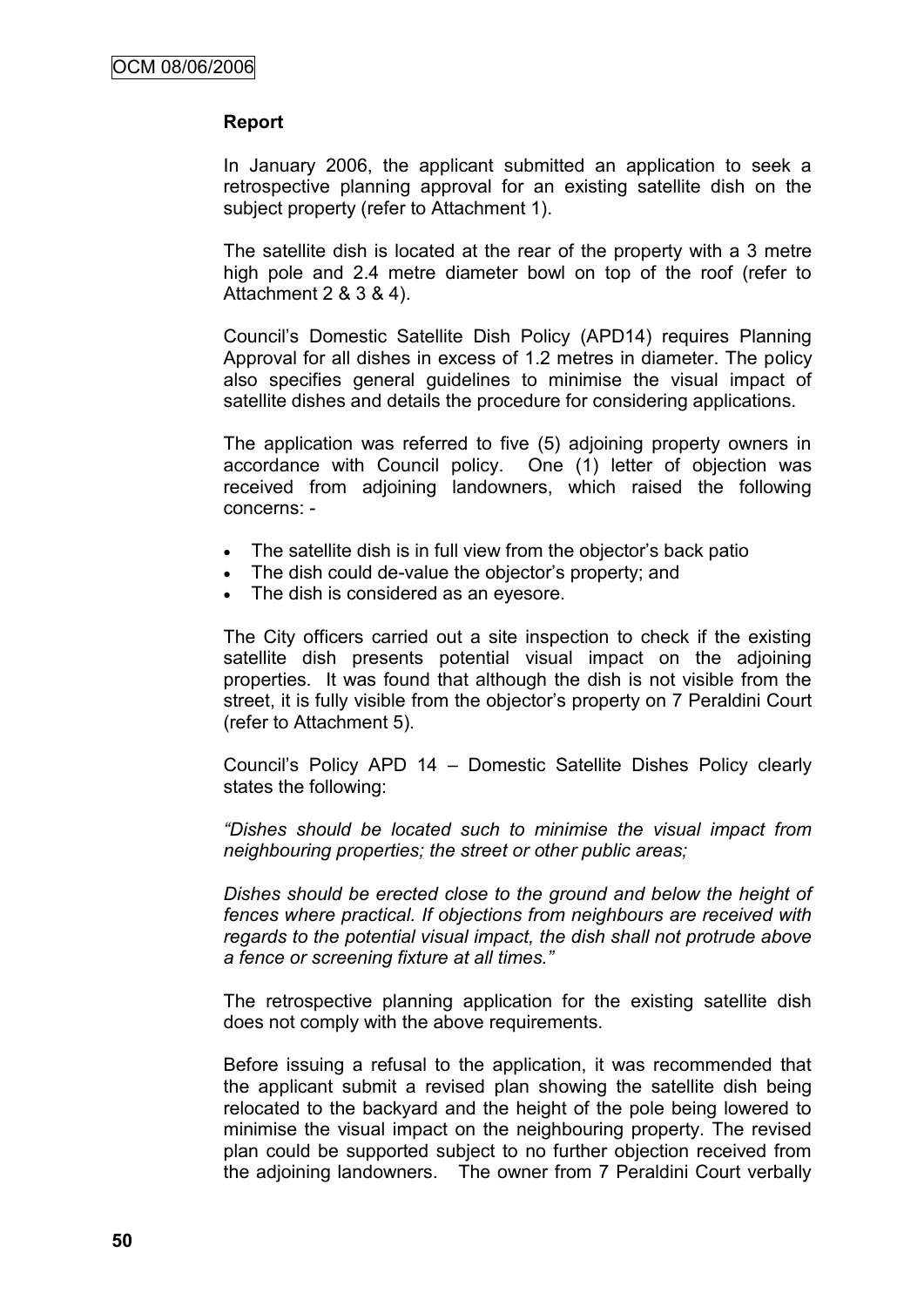indicated that they would be happy with this arrangement. However, the applicant insisted with the current application and did not want to change the location of the satellite dish. A refusal decision was then issued under delegated authority.

The applicant is not satisfied with this refusal decision and wrote to the Council within 14 days from the date of the refusal requesting the Council to reconsider his application.

It is recommended that Council reaffirm the refusal decision for the existing satellite dish on Lot 459 (No.53) Cincotta Loop, Beeliar. The dish does not comply with Council"s Policy APD14 and has a visual impact on adjoining neighbours.

## **Strategic Plan/Policy Implications**

The Corporate Strategic Plan Key Result Areas which apply to this item are:-

- 2. Planning Your City
	- *"To ensure that the planning of the City is based on an approach which has the potential to achieve high levels of convenience for its citizens."*
	- *"To ensure that the development will enhance the levels of amenity currently enjoyed by the community."*
- 3. Conserving and Improving Your Environment
	- *"To conserve the character and historic value of the human and built environment."*
	- *"To ensure that the development of the district is undertaken in such a way that the balance between the natural and human environment is maintained."*

The Planning Policies which apply to this item are:-

- APD14 Domestic Satellite Dishes Policy
- APD17 Standard Development Conditions and Footnotes

#### **Budget/Financial Implications**

There could be legal costs associated with defending an application for review with the State Administrative Tribunal ("SAT").

#### **Legal Implications**

Planning and Development Act 2005. Town Planning Scheme No.3.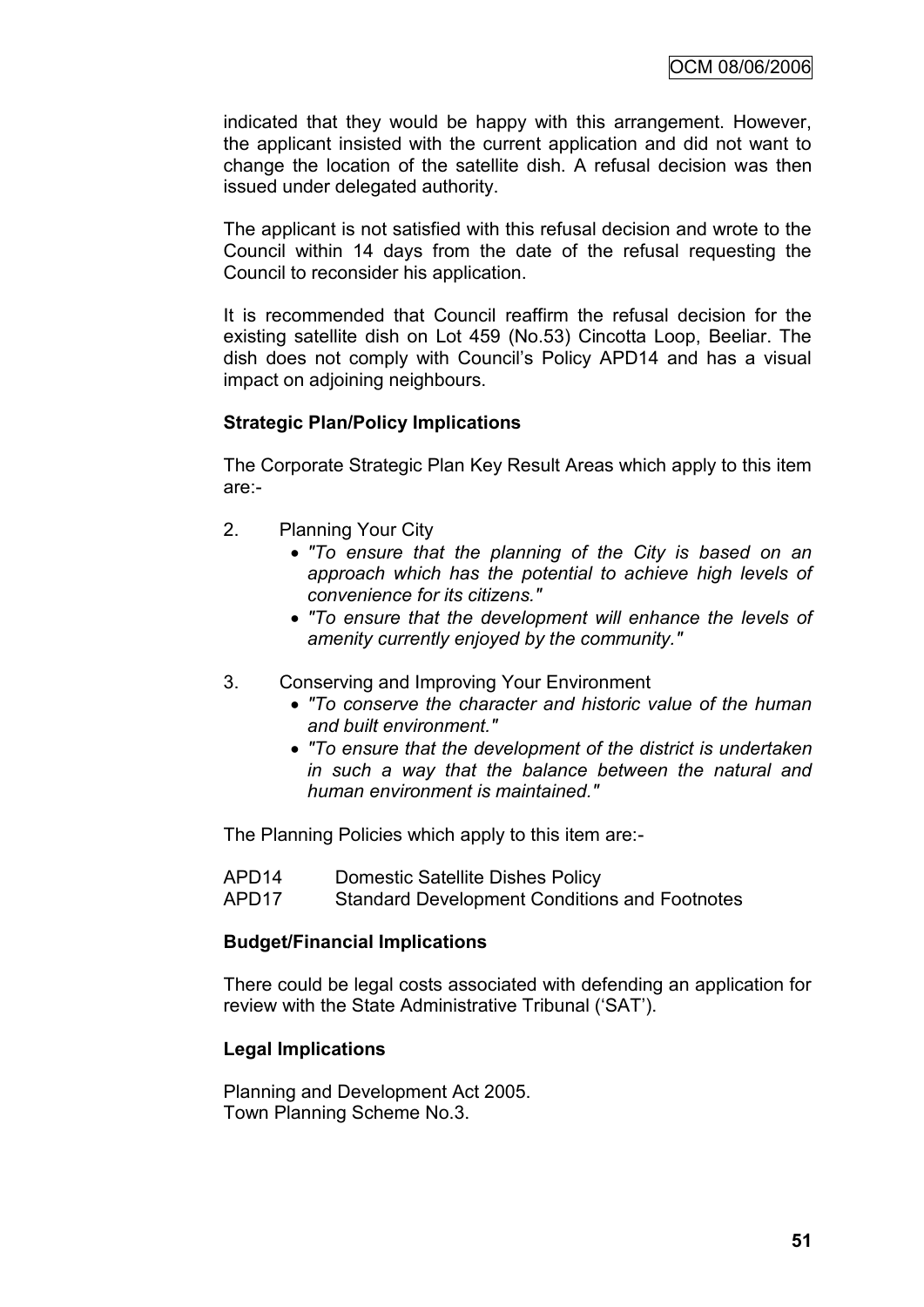## **Community Consultation**

The application was advertised to adjoining properties for comment for a period of 14 days in accordance with the City's Town Planning Scheme No. 3. At the close of the submission only one submission was received.

## **Attachment(s)**

- (1) Location Plan
- (2) Elevation Plan
- (3) Site Photographs

## **Advice to Proponent(s)/Submissioners**

The Proponent(s) and those who lodged a submission on the proposal have been advised that this matter is to be considered at the 8 June 2006 Council Meeting.

## **Implications of Section 3.18(3) Local Government Act, 1995**

Nil.

### **14.12 (OCM 08/06/2006) - EXTENSION OF AREA AND USAGE - PORTION OF LEASE L3102 PUBLIC TRANSPORT AUTHORITY LICENCE TO MOLTONI CORPORATION PTY LTD - DISUSED RAILWAY, WELLARD TO MIGUEL ROAD, BIBRA LAKE (4109346; 4113473; 4413031) (KJS) (ATTACH)**

#### **RECOMMENDATION** That Council:

- (1) request that the Public Transport Authority ("PTA") amend Lease L3102 to:
	- 1. Increase the width of the lease area from 3 metres to 10 metres between Wellard Road and Railway Parade, Bibra Lake.
	- 2. Allow vehicular access within the 10 metre wide easement area.
- (2) on approval from PTA of (1) above, enter into a **licence** with Moltoni Corporation Pty Ltd for a 3 year period for Moltoni to use the 10 metre wide lease area for truck movements associated with the approved landfill of Lot 410 and 451 subject to:
	- 1. Moltoni using its best endeavours to secure permanent vehicular access in the interim.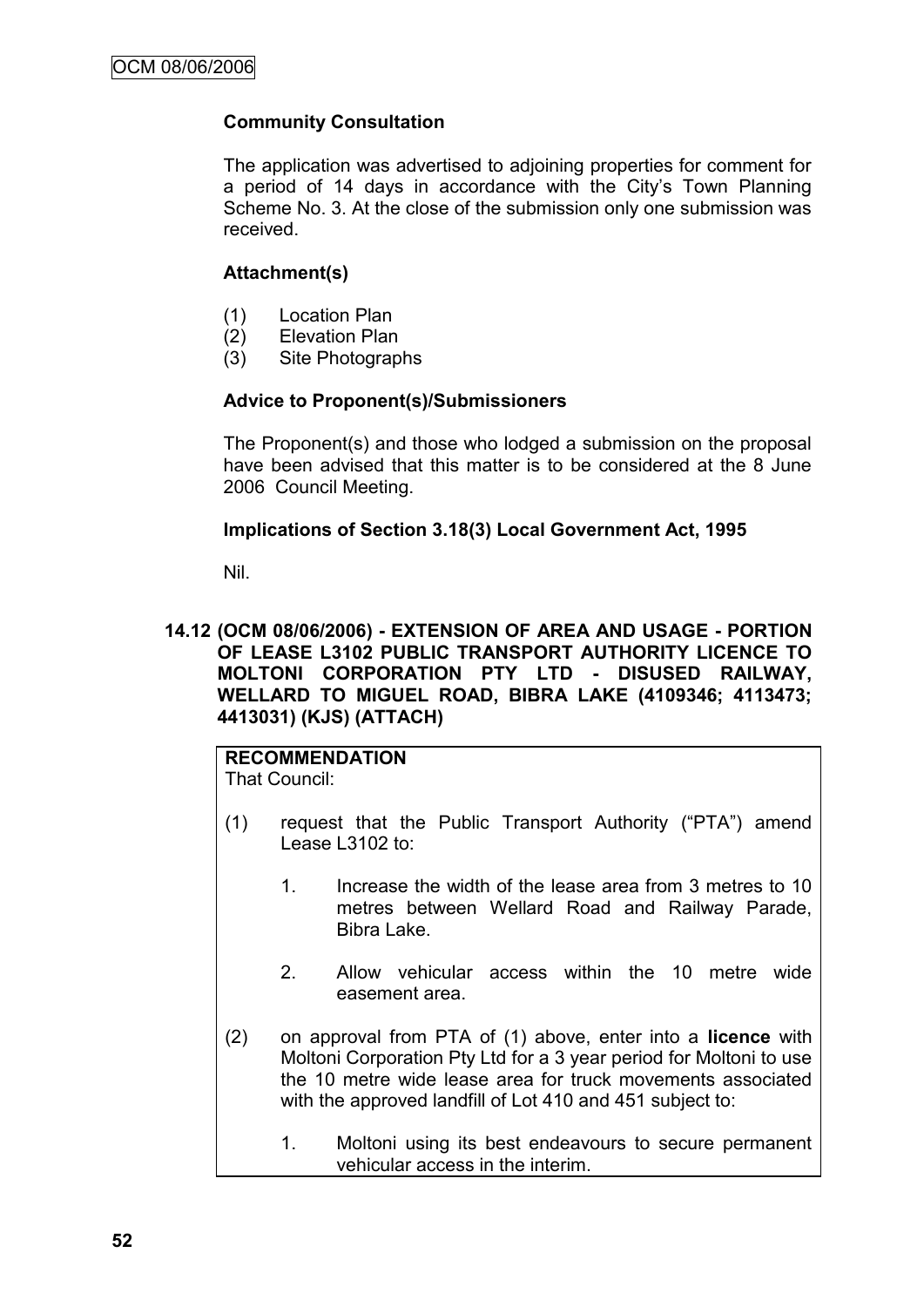- 2. The Council having the ability to terminate the **licence** following the 1st year **licence** period by giving at least 90 days notice to Moltoni, without any claim for compensation or costs being payable.
- 3. The access being constructed to a standard acceptable to the City's Engineer.
- 4. Moltoni maintaining the **licence** area in a safe, dust free and secure manner to the satisfaction of the Council.
- (3) comply with provisions of Section 3.58 of the Local Government Act 1995; and
- (4) upon receipt of a "fresh" application for planning approval, allow access at the point where the lease area connects to Railway Parade.

# **COUNCIL DECISION**

## **Background**

The background to this matter is included in the Agenda attachment.

#### **Submission**

Moltoni has written to the City requesting the arrangements set out in items 1 and 2 of the recommendation. Included in the request is an agreement to the proposition from Burgess Rawson (WA) Pty Ltd who are agents for the Public Transport Authority.

## **Report**

Representatives from Moltoni have endeavoured to comply with Council objectives to establish a safe access point off Miguel Road. The nature of the site and the geometry of Miguel Road has rendered safe access off Miguel Road cost prohibitive.

The alternative as proposed in the recommendation has been brokered between Council officers, Moltoni and Public Transport Authority. The Public Transport Authority have agreed to the amendments to the lease area.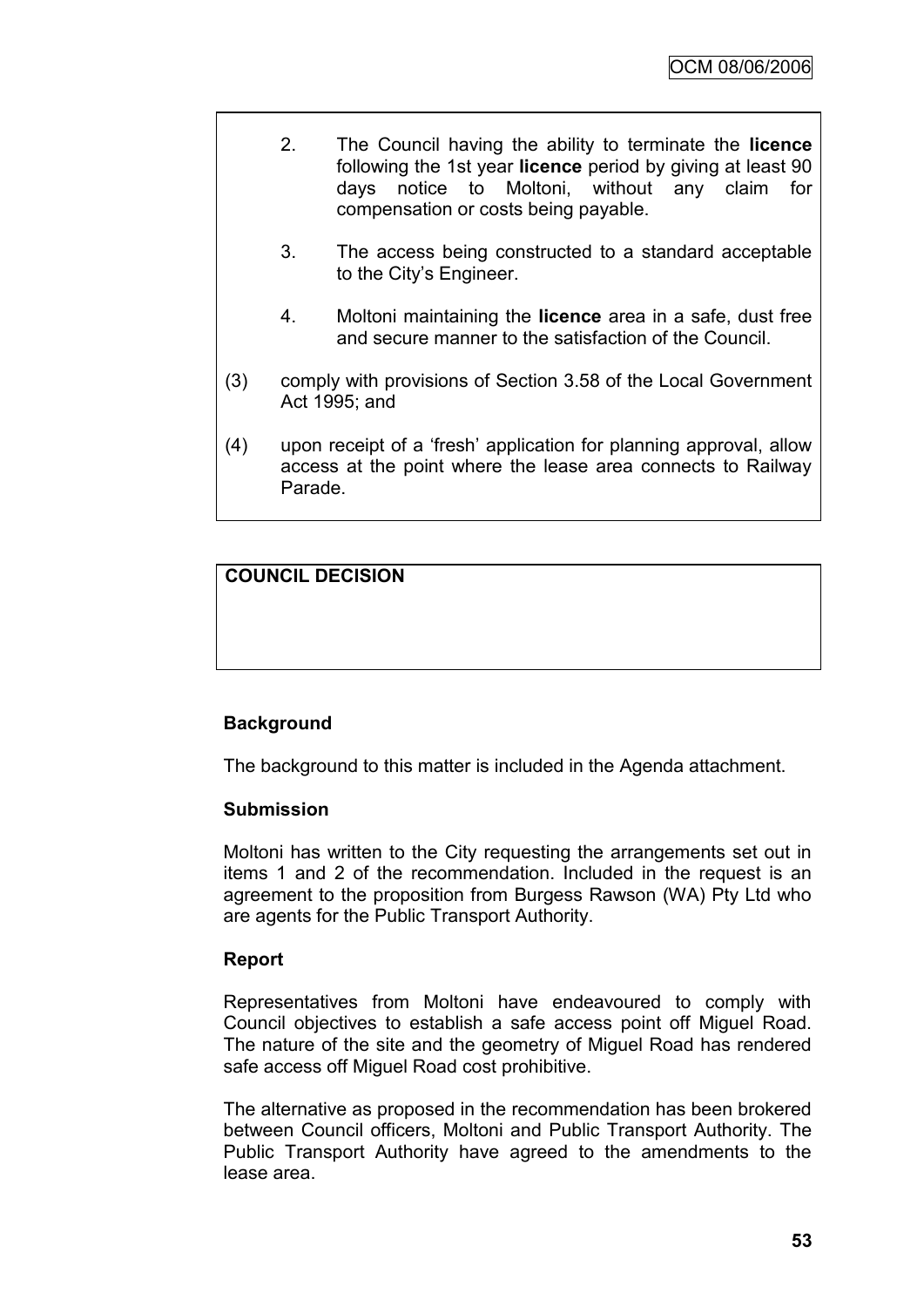Lease L3102 in its current form is a 3 metre wide strip of the former railway between Bibra Lake and Leonard Way, Spearwood. The allowed use for the lease area is as a recreation trail.

The lease expires 1 October 2006 although Public Transport Authority has written to the City with an offer to extend the lease. The City has not developed the lease area to enhance its use as a recreational trail in the 9 years that it has held the lease.

The rails and sleepers have been removed from and the resulting path has been sufficient for use by the public. There is very little evidence that the public have made use of the route. It is considered therefore that the use by Moltoni of the section between Wellard Road and Railway Parade will not have an adverse impact of the public use of the trail. The total lease length is approximately 4 kilometres whilst the subject **licence** length is approximately 400 metres.

## **Strategic Plan/Policy Implications**

The Corporate Strategic Plan Key Result Areas which apply to this item are:-

- 2. Planning Your City
	- *"To ensure that the planning of the City is based on an approach which has the potential to achieve high levels of convenience for its citizens."*
	- *"To ensure that the development will enhance the levels of amenity currently enjoyed by the community."*
	- *"To foster a sense of community within the district generally and neighbourhoods in particular."*

#### **Budget/Financial Implications**

N/A

## **Legal Implications**

Section 3.58 of the Local Government Act.

#### **Community Consultation**

N/A

## **Attachment(s)**

- (1) Decision from Council Meeting 8 December 2005.
- (2) Letter dated 19 May 2006 from Moltoni Corp Pty Ltd.
- (3) Location Plan.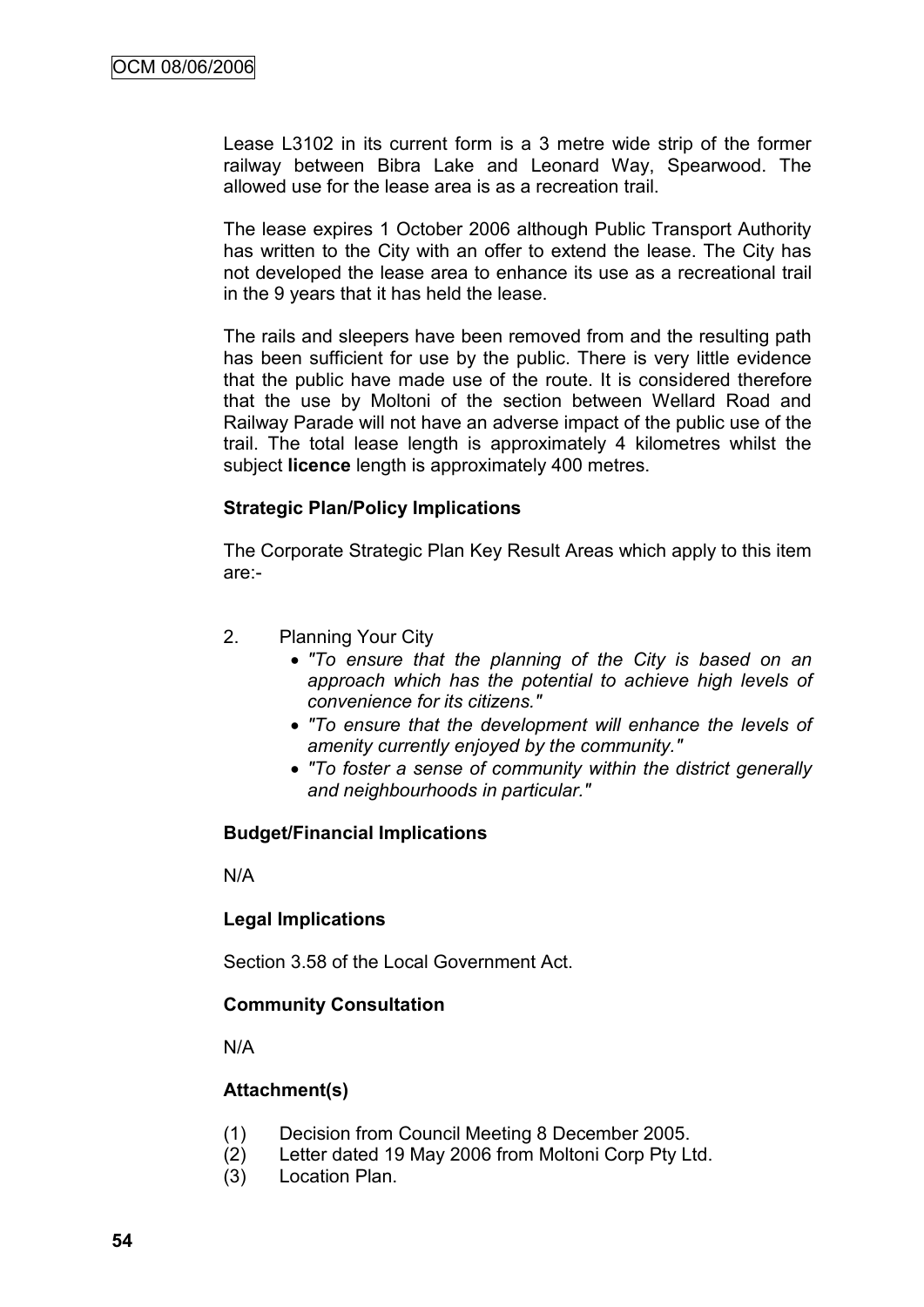# **Advice to Proponent(s)/Applicant**

The Proponent has been advised that this matter is to be considered at the 8 June 2006 Council Meeting.

#### **Implications of Section 3.18(3) Local Government Act, 1995**

Nil.

## **14.13 (OCM 08/06/2006) - MOTION - SPECIAL ELECTORS MEETING - 19 APRIL 2006 - INFILL SEWER PROGRAM IN THE SPEARWOOD LOCALITY (4908) (CW)**

# **RECOMMENDATION**

That Council:

- (1) note the resolution of the Special Electors meeting of 19 April 2006 passed at the special electors meeting; and
- (2) continue pursuing the provision of infill sewer to the Spearwood locality as per the recommendations adopted at the 13 April 2006 meeting of Council.

# **COUNCIL DECISION**

## **Background**

A Special Electors Meeting was called for by the residents of Cockburn to discuss several matters including the provision of infill sewerage to areas of Spearwood which are currently provided with onsite effluent disposal systems. The resolution made in regard to this matter was:

*….that \$12.6M be placed on the State Budget for infill sewerage in Spearwood and Hamilton Hill over the next 2 to 3 years.*

## **Submission**

N/A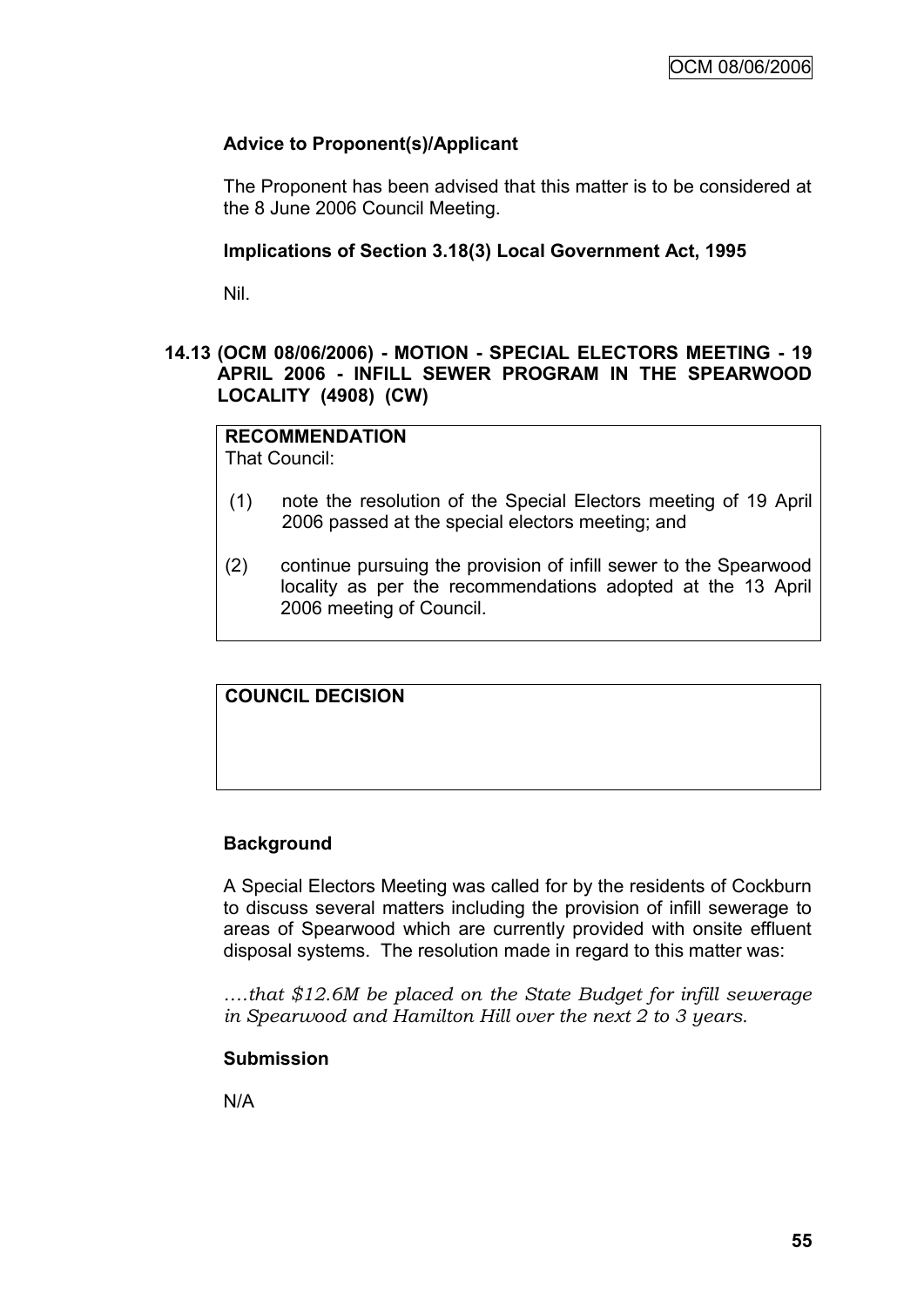## **Report**

At its 13 April 2006 meeting, Council resolved to adopt the following recommendation:

*That Council:*

- *(1) acknowledge Spearwood as a priority area as reflected in the report for the provision of sewerage as part of the review of the State Government Infill Sewerage Program as previously advised to the Department of Health on 6 February 2006;*
- *(2) correspond with the Premier, Minister for Health, Minister for Water Resources and Local State Members seeking support to allocate additional State Government funding to expedite the provision of infill sewerage to unsewered areas of the Cockburn District, particularly the Spearwood area which should be considered as a program priority within the Perth Metropolitan Area;*
- *(3) seek a meeting with the Minister for Water Resources to be attended by Mayor Lee and the Chief Executive Officer to discuss the State Government giving greater priority to the provision of sewerage within the Cockburn District, particularly the Spearwood area; and*
- *(4) seek the co-operation of the Western Australian Local Government Association to lobby the State Government to allocate more funds for the provision of sewerage in Urban and Industrial Areas under the State Government Infill Sewerage Program.*
- *(5) note that the projected tender/commencement date for the project area referred to as Spearwood 16ZZ has been deferred from 2009 to 2011.*

The City has completed all of the actions required to fulfil the requirements of the adopted recommendation. On 23 May 2006, the Mayor and Chief Executive Officer met with John Kobelke, Minister for Water Resources and Sheila Mills, MLC for the Southern Metropolitan Region to discuss additional funding for the provision of sewer to the Spearwood locality.

Since the City is currently vigorously pursuing this route, the motion recommended at the Special Electors Meeting should be noted, however no specific action is warranted.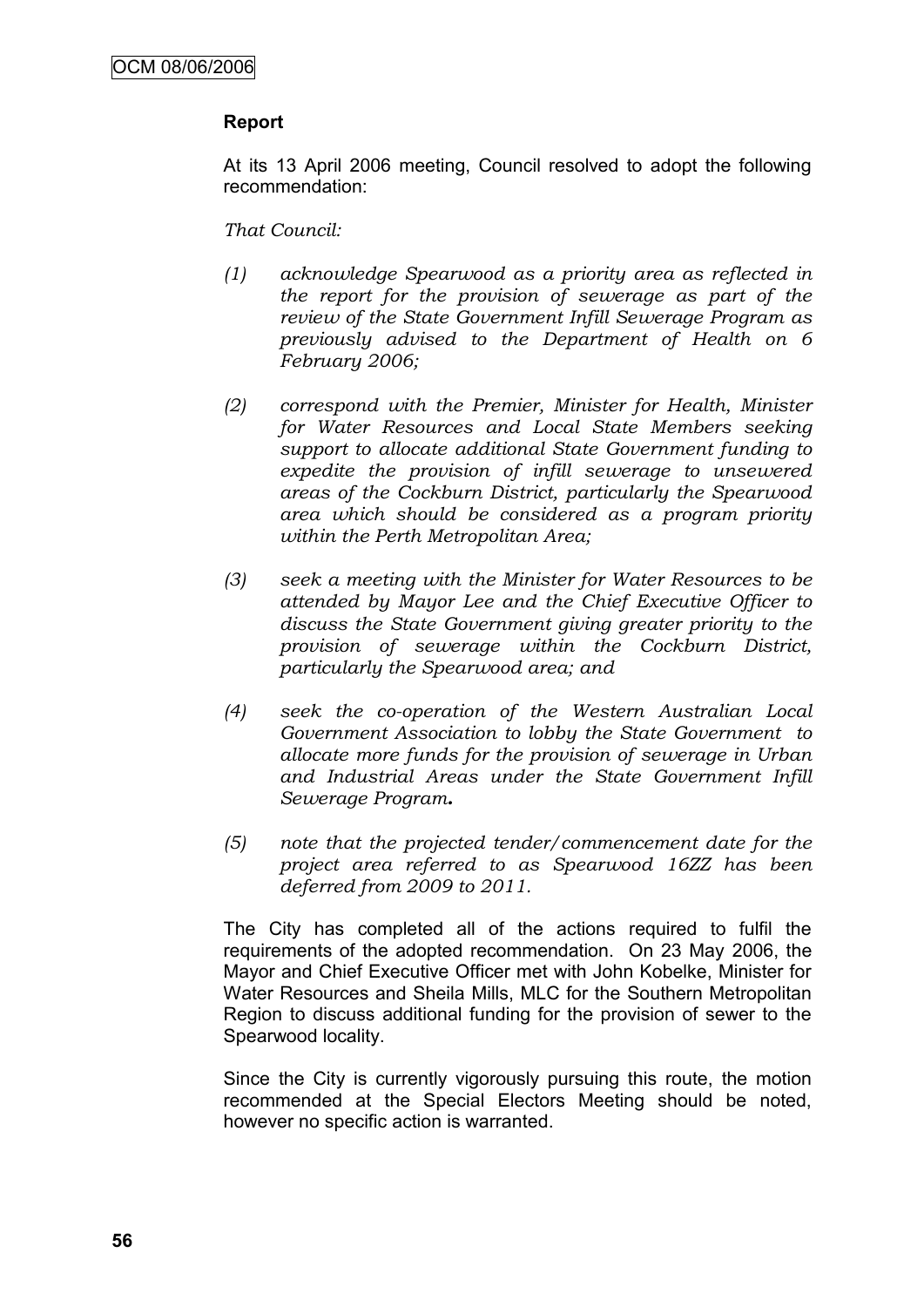# **Strategic Plan/Policy Implications**

The Corporate Strategic Plan Key Result Areas which apply to this item are:-

1. Managing Your City

*To conduct Council business in open public forums and to manage Council affairs by employing publicly accountable practices.*

## **Budget/Financial Implications**

N/A

**Legal Implications**

N/A

**Community Consultation**

N/A

**Attachment(s)**

N/A

# **Advice to Proponent(s)/Submissioners**

The Proponent(s) has been advised that this matter is to be considered at the Council Meeting of 8 June 2006.

# **Implications of Section 3.18(3) Local Government Act, 1995**

Nil.

# **15. FINANCE AND CORPORATE SERVICES DIVISION ISSUES**

**15.1 (OCM 08/06/2006) - LIST OF CREDITORS PAID - APRIL 2006 (5605) (KL) (ATTACH)**

## **RECOMMENDATION**

That Council receive the List of Creditors Paid for April 2006, as attached to the Agenda.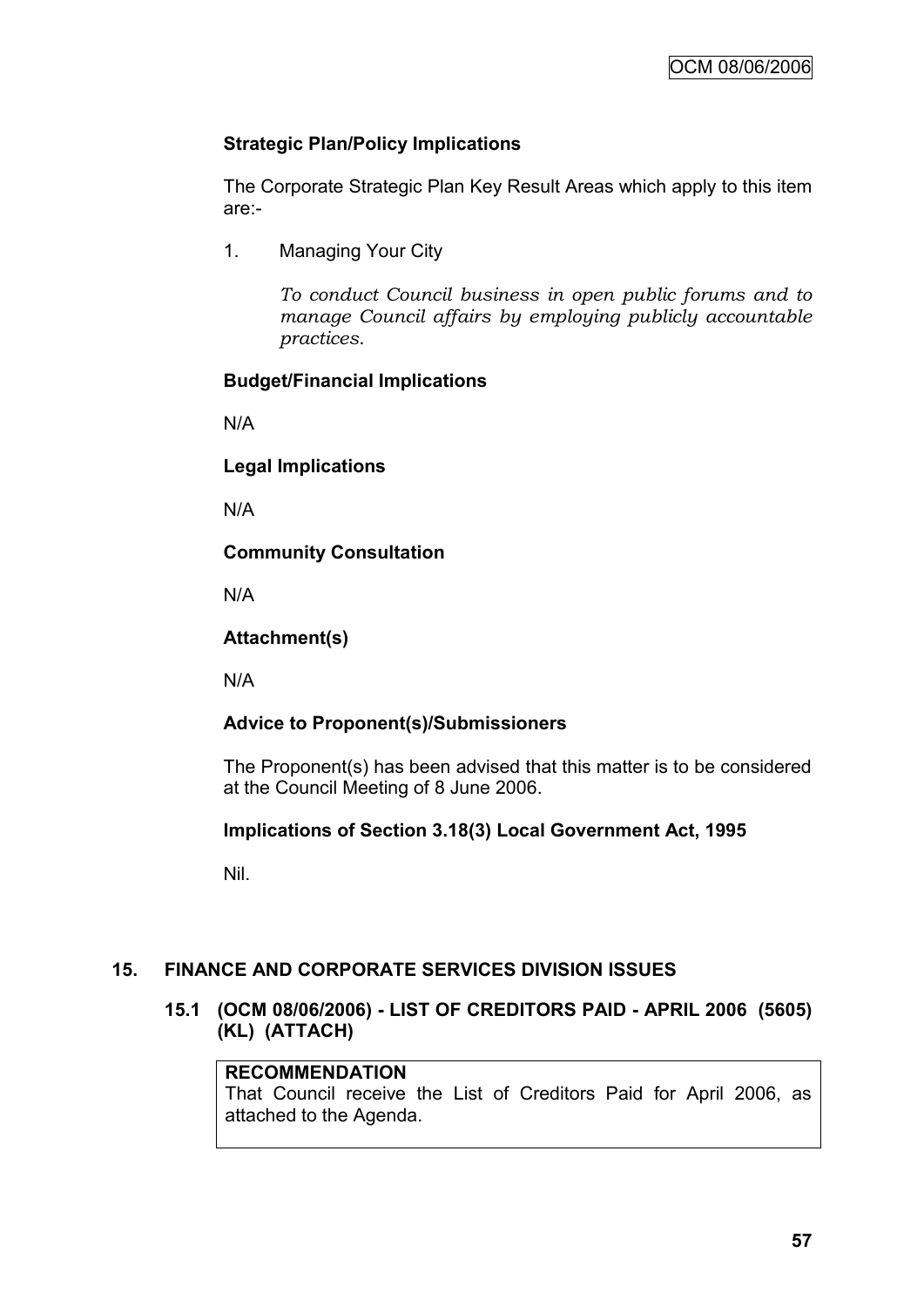# **COUNCIL DECISION**

## **Background**

It is a requirement of the Local Government (Financial Management) Regulations 1996, that a List of Creditors be compiled each month and provided to Council.

## **Submission**

N/A

## **Report**

N/A

# **Strategic Plan/Policy Implications**

Key Result Area *Managing Your City* refers.

## **Budget/Financial Implications**

N/A

# **Legal Implications**

Section 13 of the Local Government (Financial Management) Regulations 1996.

## **Community Consultation**

N/A

# **Attachment(s)**

List of Creditors Paid – April 2006.

# **Advice to Proponent(s)/Submissioners**

N/A

**Implications of Section 3.18(3) Local Government Act, 1995**

Nil.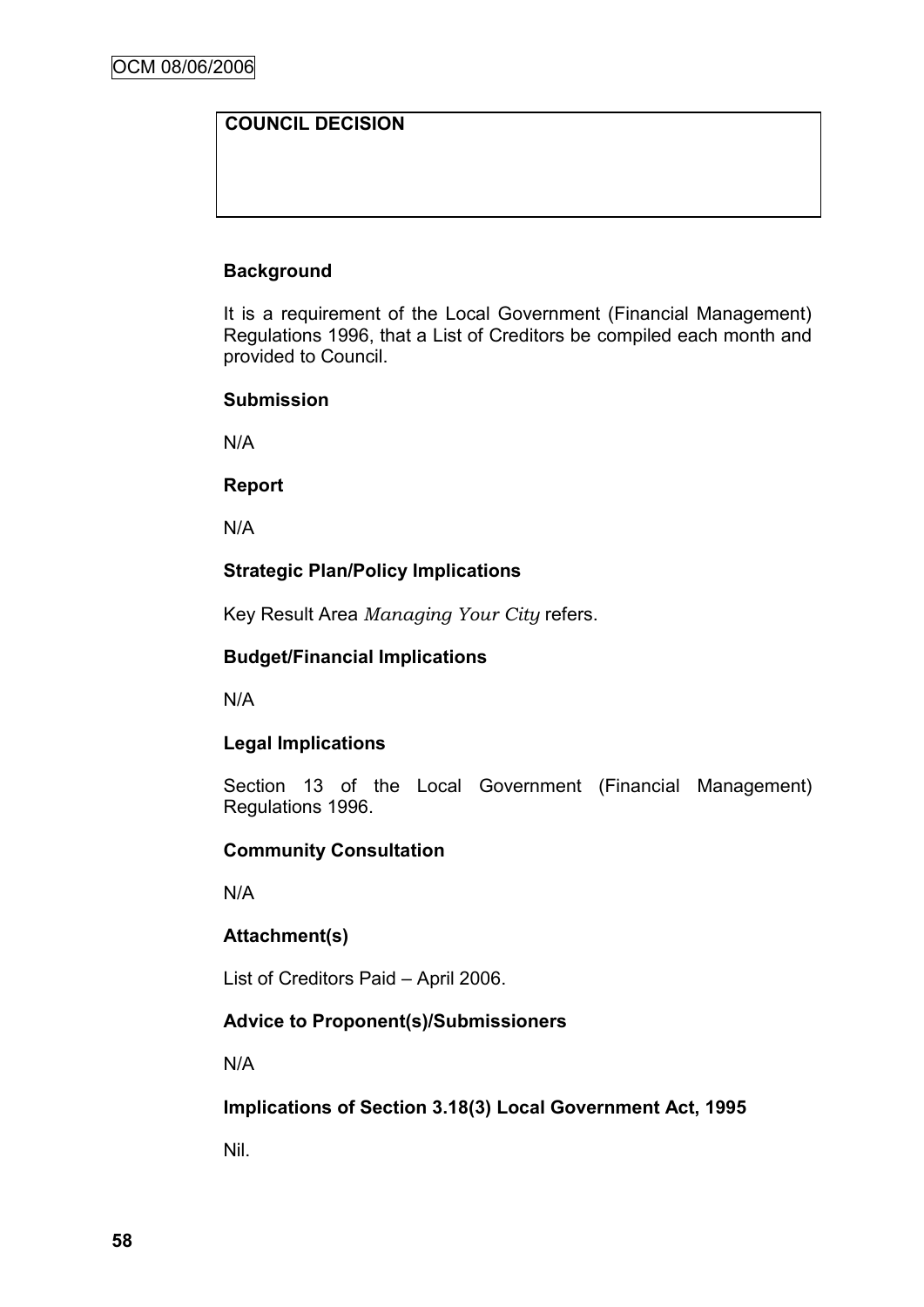## **15.2 (OCM 08/06/2006) - STATEMENT OF FINANCIAL ACTIVITY - APRIL 2006 (5505) (NM) (ATTACH)**

## **RECOMMENDATION**

That Council receive the Statement of Financial Activity and associated documents for the period ended 30 April 2006, as attached to the Agenda

# **COUNCIL DECISION**

## **Background**

Regulation 34(1) of the Local Government (Financial Management) Regulations 1996 prescribes that a local government is to prepare each month a Statement of Financial Activity.

Regulation 34(2) requires the Statement of Financial Activity to be accompanied by documents containing:–

- (a) details of the composition of the closing net current assets (less restricted and committed assets),
- (b) explanations for each material variance identified between YTD budgets and actuals; and
- (c) any other supporting information considered relevant by the local government.

Regulation 34(4)(a) prescribes that the Statement of Financial Activity and accompanying documents are to be presented to the Council.

#### **Submission**

N/A

## **Report**

Attached to the Agenda is the Statement of Financial Activity for April 2006.

Note 1 shows how much capital grants and contributions are contained within the reported operating revenue.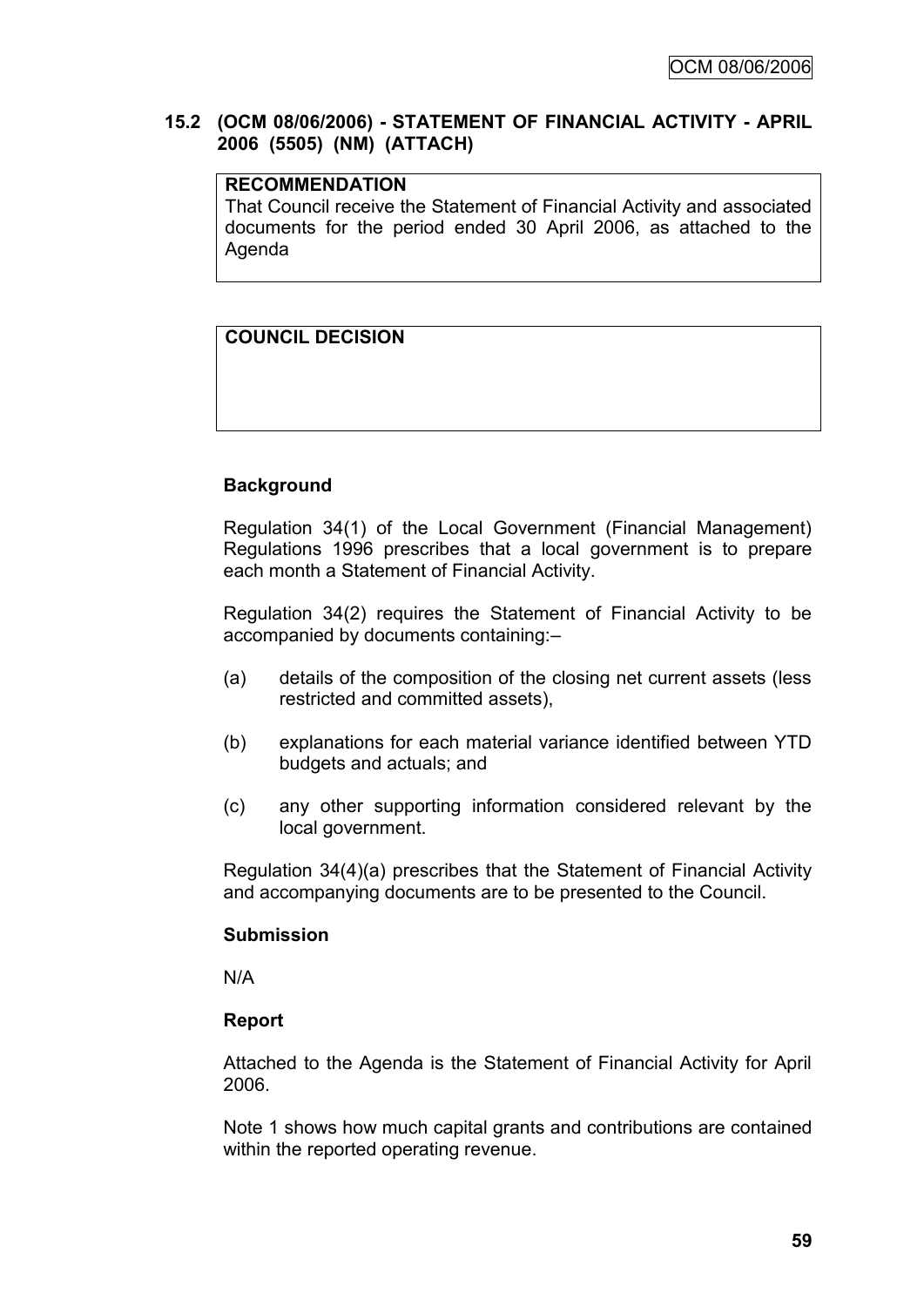Note 2 provides a reconciliation of Council's net current assets (adjusted for restricted assets and cash backed leave provisions). This provides a financial measure of Council"s working capital and an indication of its liquid financial health.

Also provided are Reserve Fund and Restricted Funds Analysis Statements. These assist to substantiate the calculation of Council"s net current assets position.

The Reserve Fund Statement reports the budget and actual balances for Council"s cash backed reserves, whilst the Restricted Funds Analysis summarises bonds, deposits and infrastructure contributions held by Council. The funds reported in these statements are deemed restricted in accordance with Australian Accounting Standard AAS27.

#### Material Variance Threshold

For the purpose of identifying material variances in Statements of Financial Activity, Regulation 34(5) requires Council to adopt each financial year, a percentage or value calculated in accordance with Australian Accounting Standard AAS5 - Materiality.

For the 2005/06 financial year, Council has adopted a materiality threshold of 10% or \$10,000, whichever is the greater.

## **Strategic Plan/Policy Implications**

Managing Your City:

*To deliver services and to manage resources in a way that is cost effective without compromising quality.*

## **Budget/Financial Implications**

As the mid-year budget review has already been conducted and was based on financial information as at 31 December 2005, any further material variances of a permanent nature will now impact upon Council"s end of year surplus/deficit position.

## **Legal Implications**

Section 6.4 of the Local Government Act, 1995 and Regulation 34 of the Local Government (Financial Management) Regulations 1996, refer.

#### **Community Consultation**

N/A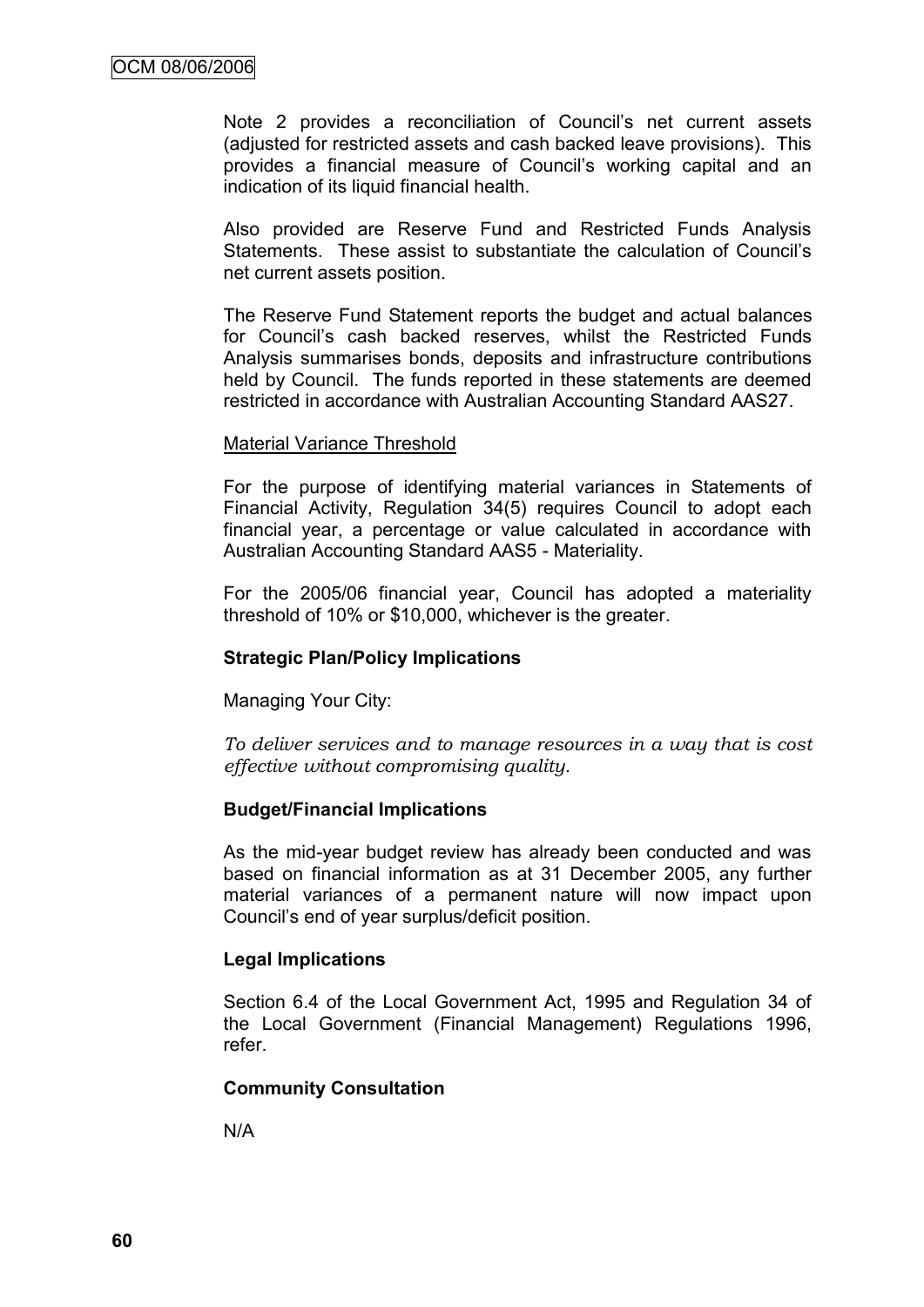# **Attachment(s)**

Statement of Financial Activity and associated reports for April 2006.

# **Advice to Proponent(s)/Submissioners**

N/A

**Implications of Section 3.18(3) Local Government Act, 1995**

Nil.

# **16. ENGINEERING AND WORKS DIVISION ISSUES**

**16.1 (OCM 08/06/2006) - CONSTRUCTION OF CELL 6 - PURCHASE OF PT LOT 2 ROCKINGHAM ROAD, HENDERSON (4900; 3411237) (ML) (ATTACH)**

# **RECOMMENDATION**

That Council:

- (1) negotiates with WA Limestone for the acquisition of the 1 hectare portion of Lot 2 Rockingham Road, Henderson adjacent to the landfill as shown on the attached plan, in accordance with the confidential report; and
- (2) delegates to the Chief Executive Officer the authority to conclude any agreement necessary to formalise the matters referred to in Clause (1) above.

**TO BE CARRIED BY AN ABSOLUTE MAJORITY OF COUNCIL**

**COUNCIL DECISION**

# **Background**

The background to this item appears in the confidential report prepared by the Director of Engineering and Works and supplied to Elected Members under separate cover.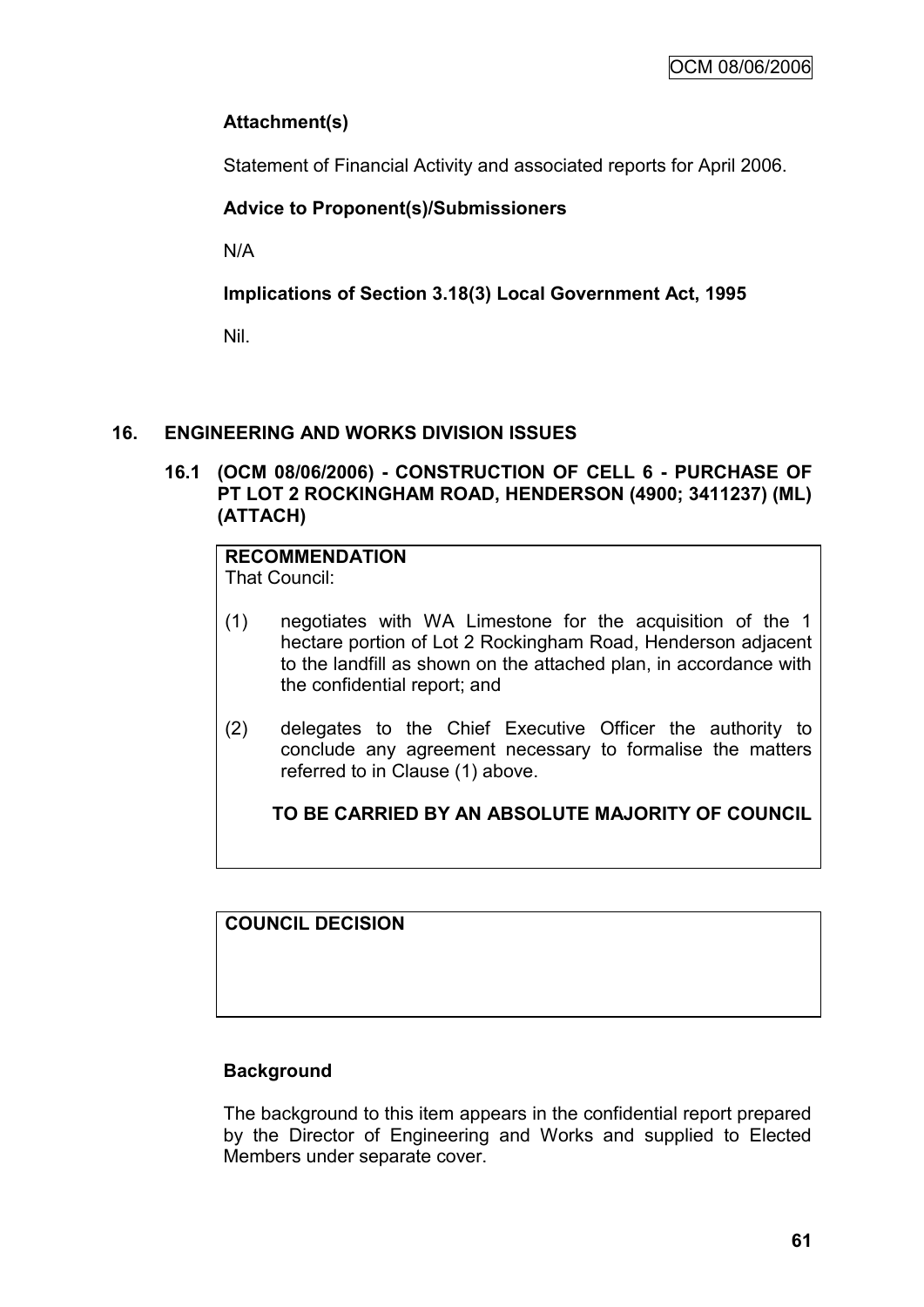# **Submission**

See Confidential Report.

## **Report**

See Confidential Report.

# **Strategic Plan/Policy Implications**

The Corporate Strategic Plan Key Result Areas which apply to this item are:-

- 1. Managing Your City
	- *"To deliver services and to manage resources in a way that is cost effective without compromising quality."*

# **Budget/Financial Implications**

The purchase of the lot will be funded from the Waste and Recycling Reserve Fund.

# **Legal Implications**

Section 3.59 of the Local Government Act 1995 and Part 3 Regulation 7 of the Local Government (Functions and General Regulations) 1996 define a major land transaction as "*a transaction with a total value exceeding \$500,000 or 10% of the operating expenditure*". Regulation 8 of the same Part however would suggest that the proposed land acquisition would be exempt for the purpose of Section 3.59 as the City of Cockburn "*does not intend to sell or to allow any person exclusive use of the land involved in the transaction*".

Section 5.42(1) of the Local Government Act 1995, applies to subrecommendation (2).

# **Community Consultation**

N/A

# **Attachment(s)**

Confidential report provided to Elected Members under separate cover.

# **Advice to Proponent(s)/Submissioners**

N/A.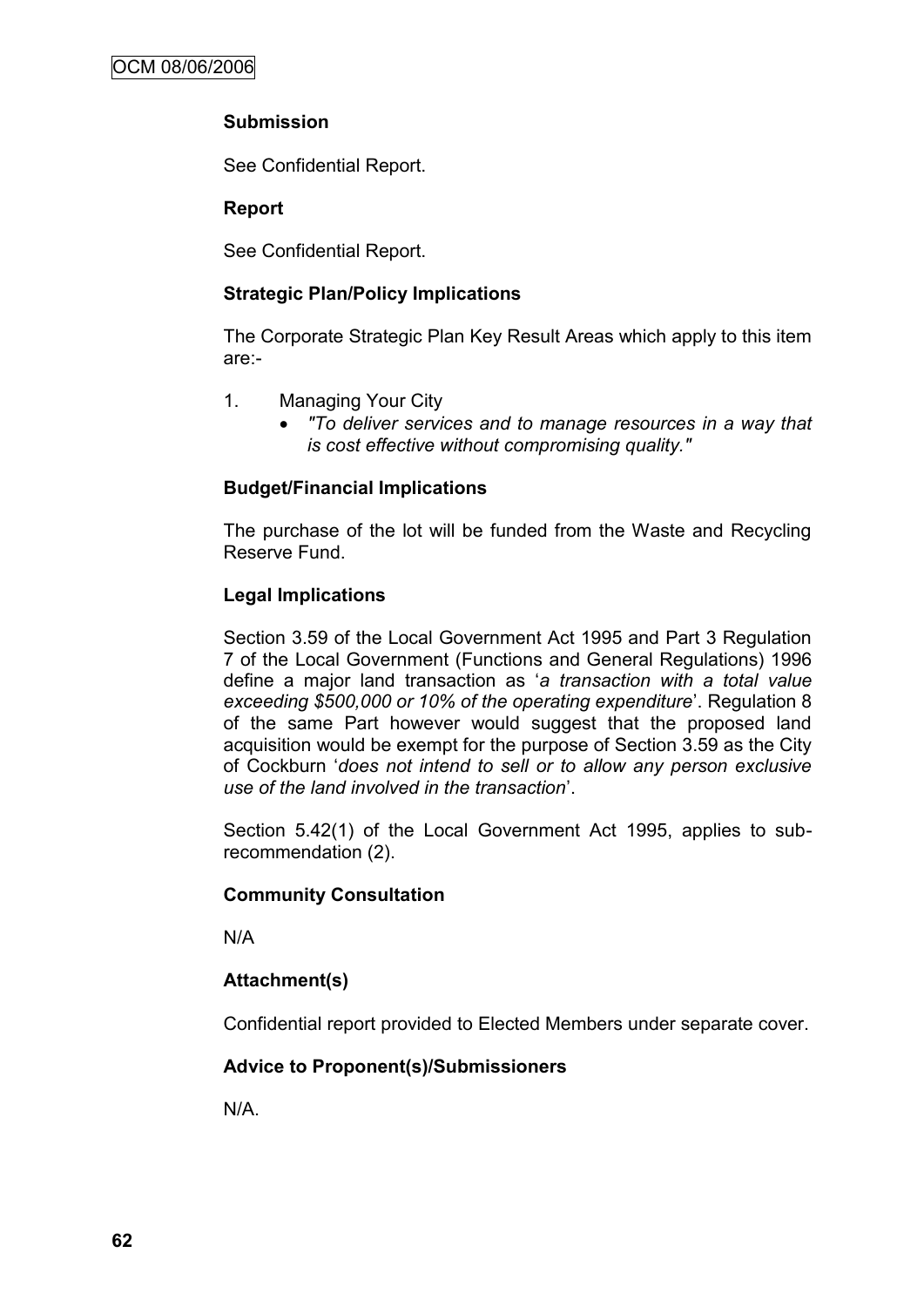# **Implications of Section 3.18(3) Local Government Act, 1995**

Nil.

## **16.2 (OCM 08/06/2006) - RESERVE 1712 RUSSELL ROAD, WATTLEUP - MINING TENEMENT DISPUTE WITH ROCLA LIMITED (4412065) (ML) (ATTACH)**

# **RECOMMENDATION**

That Council:

- (1) negotiate with Rocla Limited a royalty payment for the extraction of all sand and limestone from Reserve 1712 Russell Road, Wattleup, within the range contained in the confidential report;
- (2) subject to an agreement being reached regarding the payment of royalties, the City advises the Department of Industry and Resources that it concedes its existing mining tenement over Reserve 1712 Russell Road, Wattleup as a means of resolving the outstanding dispute; and
- (3) delegates to the Chief Executive Officer the authority to conclude any agreement necessary to formalise the matters referred to in Clauses (1) and (2) above.

# **TO BE CARRIED BY AN ABSOLUTE MAJORITY OF COUNCIL**

# **COUNCIL DECISION**

# **Background**

Background to this item has been included in a Confidential Report prepared by the Director of Engineering and Works and supplied to Elected Members under separate cover.

## **Submission**

See Confidential Report.

# **Report**

See Confidential Report.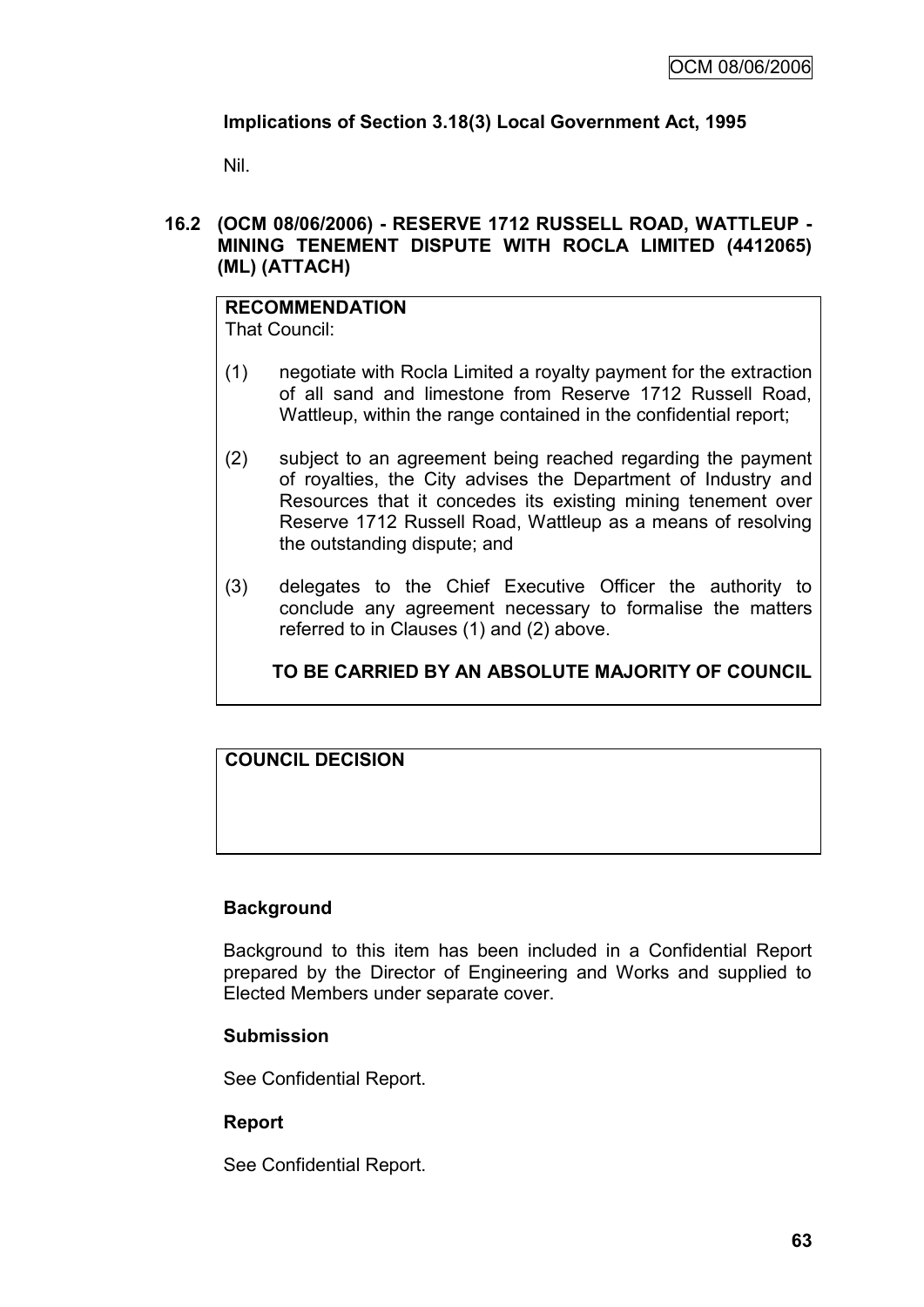## **Strategic Plan/Policy Implications**

The Corporate Strategic Plan Key Result Areas which apply to this item are:-

1. Managing Your City *To deliver services and to manage resources in a way that is cost effective without compromising quality.*

## **Budget/Financial Implications**

See Confidential Report.

## **Legal Implications**

Advice received from Council"s Legal Advisors identifies that the provisions of Sections 3.57, 3.58 and 3.59 of the Local Government Act 1995, and associated regulations do not apply to this item. Section 5.42(1) of the Act, applies to sub-recommendation (3).

## **Community Consultation**

N/A

## **Attachment(s)**

Confidential report provided to Elected Members under separate cover.

# **Advice to Proponent(s)/Submissioners**

N/A

**Implications of Section 3.18(3) Local Government Act, 1995**

Nil.

# **16.3 (OCM 08/06/2006) - FOOTPATH - HUSK PARADE, COOGEE (451093) (IS) (ATTACH)**

## **RECOMMENDATION**

That Council:

- (1) construct the footpath as proposed on the eastern side of Husk Parade, Coogee;
- (2) advise all residents of Husk Parade of Council decision.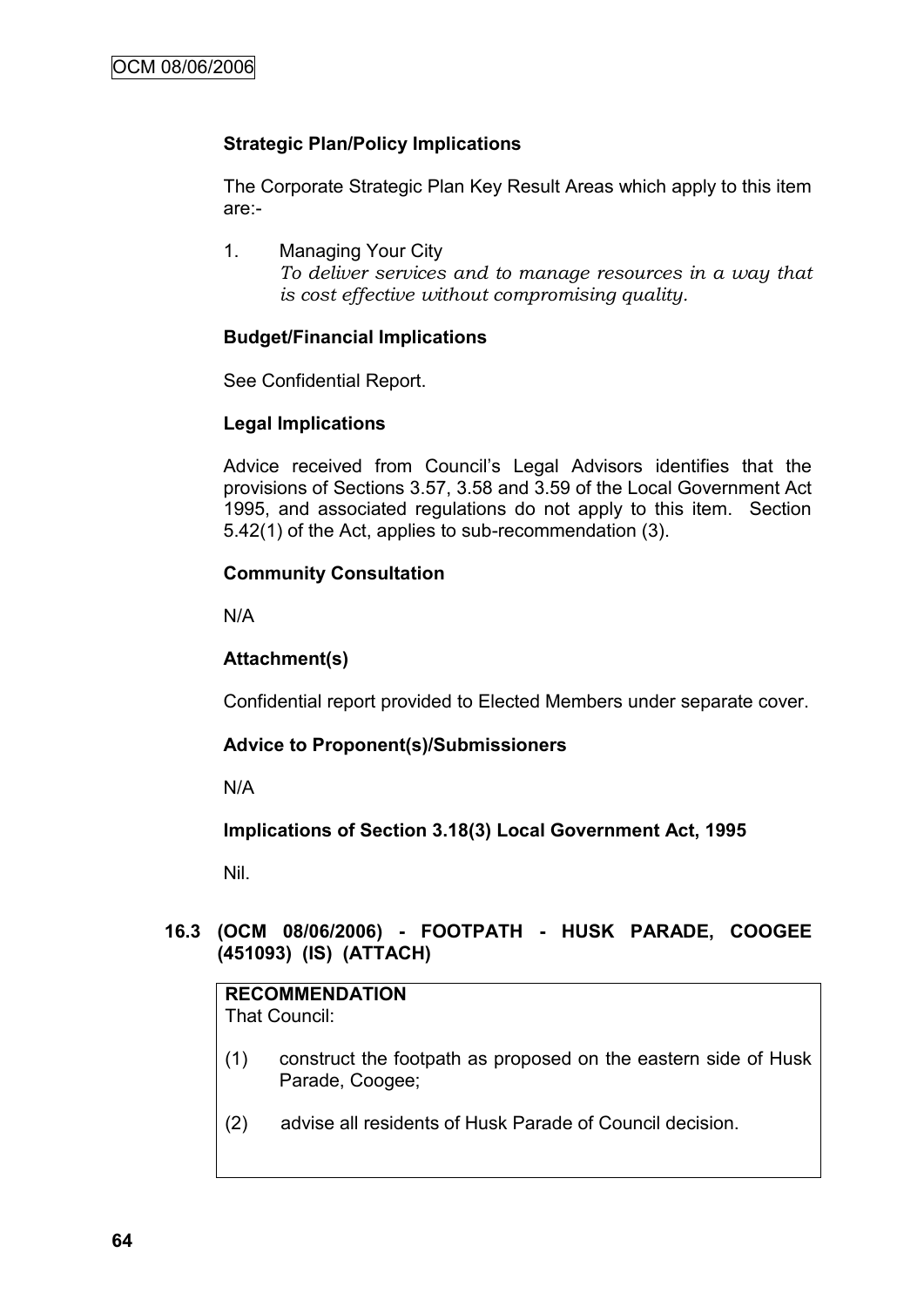# **COUNCIL DECISION**

## **Background**

This footpath issue goes back some three years with residents divided regarding the demand for the footpath. The most recent request was received on 19 April 2006 by way of a petition (45 signatures) requesting that the footpath be constructed.

#### **Submission**

Council surveyed those residents on the eastern side of Husk Parade with the results received being 50% for and 50% against. There is a demonstrated need to provide good pedestrian linkages throughout residential areas and a footpath in this location will assist in achieving that purpose.

## **Report**

A survey letter was distributed to those affected residents on 21 April 2006 seeking feedback on the proposal. Of the 10 properties surveyed, 7 responses were received as demonstrated by the plan attached. Objections raised by residents largely related to the loss of verge grass that has been lovingly tended over the years as well as the general amenity and security issues.

Officers confirm that the verge areas are maintained to a high standard. The verge area is 5 metres wide with minor plantings likely to be affected by the works. However Husk Parade provides an important pedestrian link between King Street and Duchart Avenue for the Coogee area. Consequently, the construction of the footpath is recommended to improve permeability within the residential area and to provide safe pedestrian movement. The eastern side of the road is recommended as that is the side that contains the street lights.

## **Strategic Plan/Policy Implications**

A Strategic Objective of the City is to construct and maintain roads, which are the responsibility of the Council, in accordance with recognised standards, and convenient and safe for use by vehicles, cyclists and pedestrians.

Footpaths are an essential component of allowing residents to move around the City safely.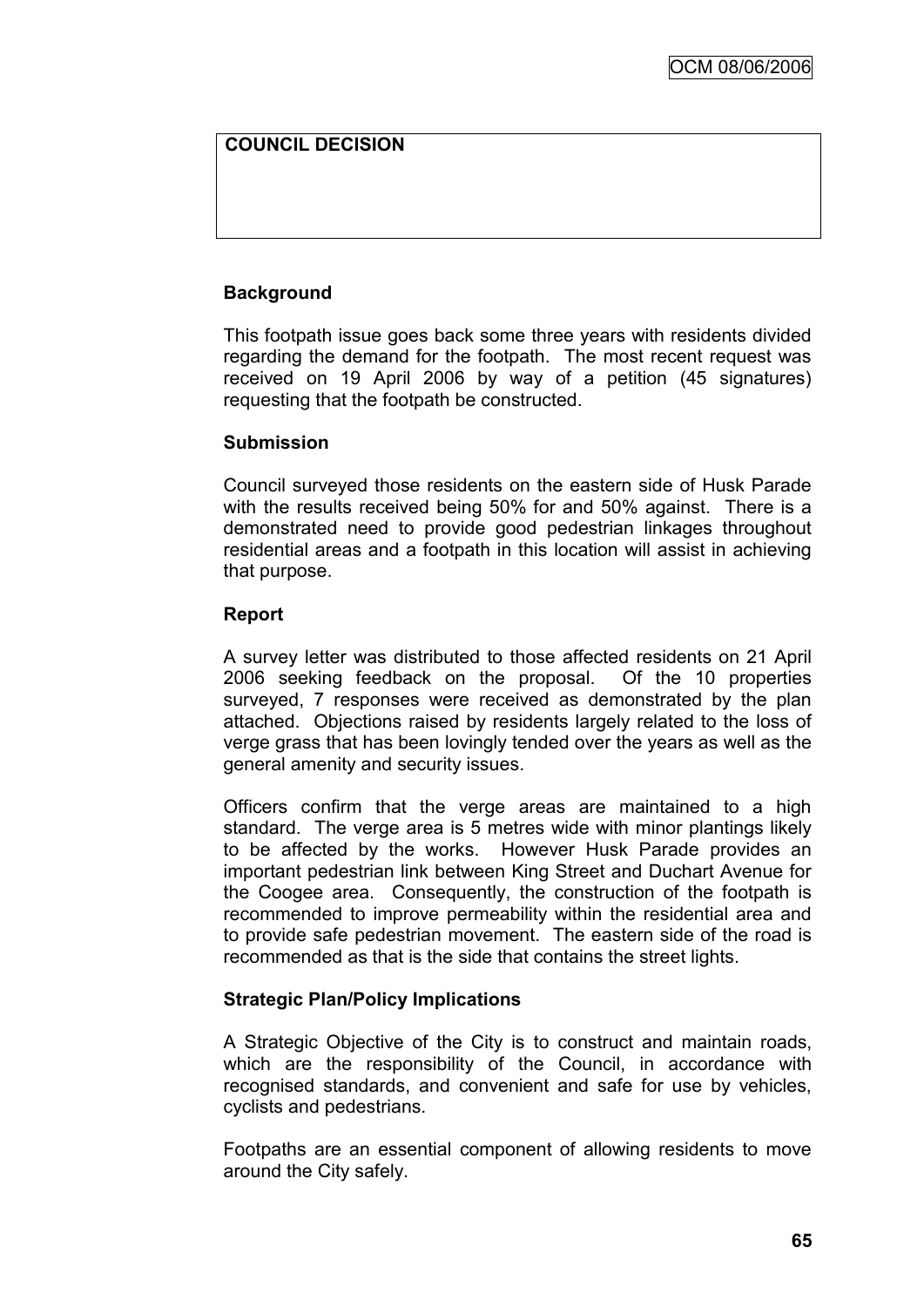## **Budget/Financial Implications**

Funds to come from the Trust account for Coogee development funding.

## **Legal Implications**

N/A

## **Community Consultation**

Survey of residents on the eastern side of Husk Parade Coogee.

## **Attachment(s)**

- (1) Site Plan
- (2) Survey Results

# **Advice to Applicant(s)/Stakeholders**

The organiser of the petition has been advised that the item will be considered by the Council at its 8 June Meeting.

## **Implications of Section 3.18(3) Local Government Act, 1995**

Nil.

# **17. COMMUNITY SERVICES DIVISION ISSUES**

Nil

# **18. EXECUTIVE DIVISION ISSUES**

Nil

# **19. MOTIONS OF WHICH PREVIOUS NOTICE HAS BEEN GIVEN**

Nil

## **20. NOTICES OF MOTION GIVEN AT THE MEETING FOR CONSIDERATION AT NEXT MEETING**